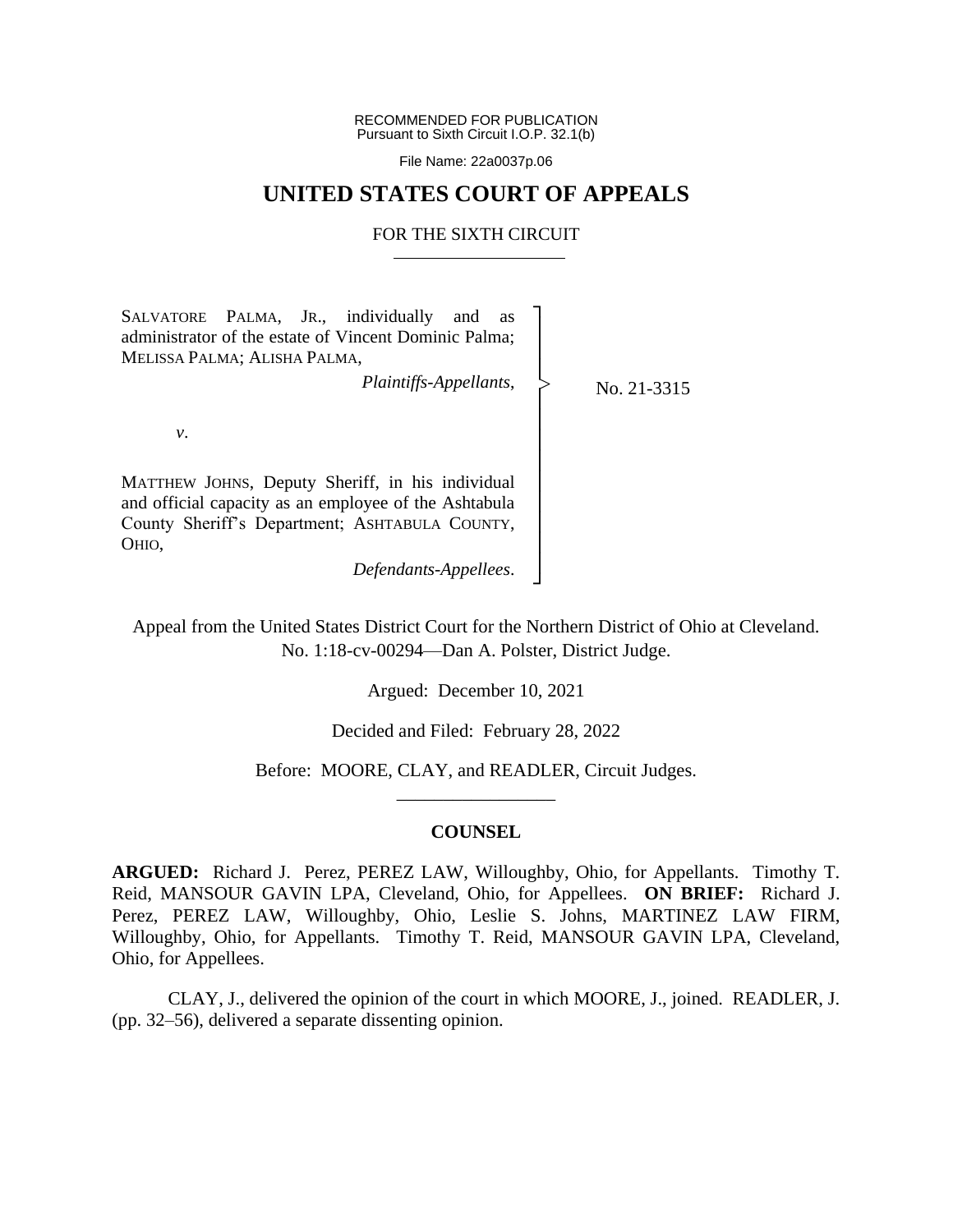# **OPINION** \_\_\_\_\_\_\_\_\_\_\_\_\_\_\_\_\_

\_\_\_\_\_\_\_\_\_\_\_\_\_\_\_\_\_

CLAY, Circuit Judge. On February 8, 2017, Defendant Deputy Matthew Johns ("Johns"), a deputy sheriff for Defendant Ashtabula County (collectively "Defendants"), shot and killed Vincent Palma ("Palma"), a mentally ill individual, while responding to a 9-1-1 call about a family dispute over a television remote. Palma's family members ("Plaintiffs") sued Defendants under 42 U.S.C. § 1983 and various state tort laws. The district court granted summary judgment to Defendants on all claims. For the reasons set forth below, we **REVERSE**  the district court's order granting Defendants' motion for summary judgment and **REMAND** for further proceedings consistent with this opinion.

## **BACKGROUND**

On February 8, 2017, Johns shot and killed Palma after responding to a 9-1-1 call at the Palma home, where Palma lived with his father, Salvatore, his stepmother, Melissa, and his stepsister. Although some facts are undisputed, each witness recounted a different version of events. At this stage, we must view the facts in the light most favorable to Plaintiffs and draw all reasonable inferences in their favor, *Wright v. City of Euclid*, 962 F.3d 852, 864 (6th Cir. 2020) (quoting *Burgess v. Fischer*, 735 F.3d 462, 471 (6th Cir. 2013)), and we note at the outset that we are not required to "accept the officers' subjective view of the facts," *Jacobs v. Alam*, 915 F.3d 1028, 1041 (6th Cir. 2019). Similarly, "credibility judgments and weighing of the evidence are prohibited." *Godawa v. Byrd*, 798 F.3d 457, 462 (6th Cir. 2015) (quoting *Schrieber v. Moe*, 596 F.3d 323, 333 (6th Cir. 2010)).

## **I. Deputy Johns' Statements**

On February 8, 2017—a cold winter day in Geneva, Ohio—Johns responded to a 9-1-1 call at the Palmas' home. The 9-1-1 dispatcher told Johns of an "unwanted person," Vincent Palma, at the house. Johns knew that Palma "had been unhappy with the TV show that was on TV and that he had broken the television remote." (Matthew Johns Dep., R. 50-1, Page ID #732.) Dispatch also told Johns that Palma was a "Code 76," meaning Palma suffered from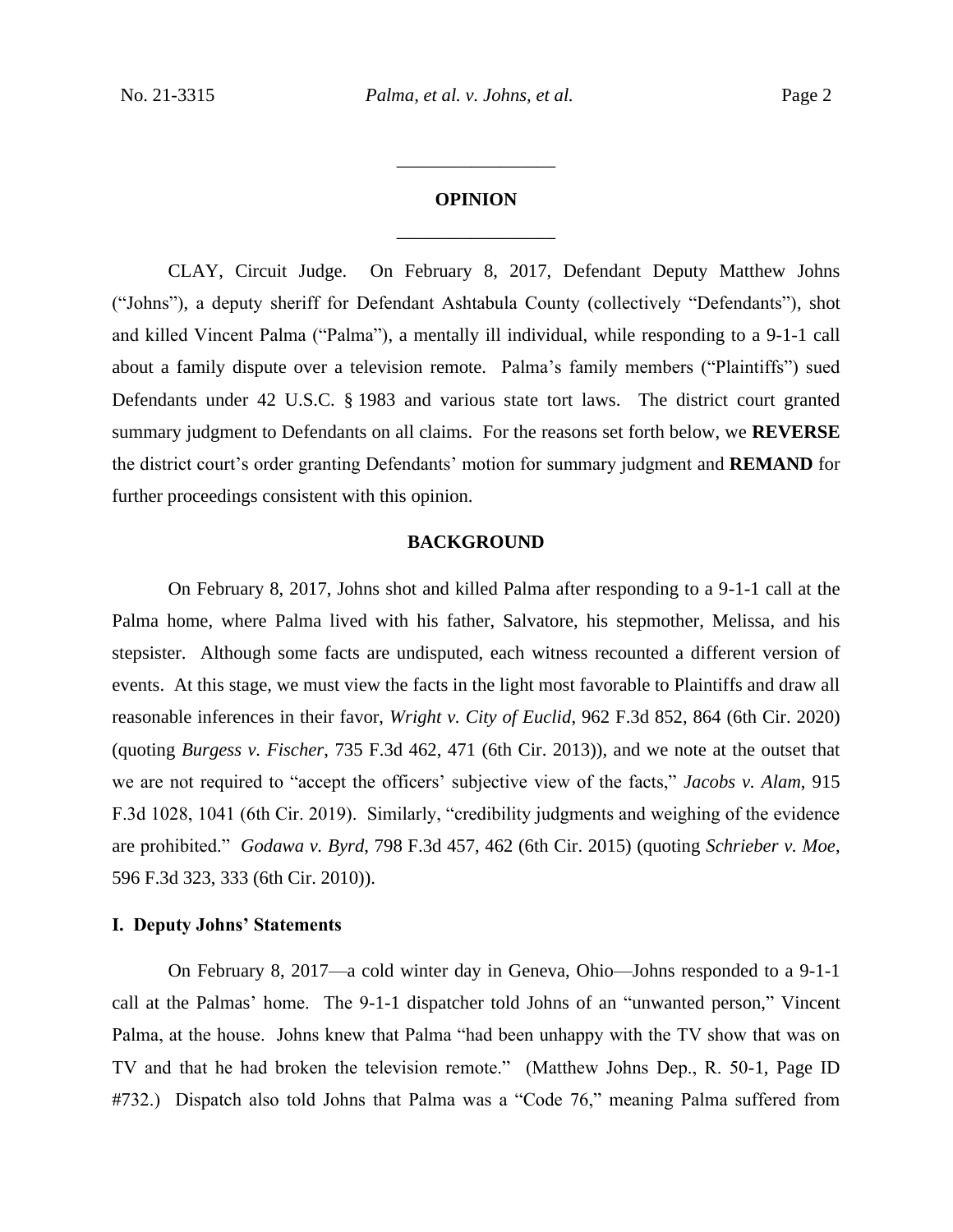mental health issues. (*Id.*) Johns did not know that Palma was bipolar and schizophrenic. While en route to the Palma house, Johns saw Palma's driver license and knew that Palma was the subject of the call. Before arriving, Johns removed his weapon from his ankle holster because he anticipated that he might need it.

Johns pulled up to the house and parked his patrol car in the Palmas' driveway, about forty to fifty feet away from the house. Johns saw Palma standing outside on the porch with a hood up over his head and his hands in his pockets, which immediately "concerned" Johns. (*Id.* at Page ID ##740–41, #744.) Johns got out of his car and loudly greeted Palma before walking about ten to fifteen feet towards the house. Palma did not respond. Johns tried greeting Palma two more times, but Palma did not respond. When Johns was standing ten to fifteen feet in front of his car, and about thirty feet from where Palma was on the porch, Palma came down the porch stairs and began walking towards Johns. Johns described Palma's walk as "determined" and "aggressive." (*Id.* at Page ID #776; Johns Aff., R. 46-2, Page ID #571, #574.) But Palma "wasn't walking at a fast pace." (Johns Dep., R. 50-1, Page ID #776.)

Johns repeatedly told Palma to stop walking and to take his hands out of his pockets, but Palma did not respond and continued approaching Johns. When Palma got within twenty to twenty-five feet of Johns, Johns started backing up towards the passenger side of his patrol car. Palma's parents, who had come outside, told Palma to "Just stop" and "[d]o what [Johns] says to do." (*Id.* at Page ID #768.) Johns radioed for backup; calling a "Code 10." (*Id.* at Page ID #769, #771.) Code 10 means "intermediate" priority. (*Id.* at Page ID ##771–72.) In more serious situations, officers would call a "Code 44." (*Id.*)

After retreating backwards towards the side of his patrol car, Johns pulled out his taser. Johns warned Palma he would use his taser if Palma did not stop approaching. Palma did not stop and Johns tased him. The taser had little impact, and Palma kept walking towards Johns, so Johns tased him again. This time Palma fell to the ground and landed in a puddle on the driver's side of Johns' patrol car, near the front bumper. Palma fell onto his side with his back facing Johns. Johns told Palma to rollover and show his hands. They were six to ten feet apart at this point.Johns took a few steps towards Palma, but he stopped when Palma did not respond to commands. Johns called for backup again, asking them to "step up" their response. (*Id.* at Page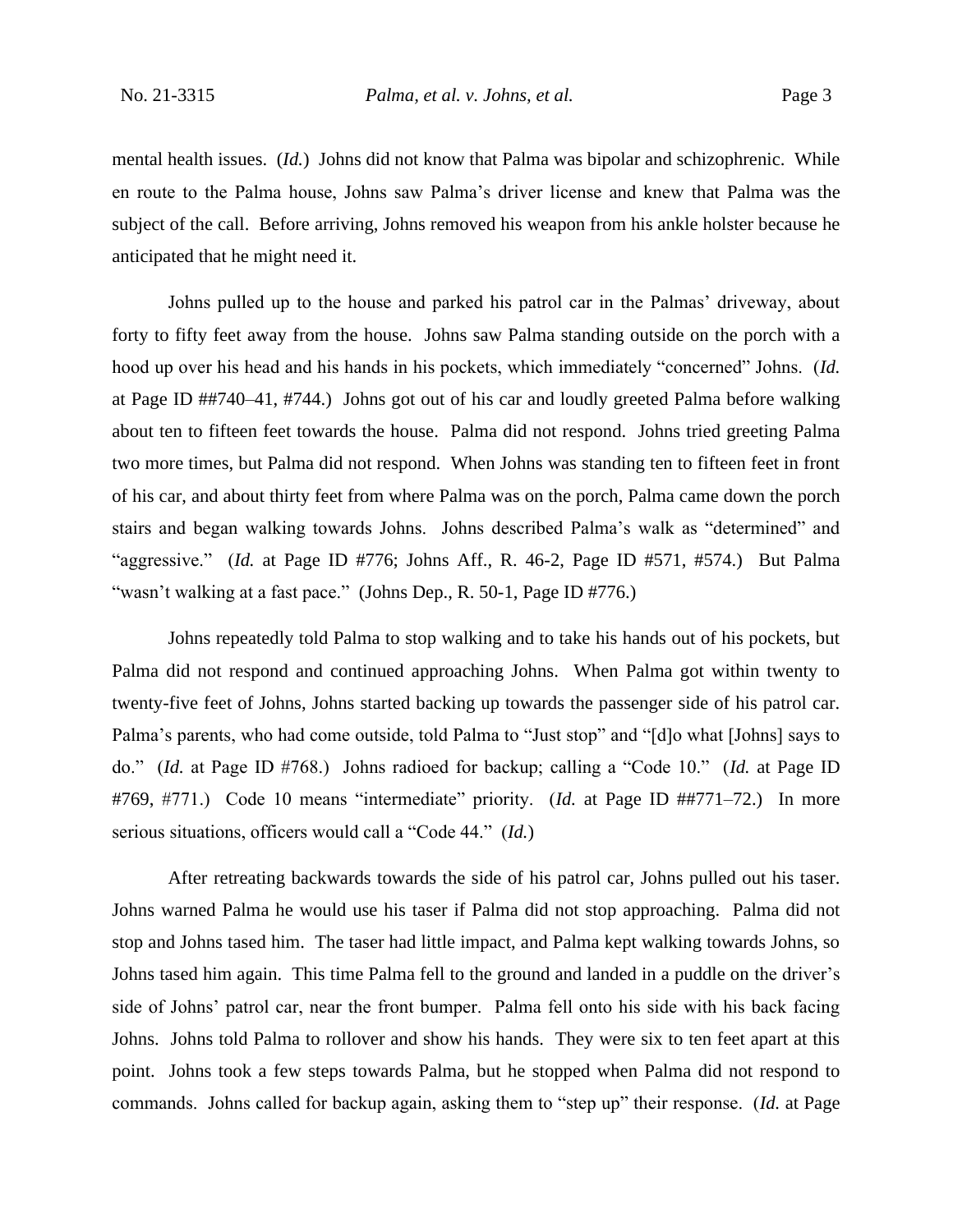ID #797.) As Palma got up from the ground, Johns tased him a third time. This time Johns saw Palma use one hand to pull out the taser probes. Johns did not see a weapon or any other object in Palma's visible hand, and he did not know where Palma's other hand was. After Palma pulled out the probes, Johns holstered his taser.

Palma got up and started walking towards Johns, and Johns continued retreating backwards across the driveway. Palma was still not responding to commands. Johns then pulled out his baton.He raised it over his head and prepared to strike Palma with it, but Johns did not use it because Palma momentarily turned away from Johns and looked back towards his parents. A moment later, Palma turned back around and started walking towards Johns again. Johns said that Palma had a "crazed look on his face," and that Palma's "appearance, demeanor, and behavior told [him] that [Palma] was not going to stop." (Johns Aff., R. 46-2, Page ID #576.) Johns kept retreating by walking backwards up a hill on the Palmas' lawn. It was muddy, and at one point Johns' boot slipped as he backed up the hill. After he almost fell, Johns believed that Palma's "intention was to physically reach [him], assault [him], and perhaps obtain [his] weapon." (*Id.* at Page ID #576.)

Johns continued to tell Palma to stop and warned him that "this is how people get shot." (Johns Dep., R. 50-1, Page ID #842.) Palma was about six to seven feet away at this point. Johns then unholstered his gun and pointed it at Palma while still retreating. Palma did not stop. After Palma took about ten more steps, Johns shot him. Johns first shot at Palma's leg "in an attempt not to kill [Palma] but to stop him." (*Id.* at Page ID #857.) After the first shot, Palma continued to walk towards Johns, so Johns fired again, this time aiming for Palma's "[c]enter mass." (*Id.* at Page ID #858.)Johns continued shooting until, after several shots, Palma "leaned over at the waist" and got "down on the ground" in "a bear crawl stance." (*Id.* at Page ID #859.) While Palma was in this stance, Palma "lunge[d]" at Johns, so Johns continued shooting. (*Id.* at Page ID #860, #863.) Johns shot at Palma until "the moment that [Palma] no longer came towards [him]." (*Id.* at Page ID #857.)

Throughout the entire encounter, Palma never said anything to Johns, he never reached out towards Johns, and he never verbally threatened Johns. Palma did not raise his fists or make any threatening gestures. But because Palma did not respond to commands, and kept walking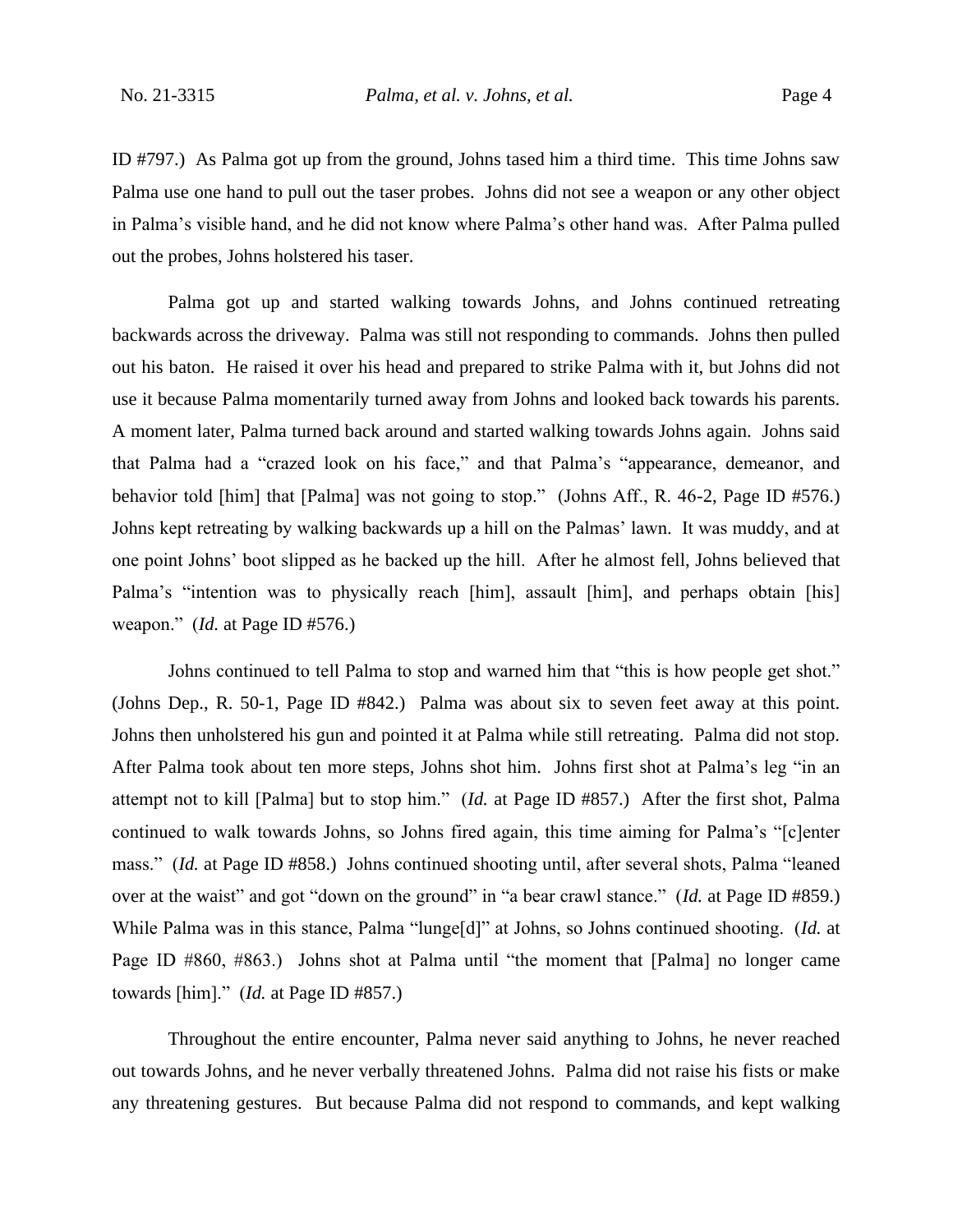towards Johns, Johns believed the situation "was more than a friendly encounter." (*Id.* at Page ID #854.) Backup arrived shortly after the shooting. Johns then approached Palma and searched him. Palma was unarmed.

## **II. Salvatore Palma's Statements**

Salvatore Palma, Jr. ("Salvatore"), Vincent Palma's father, recounted many of the same facts. However, he remembered the taser applications differently. As Palma approached Johns, Johns was yelling "stop walking, I'll tase you." (Salvatore Palma Dep., R. 50-5, Page ID #1034.) Palma did not stop and Johns tased him from "across the hood of the car to the other side." *(Id.)* Salvatore reported seeing Palma convulsing on the ground "for minutes" after Johns tased Palma twice. (*Id.* at Page ID #1046.) Eventually, Salvatore saw Palma get up and pull the taser wires out. Palma then looked back at his father as Johns pulled out his firearm and warned Palma that he would shoot.

Palma then turned back around and continued walking towards Johns, Johns continued to retreat, and Johns repeatedly ordered Palma to stop. Johns then shot some "warning shot[s]." (*Id.* at Page ID #1038.) After those shots, Palma "didn't keep approaching. He was still standing there." (*Id.* at Page ID #1042.) Salvatore said that Palma never got within ten feet of Johns.

## **III. Melissa Palma's Statements**

Melissa Palma ("Melissa"), Vincent Palma's stepmother, also saw the encounter. She had called 9-1-1 that day after Palma took the remote out of his sister's hands. She told the dispatcher that she wanted Palma removed from her house and that Palma had "mental issues." (Melissa Palma Dep., R. 50-6, Page ID #1165.) Melissa testified that she told the police that Palma was unarmed. However, it is unclear when she said this and whether she shared this information with Johns before the shooting.

Melissa's written statement, on the day of the incident, generally mirrored Johns' account: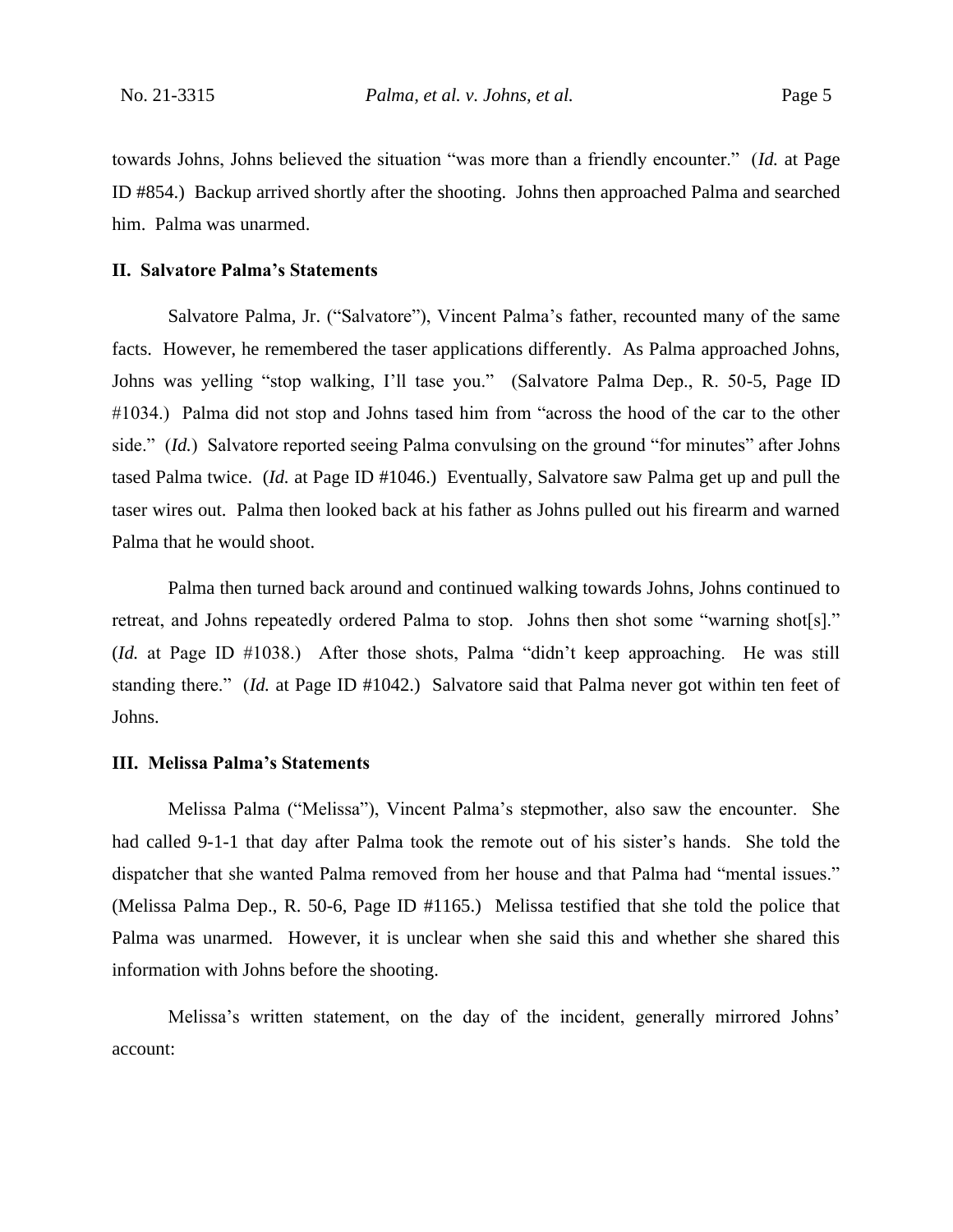Police came. [Palma] went downstairs to police. Police told him to stop, he kept going to police. Police said, stop, again. I'm going to taser you. [Palma] kept going after cop. Cop tased him. He fell to ground. [Palma] got up, went after cop again. Cop told him to get on ground. [Palma] would not. Cop told him he was going to shoot him, but [Palma] kept going to cop. The cop shot by his feet, but [Palma] still came after cop. Cop told him to get on ground. [Palma] did not listen, so cop shot him couple more times.

(*Id.*) But in her deposition, she said that she had misspoken in her written statement and that after Johns tased Palma, Palma got up and began walking towards the house. She only heard Johns tell Palma to stop a couple of times. Melissa also gave more detail in her deposition. She said that Palma was on the ground for two to three minutes after Johns tased him, and that, after the tasing, Palma "didn't come after the cop." (*Id.* at Page ID #1159.) Rather "when he got tased, . . . [Palma] got up and started going to the house, the officer was going towards him. [Palma] was facing the other way, going towards the house." (*Id.* at Page ID #1174.)

At some point after the taser, but before Johns shot Palma, Palma was "walking towards the end of the road." (*Id.* at Page ID #1170.) She said that Palma stopped walking whenever Johns stopped, and neither Johns nor Palma was moving when Johns shot at Palma's feet. Johns and Palma were ten to fifteen feet apart at that time. The encounter lasted around eight to ten minutes.

## **IV. Other Evidence**

The dispatcher's records give their own timeline. They show that Johns arrived on the scene at 3:36 P.M. Johns requested backup—radioing a Code 10—at 3:39 P.M. Johns reported shooting Palma just eighteen seconds later. Within two and a half minutes after arriving on the scene, Johns shot Palma. But Johns testified that these times, which are entered by the dispatcher in real time as Johns calls them in, are "often delayed," meaning that the time entered does not always reflect the time of the officer's report. (Johns Dep., R. 50-1, Page ID #832.)

The record also contained forensic evidence about Palma's gunshot wounds. Johns fired twelve shots. Nine of the bullets hit Palma: one in his head, one in his shoulder, two in his chest, one in his abdomen, two in his arms, and two in his legs. According to the autopsy report, four bullets entered Palma's body at a "downward" angle. (Autopsy Rep., R. 50-3, Page ID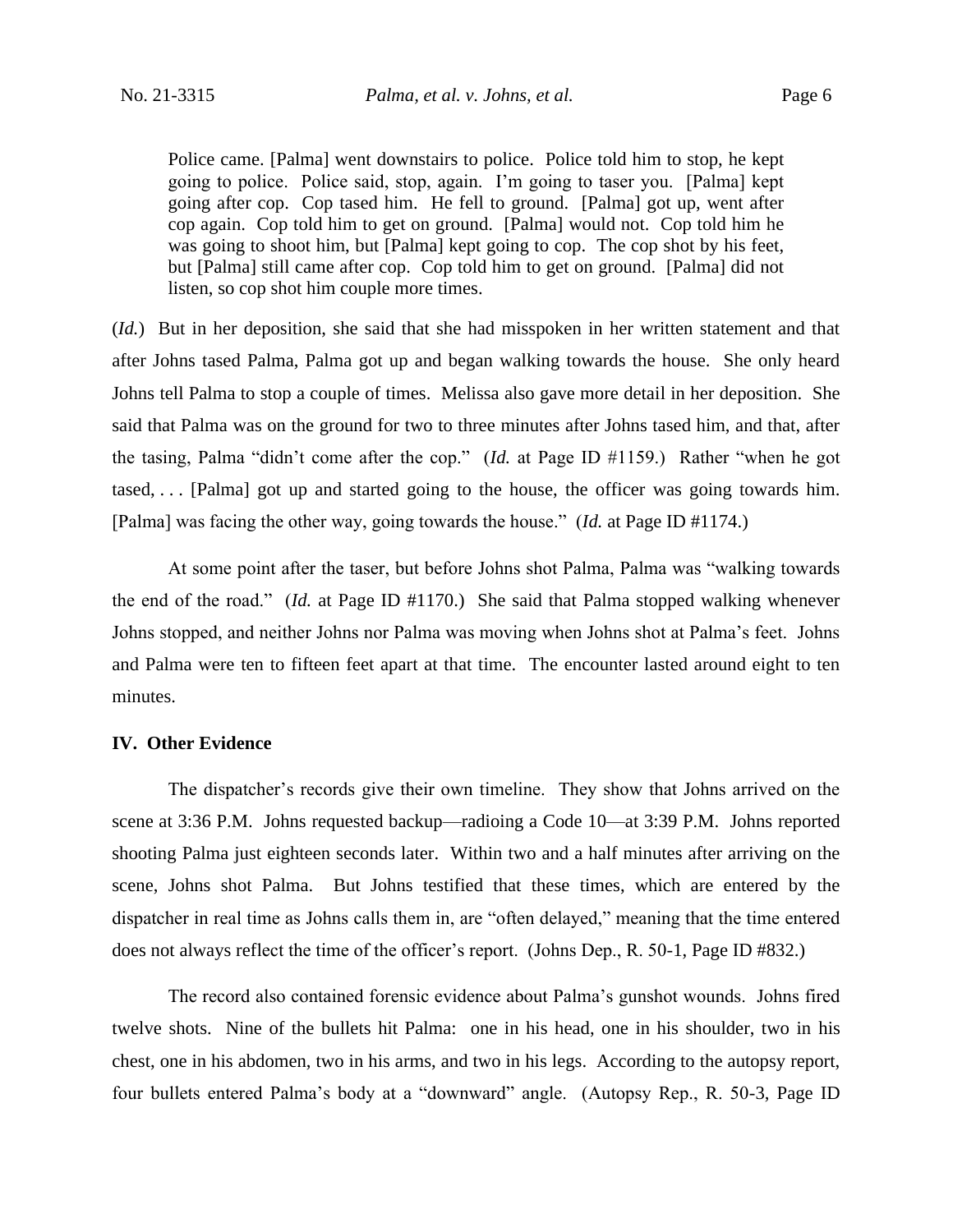##947–50.) Two entered from "back to front." (*Id.* at Page ID #947.) Plaintiffs' expert, relying on the autopsy, concluded that Palma "was either on the ground, possibly in a fetal position and/or on his hands/knees and/or crawling when he was shot by Dep[uty] Johns." (Expert Rep., R. 50-2, Page ID #932.)

## **V. Procedural Background**

Plaintiffs, family members of Vincent Palma, sued Deputy Johns and Ashtabula County for damages under 42 U.S.C. § 1983 and various Ohio tort laws. Plaintiffs sued Johns in his individual capacity under § 1983 alleging that Johns violated Palma's constitutional rights by using excessive force, and they brought a claim under *Monell v. Dep't of Soc. Servs. of New York*, 436 U.S. 658 (1978), against Ashtabula County for failure to supervise and train Johns. Plaintiffs also brought state tort claims.Defendants filed a motion for summary judgment on all claims, which the district court granted. *Palma v. Johns*, No. 18-cv-294, 2021 WL 798405, at \*1 (N.D. Ohio Mar. 2, 2021). The district court found that Johns acted reasonably, that Johns did not violate Palma's Fourth Amendment right to be free from excessive force, and therefore Johns was entitled to qualified immunity. *Id.* at \*4. Without a constitutional violation, the district court rejected Plaintiffs' *Monell* claim because "Plaintiffs cannot rely on Johns' conduct to establish a claim of municipal liability against Ashtabula County." *Id.* at \*5. The court further found that qualified immunity barred Plaintiffs' state law claims. *Id.* at \*4–\*5. Plaintiffs timely appealed. On appeal, Plaintiffs raise one issue: whether Johns acted reasonably when he shot and killed Palma. This single issued was the basis for the district court's dismissal of all of Plaintiffs' claims.

#### **DISCUSSION**

## **I. Standard of Review**

We review *de novo* a district court's decision granting summary judgment on qualified immunity grounds. *Burgess*, 735 F.3d at 471 (citing *Simmonds v. Genesee Cnty.*, 682 F.3d 438, 444 (6th Cir. 2012)). A court may grant summary judgment if there is "no genuine dispute as to any material fact" and the moving party "is entitled to judgment as a matter of law." Fed. R. Civ. P. 56(a). There is a genuine dispute of material fact when "the evidence is such that a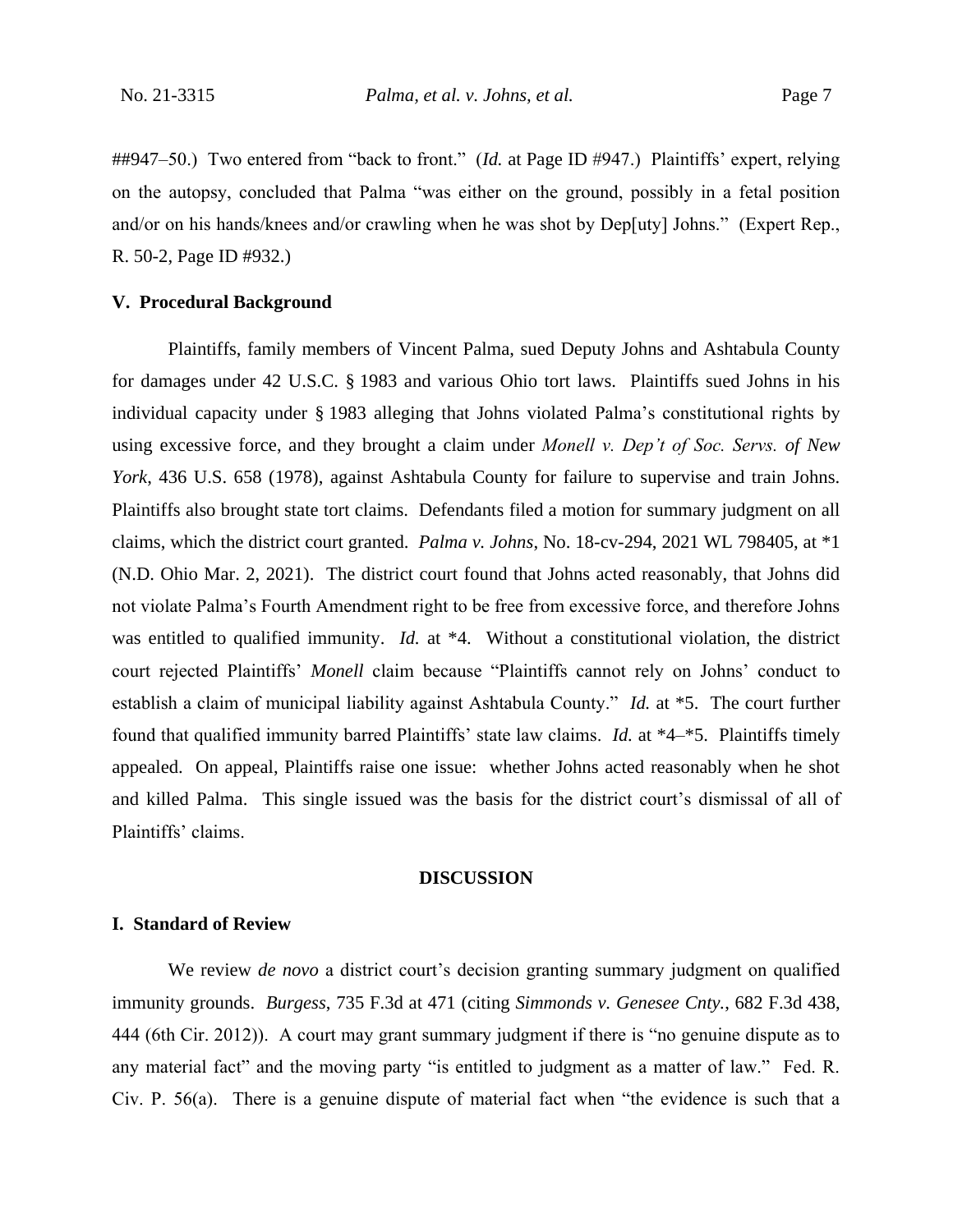reasonable jury could return a verdict for the nonmoving party." *Anderson v. Liberty Lobby, Inc.*, 477 U.S. 242, 248 (1986). "The moving party bears the burden of showing that no genuine issues of material fact exist." *Rafferty v. Trumbell Cnty.*, 915 F.3d 1087, 1093 (6th Cir. 2019). When considering a motion for summary judgment, "the evidence is construed and all reasonable inferences are drawn in favor of the nonmoving party." *Wright*, 962 F.3d at 864 (quoting *Burgess*, 735 F.3d at 471). "[A]t the summary judgment stage the judge's function is not . . . to reweigh the evidence and determine the truth of the matter but to determine whether there is a genuine issue for trial." *Anderson*, 477 U.S. at 249.

## **II. Analysis**

Johns claims that the doctrine of qualified immunity shields Defendants against all of Plaintiffs' claims. The district court agreed and granted Defendants' motion for summary judgment. *Palma*, 2021 WL 798405, at \*3–\*5. We disagree. The record contains genuine disputes of material fact that preclude summary judgment at this stage.

While the defendant "bears the burden of pleading" a qualified immunity defense, "[t]he ultimate burden of proof is on the plaintiff to show that the defendant is not entitled to qualified immunity." *Estate of Hill v. Miracle*, 853 F.3d 306, 312 (6th Cir. 2017) (quoting *Sheets v. Mullins*, 287 F.3d 581, 586 (6th Cir. 2002)). "The doctrine of qualified immunity protects government officials 'from liability for civil damages insofar as their conduct does not violate clearly established statutory or constitutional rights of which a reasonable person would have known.'" *Rafferty*, 915 F.3d at 1093 (quoting *Pearson v. Callahan*, 555 U.S. 223, 231 (2009)). "Qualified immunity is intended to protect public officials from unnecessary interference with their duties, while also holding them accountable 'when they exercise power irresponsibly.'" *Godawa*, 798 F.3d at 462 (quoting *Pearson*, 555 U.S. at 231).

We "ask two questions in evaluating whether a law-enforcement officer is entitled to qualified immunity on an excessive-force claim: '(1) whether the officer violated the plaintiff's constitutional rights under the Fourth Amendment; and (2) whether that constitutional right was clearly established at the time of the incident.'" *Estate of Hill*, 853 F.3d at 312 (quoting *Kent v. Oakland Cnty.*, 810 F.3d 384, 390 (6th Cir. 2016)).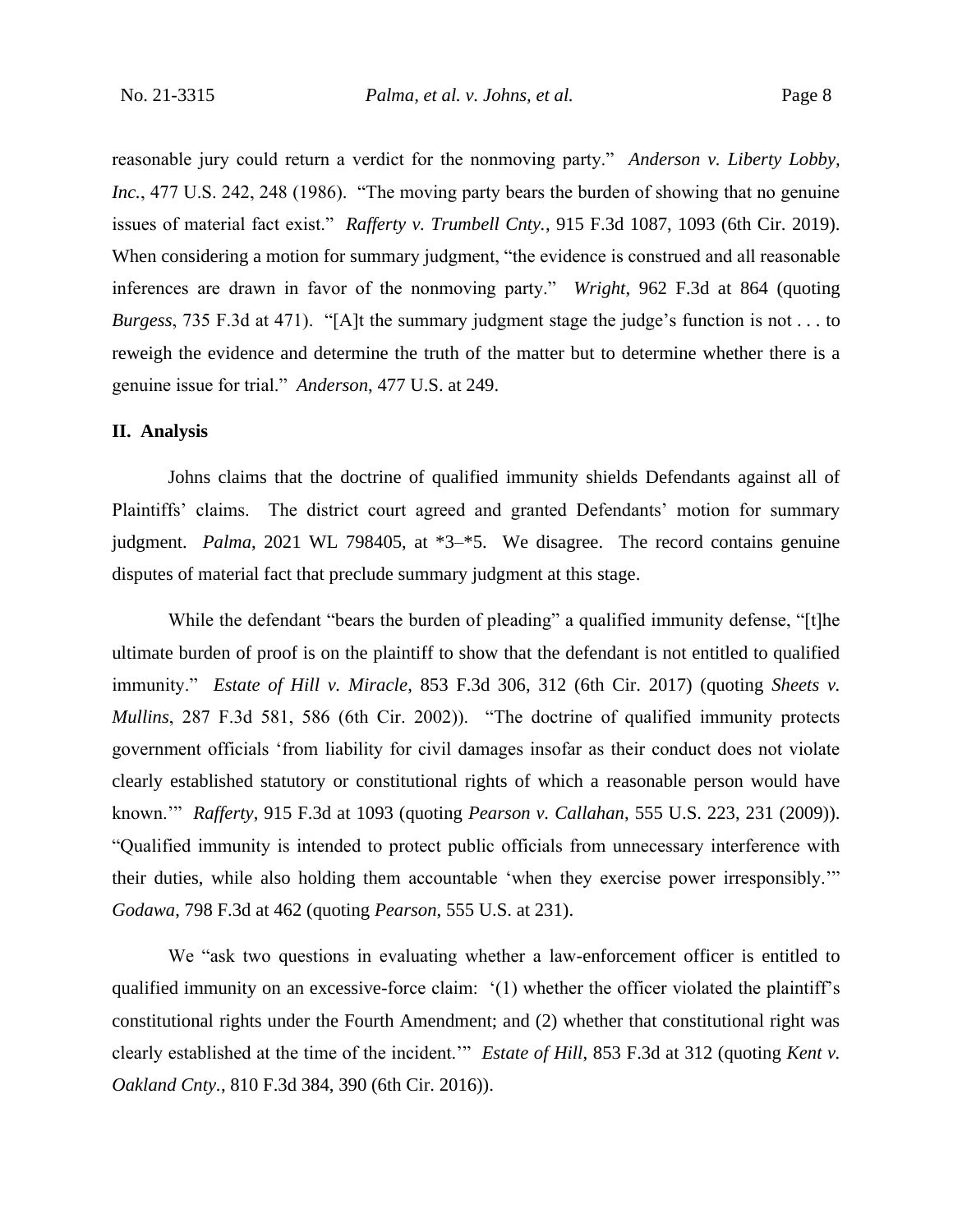## **A. Constitutional Violation**

"The Fourth Amendment's prohibition against unreasonable seizures protects citizens from excessive use of force by law enforcement officers." *Godawa*, 798 F.3d at 463 (citing *Cass v. City of Dayton*, 770 F.3d 368, 374 (6th Cir. 2014)). When determining whether an officer used excessive force, courts ask whether the officer's actions were "objectively reasonable in light of the facts and circumstances confronting them.'" *Estate of Hill*, 853 F.3d at 312 (quoting *Graham v. Connor*, 490 U.S. 386, 397 (1989)). This test must account for the "totality of the circumstances" surrounding the officer's use of force. *Roell v. Hamilton Cnty.*, 870 F.3d 471, 480 (6th Cir. 2017) (quoting *Livermore ex rel. Rohm v. Lubelan*, 476 F.3d 387, 404 (6th Cir. 2007)). In applying this test, courts look "only to the facts that were knowable to the defendant officer[]." *Reich v. City of Elizabethtown*, 945 F.3d 968, 979 (6th Cir. 2019) (quoting *White v. Pauly*, 137 S. Ct. 548, 550 (2017)). The question is not only "whether any force was justified," but also whether Johns "could reasonably use the degree of force employed against" Palma. *Roell*, 870 F.3d at 483 (quoting *Martin v. City of Broadview Heights*, 712 F.3d 951, 958 (6th Cir. 2013)).

The use of force "must be judged from the perspective of a reasonable officer on the scene, rather than with the 20/20 vision of hindsight." *Graham*, 490 U.S. at 396. And we recognize "that police officers are often forced to make split-second judgments—in circumstances that are tense, uncertain, and rapidly evolving—about the amount of force that is necessary in a particular situation." *Mullins v. Cyranek*, 805 F.3d 760, 766–67 (6th Cir. 2015) (quoting *Graham*, 490 U.S. at 396–97). "But just because we must look at the circumstances through the eyes of a reasonable officer does not mean . . . that we must accept the officers' subjective view of the facts when making this assessment." *Jacobs*, 915 F.3d at 1041. Rather, "the action must be viewed in light of the surrounding circumstances." *Sample v. Bailey*, 409 F.3d 689, 697 (6th Cir. 2005).

When considering the "totality of the circumstances," the Supreme Court has articulated three factors as a starting point: "(1) 'the severity of the crime at issue,' (2) 'whether the suspect poses an immediate threat to the safety of the officers or others,' and (3) 'whether he is actively resisting arrest or attempting to evade arrest by flight.'" *Estate of Hill*, 853 F.3d at 313 (quoting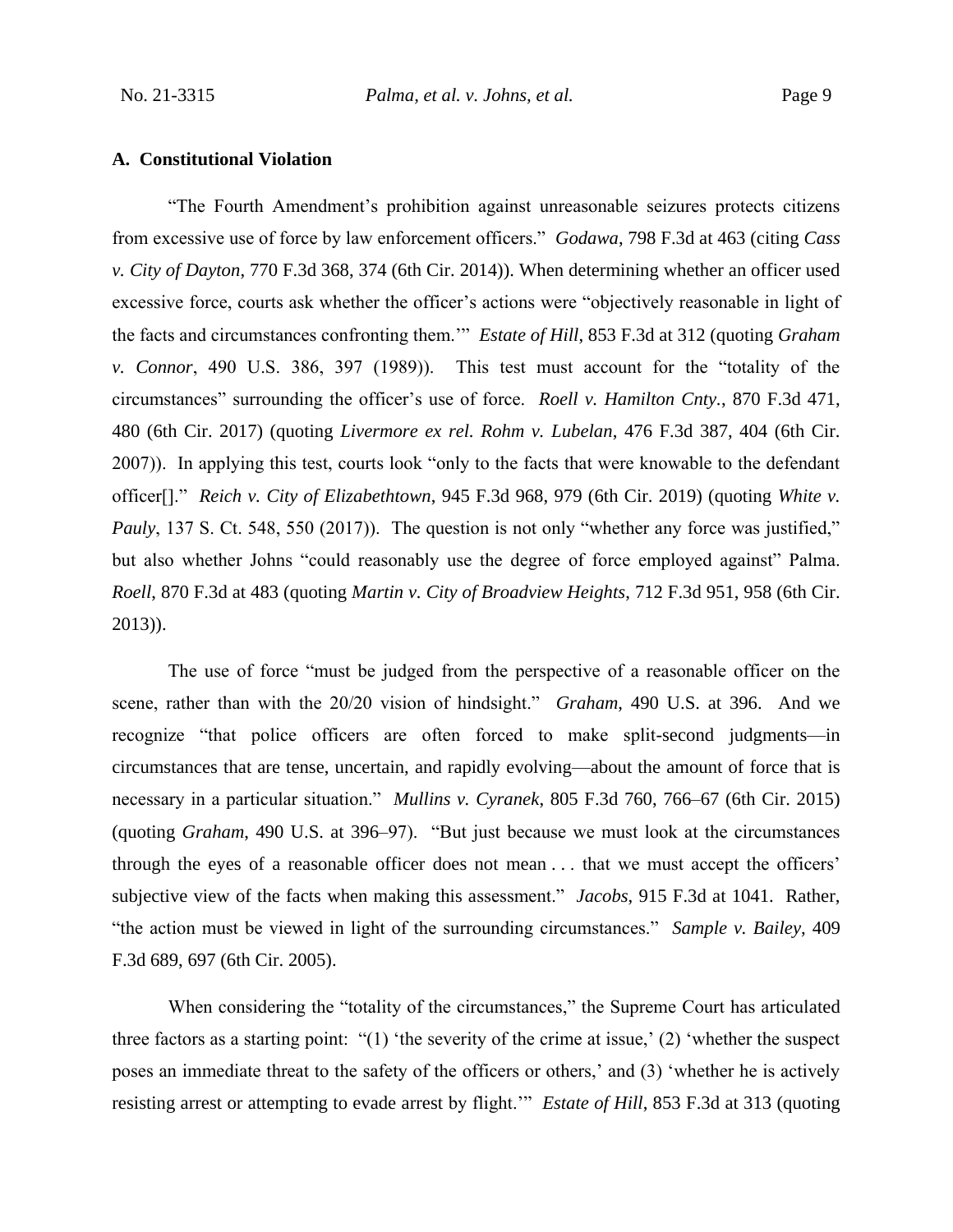*Graham*, 490 U.S. at 396). This list is not exhaustive. *Roell*, 870 F.3d at 480 (quoting *Livermore*, 476 F.3d at 404). However, the *Graham* factors do not easily map onto cases like this one, where Johns was not responding to an ongoing crime and Palma never physically resisted arrest or tried to flee. *See Jacobs*, 915 F.3d at 1040; *Estate of Hill*, 853 F.3d at 314. Recognizing this problem, we have articulated additional factors to consider when officers respond to a medical or mental health emergency: (1) whether the person was experiencing a mental health or medical emergency, and whether that emergency created "an immediate threat of serious harm" to themselves or others; (2) whether "some degree of force [was] reasonably necessary to ameliorate the immediate threat;" and (3) whether "the force used [was] more than reasonably necessary under the circumstances." *Estate of Hill*, 853 F.3d at 314. Like the *Graham* factors, this list is not exhaustive "and not necessarily dispositive in every case." *Id.* (citing *Livermore*, 476 F.3d at 404). Rather, these factors merely guide courts as they consider the "totality of the circumstances" to determine whether the officer's use of force was objectively reasonable. *See Jacobs*, 915 F.3d at 1040–41 (quoting *Thomas v. City of Columbus*, 854 F.3d 361, 366 (6th Cir. 2017)).

Where "a plaintiff claims that excessive force was used multiple times, 'the court must segment the incident into its constituent parts and consider the officer's entitlement to qualified immunity at each step along the way.'" *Wright*, 962 F.3d at 865 (quoting *Smith v. City of Troy*, 874 F.3d 938, 944 (6th Cir. 2017)). Here, Plaintiffs claim that Johns used excessive force in three ways: (1) by tasing Palma three times,**<sup>1</sup>** (2) by taking initial shots at Palma, and (3) by

**<sup>1</sup>**Defendants argue that Plaintiffs waived this claim by failing to raise it in their opposition to summary judgment. The dissent agrees. While it is true that Plaintiffs' opposition to summary judgment did not address their claim that Johns' use of the taser was excessive, the real problem is that Defendants did not identify this claim in their motion for summary judgment. Plaintiffs' Amended Complaint expressly stated that "Defendant, Matthew Johns' use of the taser was [an] unjustified and reckless use of force." (Am. Compl., R. 23, Page ID #133.) Although moving for summary judgment on all of Plaintiffs' claims, Defendants ignored this portion of the complaint and only argued against Plaintiffs' excessive *lethal* force claim. Unsurprisingly, Plaintiffs used their opposition brief to address only those claims that Defendants identified and argued in their motion for summary judgment—thus Plaintiffs also focused on the use of lethal force.

Generally, at the summary judgment stage, the non-moving party can forfeit an argument if they fail to respond to the *moving party's arguments*. *See Doughty v. Dep't of Developmental Servs. STS*, 607 F. App'x 97, 98 (6th Cir. 2015) (citing *United States v. Litwok*, 678 F.3d 208, 216 (2d Cir. 2012)). But the non-moving party cannot be faulted for limiting their response to focus on those claims that the *moving party* raised and argued. While explaining the fundamental justifications for our forfeiture rules, we have highlighted that response and reply briefs are meant to do just that: *respond* and *reply*. *See Scottsdale Ins. Co. v. Flowers*, 513 F.3d 546, 553 (6th Cir. 2008)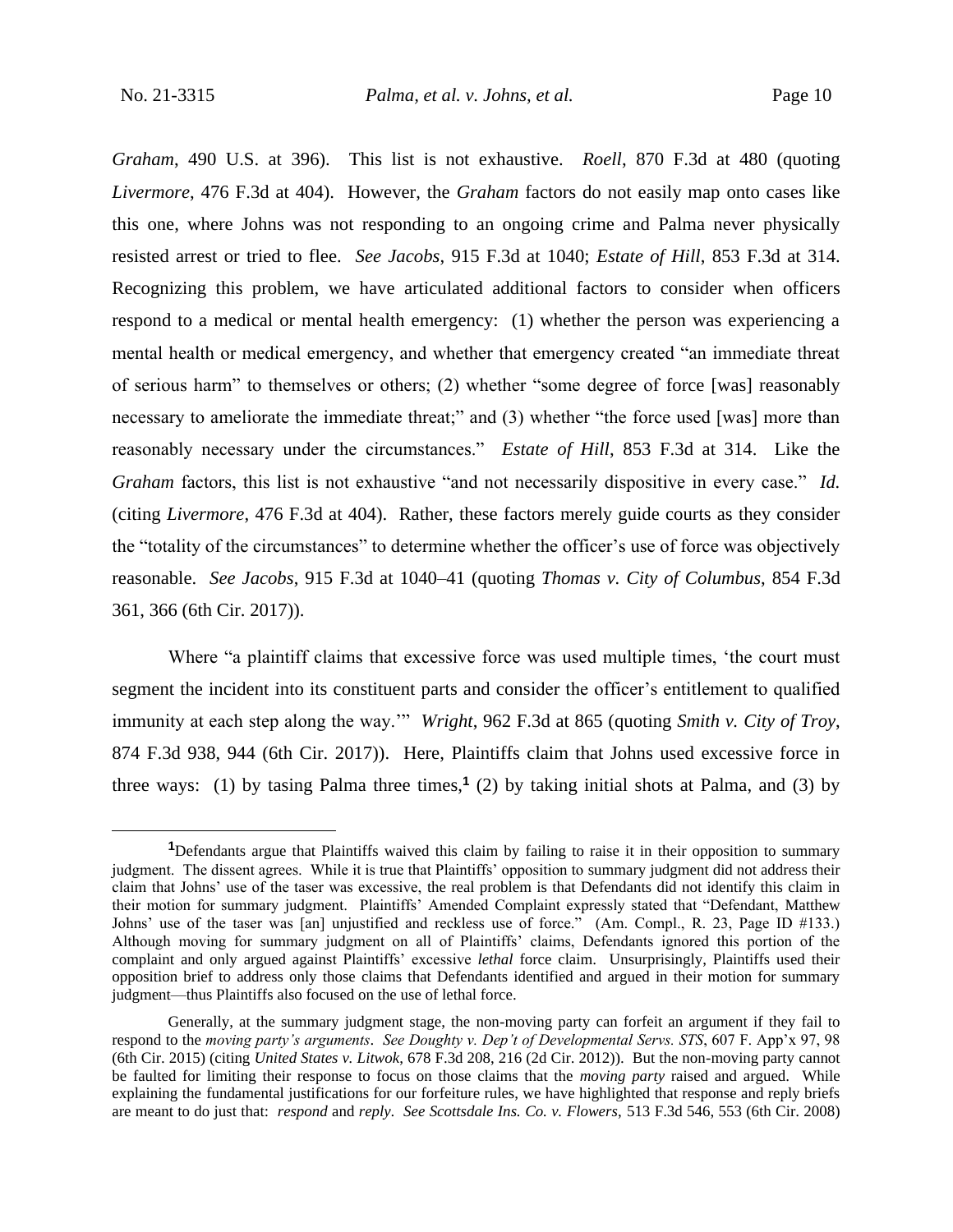continuing to shoot Palma even after Palma bent over with his hands on the ground. After viewing the facts in the light most favorable to Palma, if "a jury could conclude that [the defendant] engaged in gratuitous violence by using force beyond the scope of that which was reasonably necessary or justifiable," then the defendant is not entitled to qualified immunity at the summary judgment stage. *Margeson v. White Cnty.*, 579 F. App'x 466, 471 (6th Cir. 2014) (citing *Miller v. Sanilac Cnty.*, 606 F.3d 240, 252 (6th Cir. 2010)).

## 1. Taser Applications

Officers may use non-lethal force—such as tasers or pepper spray—if they have an "objective justification" for doing so. *Gaddis v. Redford Twp.*, 364 F.3d 763, 774 (6th Cir. 2004). Specifically, officers may use a taser if a person is "particularly violent or physically resistant, so as to endanger responders." *Estate of Erwin v. Greene Cnty.*, 861 F. App'x 1, 6 (6th Cir. 2021) (citing *Kent*, 810 F.3d at 391). Johns argues that tasing Palma was reasonable because Palma "was actively resisting at every turn" by failing to comply with Johns' orders to stop and show his hands. (Defs.' Br. at 20.)

Indeed, officers may tase a person who actively resists arrest, *Rudlaff v. Gillispie*, 791 F.3d 638, 641 (6th Cir. 2015) (citing *Hagans v. Franklin Cnty. Sheriff's Off.*, 695 F.3d 505, 509 (6th Cir. 2012)), or who "resist[s] . . . an officer's commands even if the officers were not attempting to arrest him," *Kelly v. Sines*, 647 F. App'x 572, 575 (6th Cir. 2016). Resistance includes "physically struggling with, threatening, or disobeying officers." *Id.* (quoting *Cockrell v. City of Cincinnati*, 468 F. App'x 491, 495 (6th Cir. 2012)). But not all disobedience justifies the use of force. "[A]n officer may not tase a citizen not under arrest merely for failure to follow the officer's orders when the officer has no reasonable fear for his or her safety." *Wright*, 962 F.3d at 868–69. Thus, Johns could not have tased Palma merely for refusing to stop and

<sup>(</sup>quoting *Novosteel SA v. United States*, 284 F.3d 1261, 1274 (Fed. Cir. 2002)). Thus, Plaintiffs were under no obligation to support their claim that use of the taser was excessive when Defendants did not identify this claim or raise any arguments against this claim in their motion for summary judgment.

Even so, recognizing that the complaint clearly stated an excessive force claim based on the tasings, the district court addressed this claim and concluded that all three taser applications were reasonable. *Palma*, 2021 WL 798405, at \*3 (citing *Sheffey v. City of Covington*, 564 F. App'x 783, 796 (6th Cir. 2014)). Thus, while Defendants failed to raise the issue in their summary judgment motion, we will consider whether Johns used excessive force when he tased Palma because this claim was pled in the complaint, the district court decided the issue, and both parties briefed it on appeal.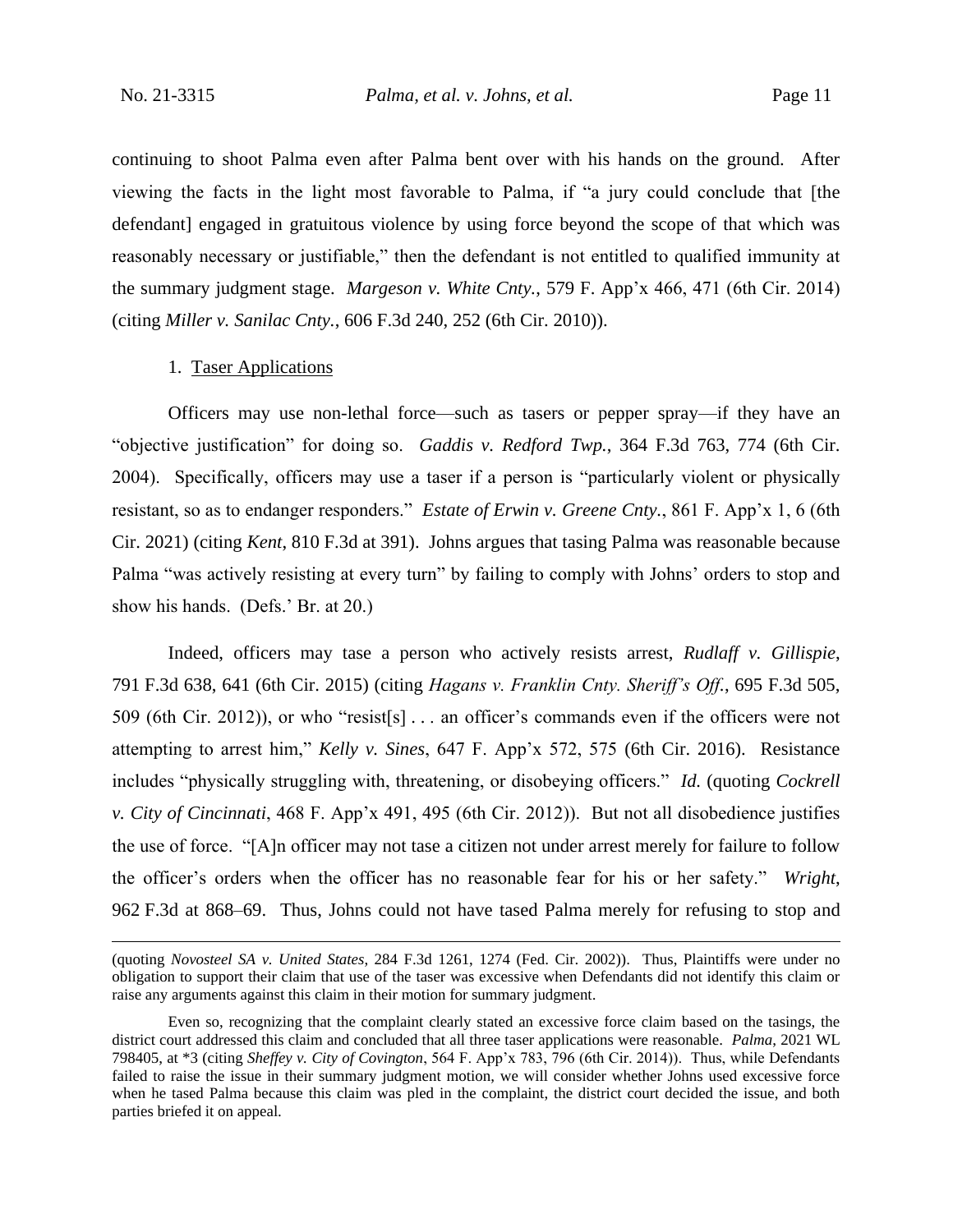show his hands unless he had some other reason to fear for his safety. *See Rudlaff*, 791 F.3d at 642 (reasonable to tase man who was "verbally defiant," "swung his arms in the officer's direction," and "refused to give [the officer] his hands").

Palma never physically resisted. However, the parties agree that Palma ignored Johns' orders to stop moving and take his hands out of his pockets. Even so, this defiance, alone, cannot justify Johns' decision to tase Palma. *See Wright*, 962 F.3d at 868–69. If the jury accepts Johns' version of events—that Palma "aggressively" approached him with a "crazed look on his face," (Johns Aff., R. 46-2, Page ID #576, #582)—then the taser applications may have been reasonable. At the summary judgment stage, however, we do not blindly "accept the officers' subjective view of the facts." *Jacobs*, 915 F.3d at 1041. As discussed below in relation to the shootings, viewing the facts in the light most favorable to Plaintiffs, Palma's mere failure to follow orders would not lead a reasonable officer to believe that Palma posed a danger. *See Wright*, 962 F.3d at 868–69.

Moreover, Plaintiffs dispute key facts about the tasing. Salvatore said that Johns and Palma were separated by Johns' patrol car and that Johns "tased [Palma] across the hood of the car to the other side." (S. Palma Dep., R. 50-5, Page ID #1034.) This conflicts with Johns' narrative that Palma was walking straight towards him in a way that was immediately threatening. In this situation, tasing Palma while he and Johns were separated by a physical barrier would be unreasonable.

Other evidence contradicts Johns' reports that the taser was ineffective on Palma, thus undermining the reasonableness of Johns' decision to tase Palma multiple times. Palma fell to the ground after the second taser application. Salvatore saw Palma convulsing on the ground "for minutes" after Johns tased Palma the second time. (*Id.* at Page ID #1046.) Melissa similarly saw Palma on the ground for two to three minutes after Johns tased him. If Palma fell to the ground for several minutes after the second tasing, then Johns could not justify the third taser application, as he had ample time to reassess the situation and react with less force. *See Gambrel v. Knox Cnty.*, — F.4th —, No. 20-6027, 2022 WL 369348, at \*9 (6th Cir. Feb. 8, 2022) (continued use of force unreasonable if the person is on the ground for an extended period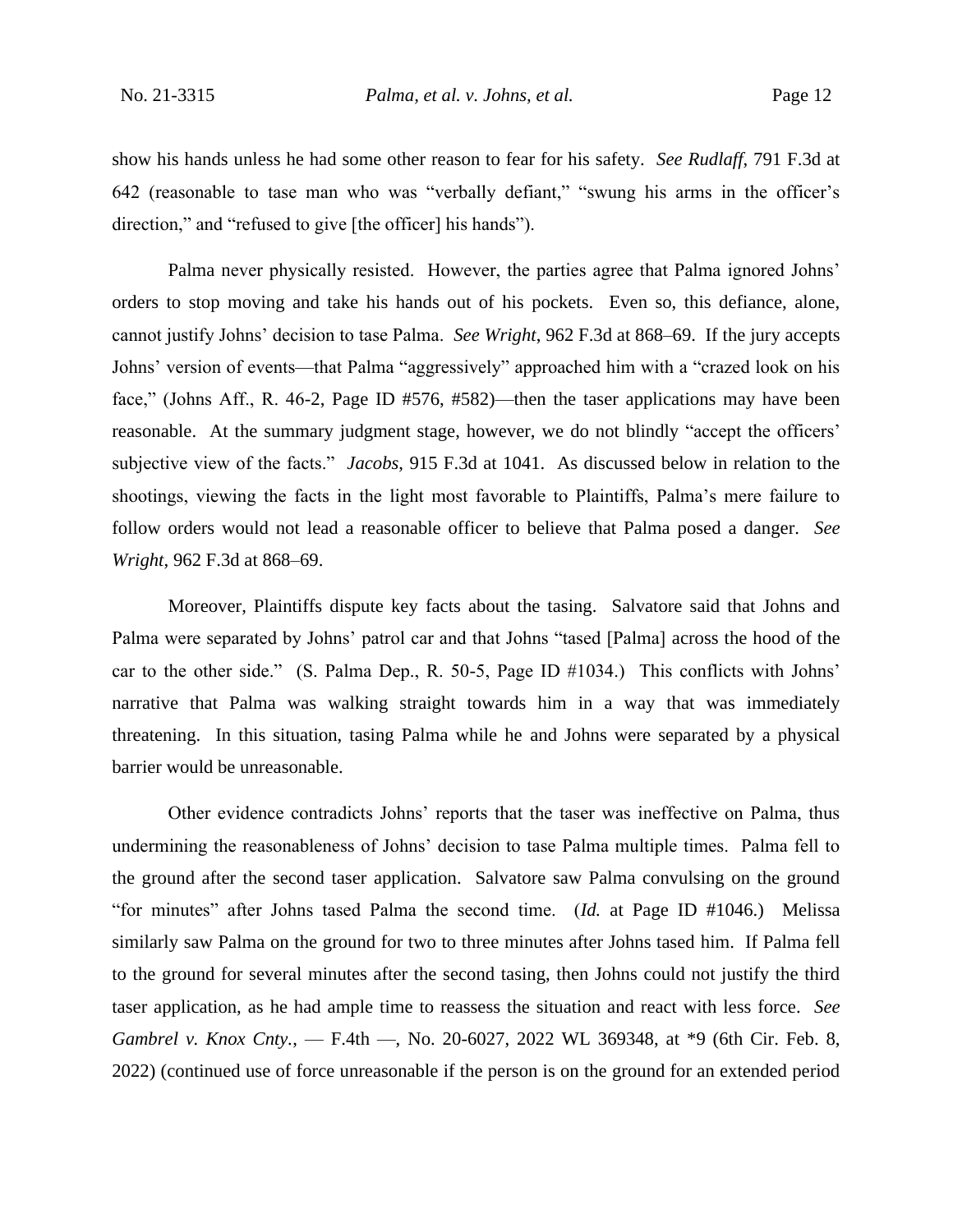of time during which officers "could have handcuffed him at any time while he remained on the ground").

The parties also dispute where Palma was in relation to Johns and what Palma was doing when Johns applied the taser for the third time. In her deposition, Melissa testified that Palma stood up after the second taser application and "started going back to the house." (M. Palma Dep., R. 50-6, Page ID #1157.) She said that Palma was not walking towards Johns. Admittedly, Melissa gave a different statement to officers on the scene immediately after the shooting, where she said that Palma stood up after the second taser and again began approaching Johns. Relying *solely* on Melissa's on-the-scene written statement (and ignoring her deposition testimony), the dissent concludes that the third taser application was reasonable because Palma was walking towards Johns even after the first and second taser applications. The dissent goes as far as questioning Melissa's credibility, highlighting that her deposition testimony was given only "after retaining counsel and filing a civil damages suit against Officer Johns." (*Infra*  Dissent at 37.) But whether one statement is more reliable than another is a credibility question that is not for this Court to decide. *See Godawa*, 798 F.3d at 463 (quoting *Schrieber*, 596 F.3d at 333). Indeed, this Court recently refused to wade into a similar credibility issue at the summary judgment stage. *See Gambrel*, — F.4th —, 2022 WL 369348, at \*7. In *Gambrel*, the plaintiff's star witness gave two statements that recounted starkly different versions of events—one that he gave in an initial police interview and one that he gave during his deposition. *See id.* at \*6–\*7. However, "[w]hen witnesses tell differing stories . . . we cannot credit the story of the witness that we find more believable." *Id.* at \*7 (citing *Anderson*, 477 U.S. at 255). "[S]imply because [the plaintiff] might find it difficult to convince a jury to believe [a witness] does not allow us to ignore [that witness's] testimony now." *Id.* (citing 10A Charles A. Wright et al., *Federal Practice and Procedure* § 2725.2, at 440 (4th ed. 2016)).

In her deposition, Melissa explained that her on-the-scene statement was wrong. The police took Melissa and Salvatore's written statements shortly after the shooting while the bulletridden Palma was still laying in the yard. As Melissa explained, she was just "trying to leave" when she gave her on-the-scene statement. (M. Palma Dep., R. 50-6, Page ID #1157.) After unjustifiably opining on the reliability of Melissa's different statements, the dissent chooses to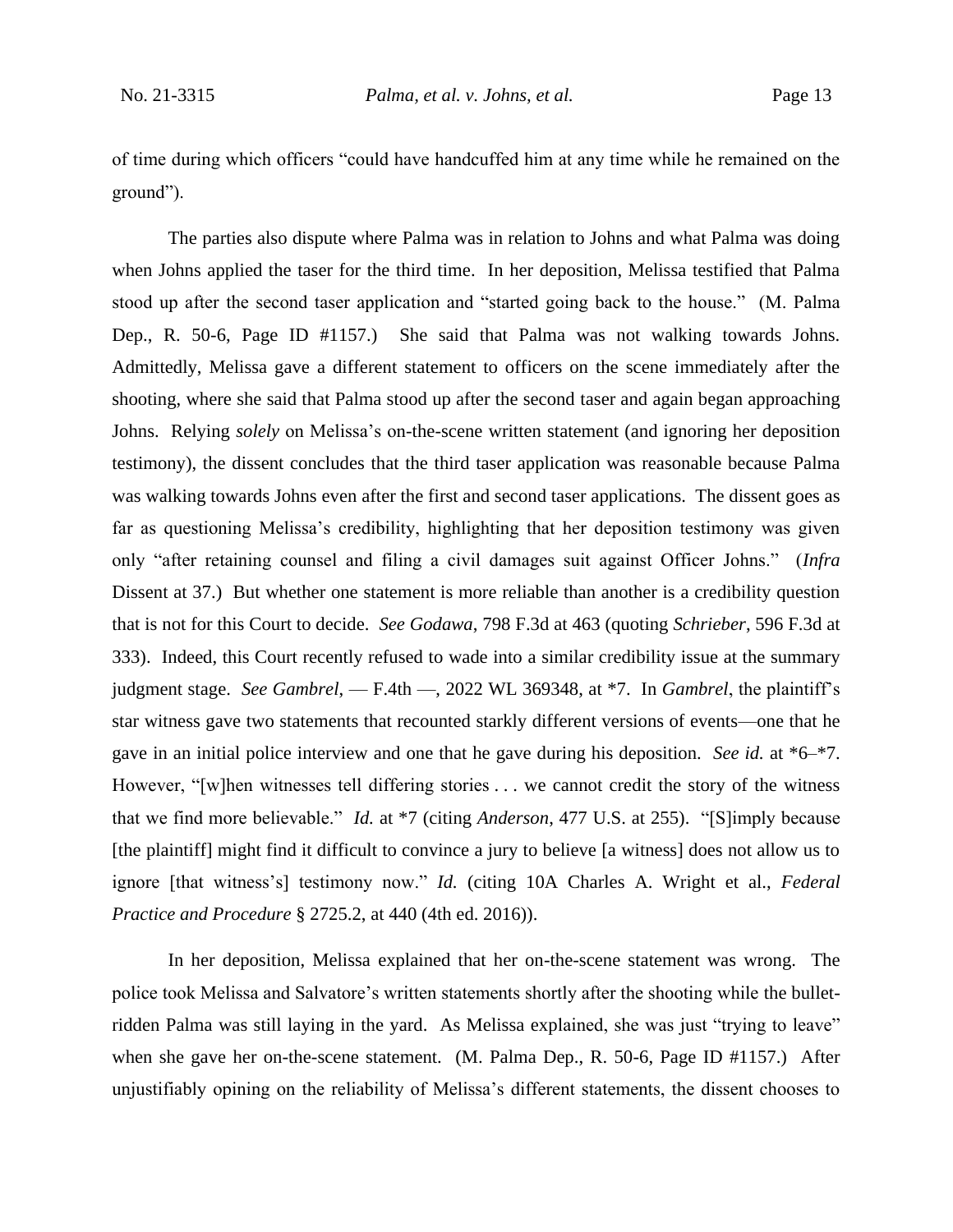ignore portions of her deposition testimony. It finds that, based solely on Melissa's written onthe-scene statement, this material fact—whether Palma was approaching Johns when Johns applied the taser for the third time—is undisputed. This approach is antithetical to our summary judgment standard; courts cannot choose which statements are credible and then build an "undisputed" record based on those credibility determinations. *See Gambrel*, — F.4th —, 2022 WL 369348, at  $*7$  (explicitly rejecting the approach taken by the dissent here).

Accepting the facts most favorable to Plaintiffs, the tasings amounted to excessive force, and Defendants were not entitled to summary judgment on this issue.

## 2. Shootings

"A police officer may not seize an unarmed, nondangerous suspect by shooting him dead." *Tennessee v. Garner*, 471 U.S. 1, 11 (1985). When an officer uses *deadly* force, that force is unreasonable unless "the officer has probable cause to believe that the suspect poses a threat of serious physical harm, either to the officer or to others." *Id.* "[T]he threat factor is 'a minimum requirement for the use of deadly force.'" *Jacobs*, 915 F.3d at 1040 (quoting *Mullins*, 805 F.3d at 766). "We have authorized the use of deadly force 'only in rare instances.'" *Id.* (quoting *Sample*, 409 F.3d at 697).

When considering whether an officer reasonably believed that a person posed an imminent threat of serious bodily harm, courts must consider the totality of the circumstances. Here, certain factual considerations are particularly relevant, though none is dispositive and this list is not exhaustive: (1) why the officer was called to the scene, *see Graham*, 490 U.S. at 396; (2) whether the officer knew or reasonably believed that the person was armed, *see Bouggess v. Mattingly*, 482 F.3d 886, 891 n.5 (6th Cir. 2007) (citing *Dickerson v. McClellan*, 101 F.3d 1151, 1051–62 (6th Cir. 1996)); (3) whether the person verbally or physically threatened the officer or disobeyed the officer, *see Wright*, 962 F.3d at 868 (quoting *Smith*, 874 F.3d at 945); (4) how far the officer was from the person, *see Zulock v. Shures*, 441 F. App'x 294, 302 (6th Cir. 2010); (5) the duration of the entire encounter, *see Untalan v. City of Lorain*, 430 F.3d 312, 316 (6th Cir. 2005); (6) whether the officer knew of any ongoing mental or physical health conditions that may have affected the person's response to the officer, *see Roell*, 870 F.3d at 482; and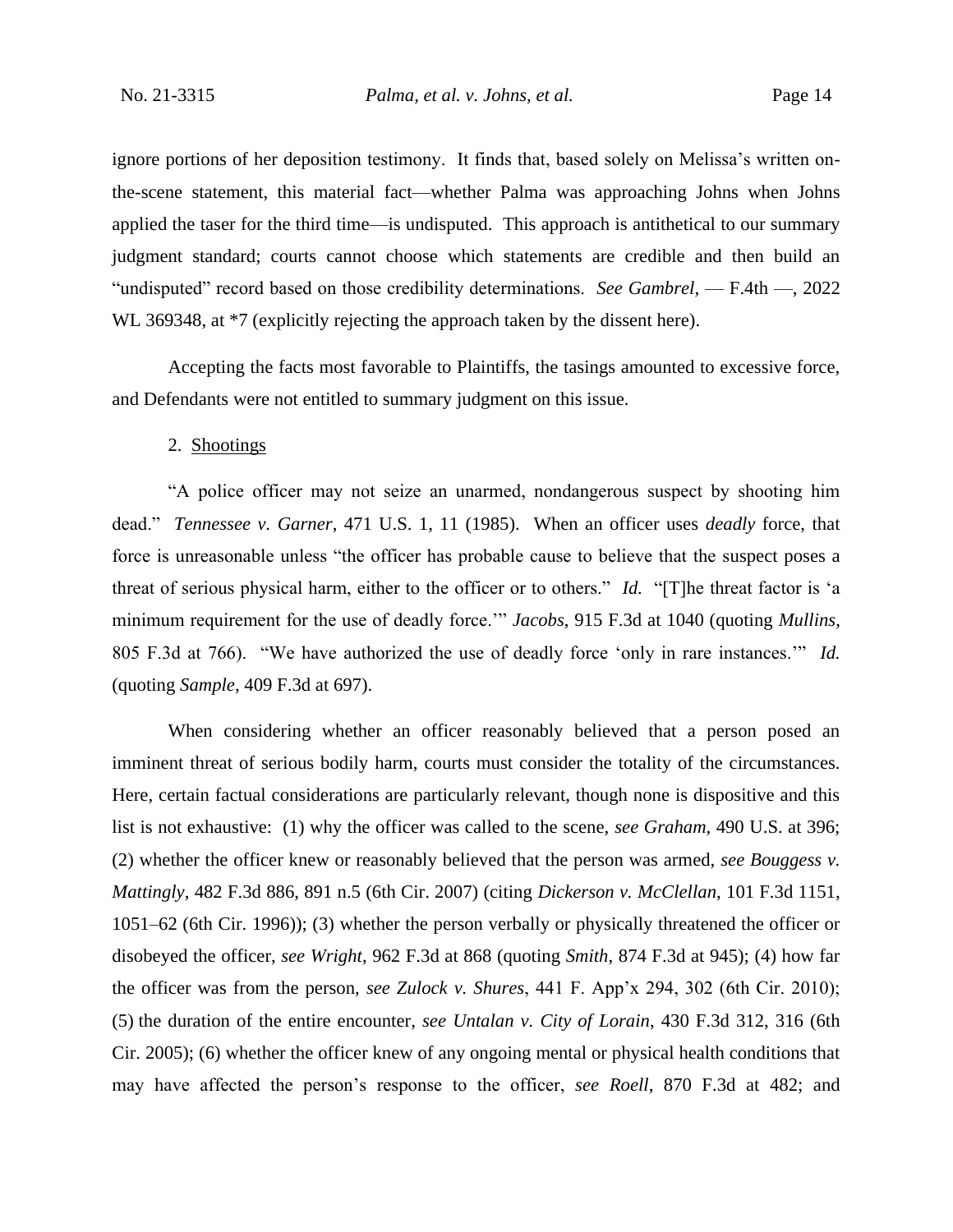(7) whether the officer could have diffused the situation with less forceful tactics, *see Thomas*, 854 F.3d at 366–67. After weighing these factors, we conclude that Defendants cannot prevail at the summary judgment stage because a reasonable jury could find that Johns used excessive force when he first shot at Palma. *See Anderson*, 477 U.S. at 248.

## *a. Reason for Police Response*

When officers respond to an ongoing crime, or set out to arrest a suspect, they may have some reason to fear for their safety or the safety of others based on the nature of the crime. *See Graham*, 490 U.S. at 396 (courts must consider "the severity of the crime at issue"). But Johns was not responding to a past or ongoing crime. When officers are called for wellness checks or other non-criminal calls, this Court looks at what the officer learned and observed about the situation before the officer even engaged with anyone on the scene. *Compare Woodcock v. City of Bowling Green*, 679 F. App'x 419, 423 (6th Cir. 2017) (factor did not support use of lethal force when nobody accused the person of threatening or violent behavior before police arrived), *with Simmonds*, 682 F.3d at 444–446 (factor supported use of lethal force when officers responded to call about a drunk and possibly suicidal man who was threatening to kill his exgirlfriend's family and officers knew the man owned guns).

Although Johns seemingly believed that he was walking into a volatile situation—indeed he unholstered his gun even before arriving on the scene—this subjective belief was not factually supported. Johns responded to a call about an unwanted person on the Palma property who had gotten into a fight with his sister over the TV remote.**<sup>2</sup>** Johns was not responding to a crime. Before arriving, Johns saw Palma's driver's license and knew that Palma was the unwanted person. When he arrived, Johns saw Palma standing outside of the house by himself. Even if Johns believed that removing an unwanted person may involve some inherent danger, the unwanted person—Palma—was already isolated and away from the home. Thus, the facts do not support Johns' belief that he was walking into a high-risk situation. This factor therefore cuts against Johns' argument that Palma posed an imminent threat of serious physical harm. *See Woodcock*, 679 F. App'x at 423.

**<sup>2</sup>**While Defendants describe Palma's prior mental health hospitalizations and run-ins with police, none of these facts were known to Johns and are thus irrelevant here. *See Simmonds*, 682 F.3d at 445.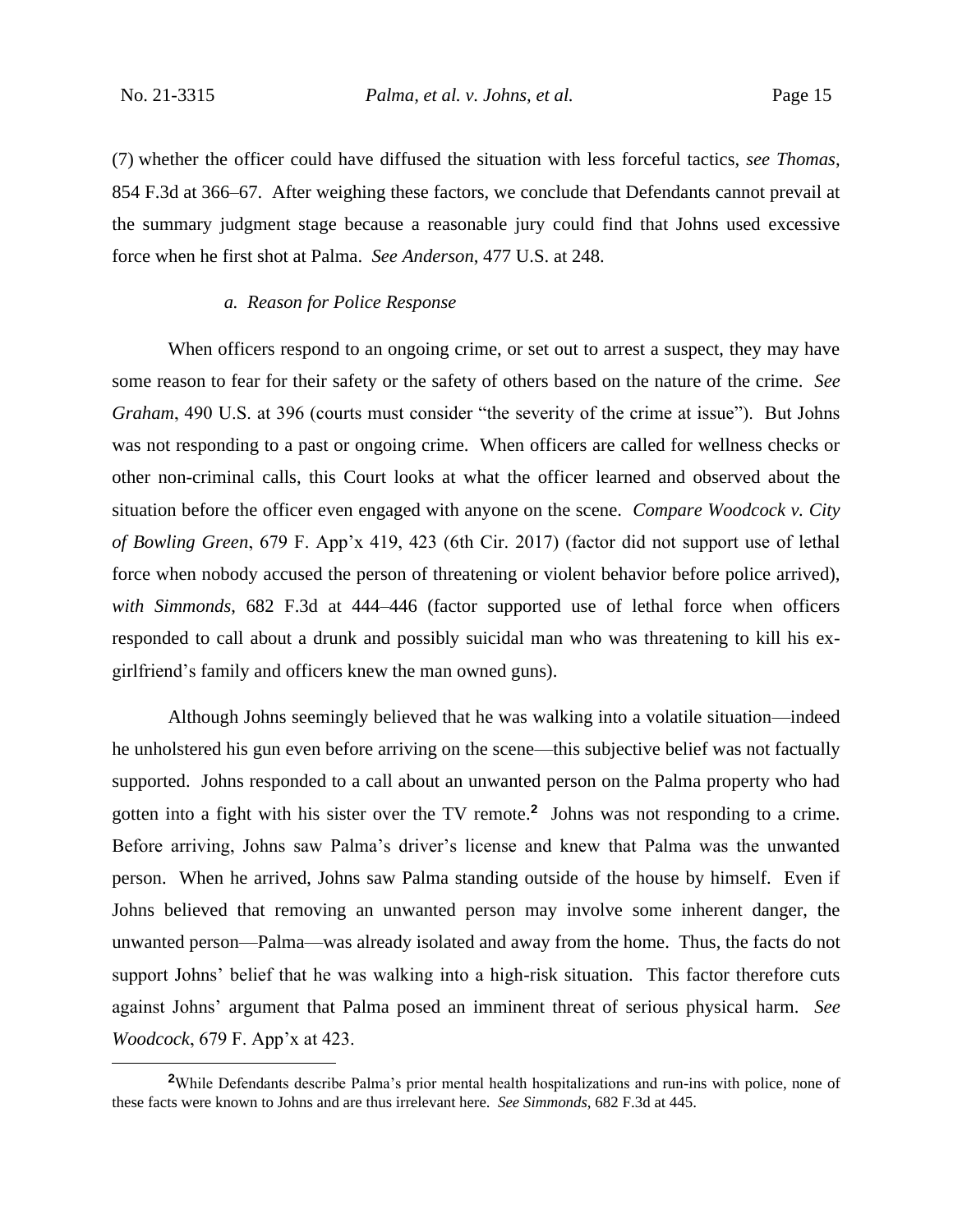## *b. Presence of a Weapon*

"[A]n officer need not face the business end of a gun to use deadly force." *Jacobs*, 915 F.3d at 1040 (citing *Thomas*, 854 F.3d at 366). The stronger the evidence showing that a person is armed, the more likely the use of lethal force is reasonable. *See Bouggess*, 482 F.3d at 891 n.5 (citing *Dickerson*, 101 F.3d at 1051–62). When the evidence is weak, this factor cannot justify the use of lethal force. *See id*. On the one hand, officers are often justified in shooting a person who is visibly armed and aiming at officers. *See DeMerrell v. City of Cheboygan*, 206 F. App'x 418, 429 (6th Cir. 2006). However, even if a person is visibly armed, lethal force may *still* be unreasonable. *E.g.*, *Thomas*, 854 F.3d at 366 ("To be clear, we do not hold that an officer may shoot a suspect merely because he has a gun in his hand."). Although an officer may reasonably believe that a person was armed even if it turns out that the person was, in fact, unarmed, the officer's belief must have been reasonable based on the circumstances. *See id.* at 365. For example, in *Simmonds*, 682 F.3d at 445, we found that officers reasonably used lethal force when responding to a 9-1-1 call about a man threatening to kill his family because, even though the man was, in fact, unarmed, the caller said that the man owned guns, the man threatened officers saying "I have a gun," and the man brandished a "silver object" that he pointed at officers.

Nobody told Johns that Palma was armed. Melissa allegedly told Johns that Palma was *unarmed*—though the record does not indicate whether she said this before or after the shooting. Dispatch did not tell Johns that Palma might be armed or was threatening to use a weapon, even though dispatch otherwise gave Johns several details about the scene at the Palma house—a sibling dispute over a TV remote control and a mentally ill person on the premises. While these facts do not require the conclusion that Johns knew Palma was unarmed, a jury could reasonably infer that, had there been any reason to believe Palma was armed at the time, the 9-1-1 caller would have disclosed this fact and that dispatch would have shared this information.

Once on the scene, Johns admits that he never saw Palma holding any object, let alone a firearm or other weapon. As it turned out, Palma was unarmed. But Johns may not have known this, and, at the time, Johns was "concerned" that he could not see Palma's hands. (Johns Dep., R. 50-1, Page ID #744.) Our decision in *Woodcock* is instructive here. 679 F. App'x 419.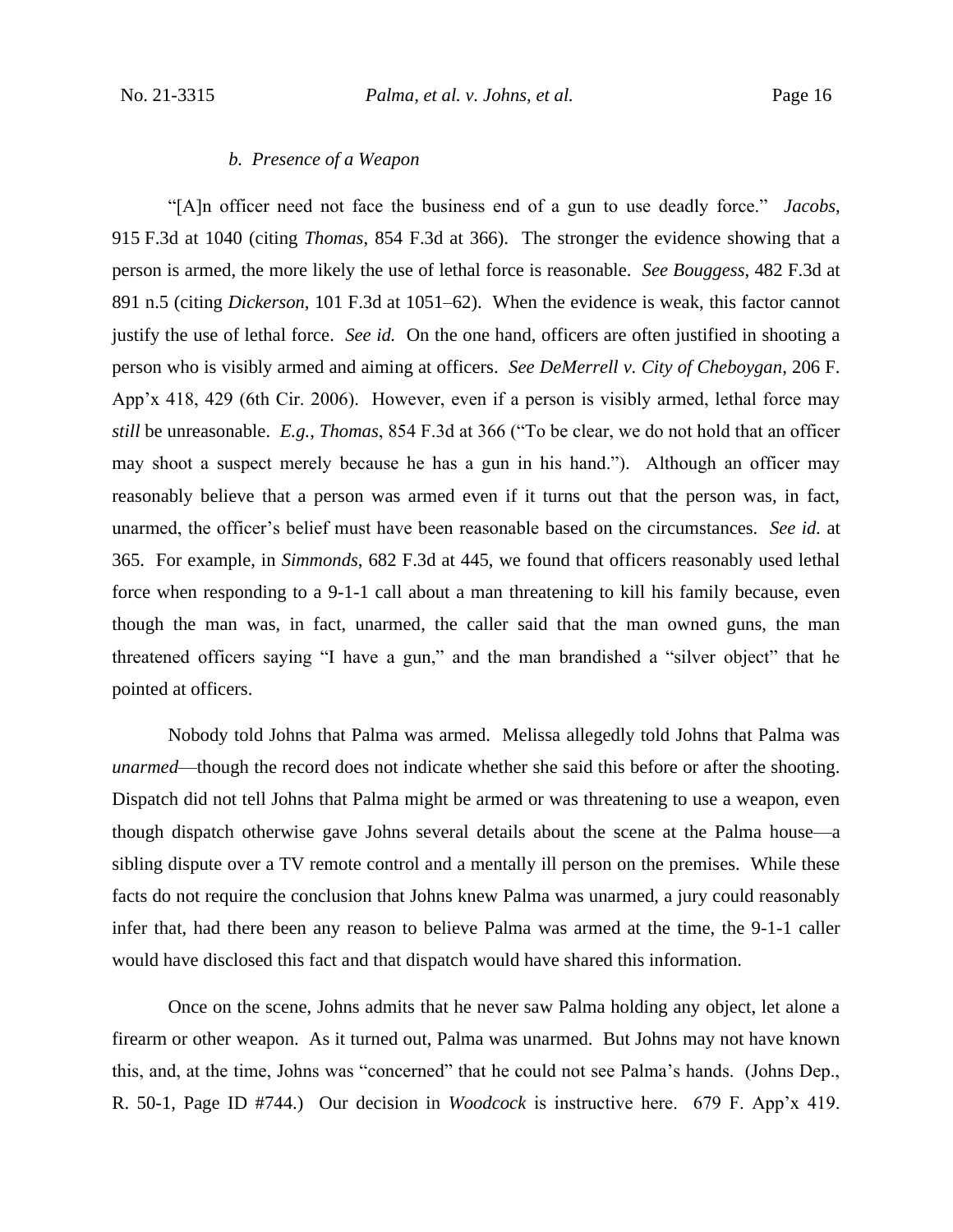In that case, the officers responded to the scene after a man, Harrison, called 9-1-1 and said that he wanted to kill his brother. *Id.* at 420. The officers found Harrison standing on a railroad track with his left hand reaching into the rear waistband of his pants. *Id.* at 421. Officers repeatedly told Harrison to show his hands, but he did not acknowledge or comply with the order. *Id.* After warning Harrison that they would shoot, Harrison still refused to comply, and officers shot him. *Id.* We found that this disobedience and suspicious hand placement did not give the officers probable cause to believe that Harrison posed an imminent threat because, while the officers "may have thought that Harrison had a gun, ... Harrison never gave [the officers] reason to think that he would use it imminently." *Id.* at 424–25. Like the officers in *Woodcock*, Johns' only reason to suspect that Palma may have been armed was that he had his hands in his pockets and refused to show them.

The fact that Johns could not see Palma's hands would not lead a reasonable officer to believe he was in imminent danger. *See id.* As we explained in *Woodcock*, even if the person's hands are not visible—and even if he appears to be suspiciously reaching for something in his clothing—these facts would not lead a reasonable officer to believe that the person posed an immediate threat of serious harm. *Id.*; *see also Graves v. Malone*, 810 F. App'x 414, 417, 422– 23 (6th Cir. 2020) (unreasonable to shoot man who initially refused to show his hands even after he suddenly raised his fist while holding a small black object); *Bouggess*, 482 F.3d at 891 n.5 (officer's "mere hunch that [the person] had a firearm cannot be enough to meet his burden" (citing *Dickerson*, 101 F.3d at 1051–62)). There are equally plausible, but far more innocent explanations for Palma's behavior. For one, it was early February in northern Ohio; as Johns admits, "[i]t was cold." (Johns Dep., R. 50-1, Page ID #738.) Moreover, Johns saw at least one of Palma's hands when Palma pulled out the taser probes, well before Johns decided to shoot. Johns did not see a weapon or any other object in Palma's hand. Thus, this factor does not support Johns' qualified immunity defense.

## *c. Disobedience and Threatening Behavior*

When a person does not act "aggressive[ly]" towards an officer, that fact undermines the officer's claim that the person presented an immediate threat of serious bodily harm. *Stewart v. City of Euclid*, 970 F.3d 667, 673–74 (6th Cir. 2020). Additionally, "the mere failure of a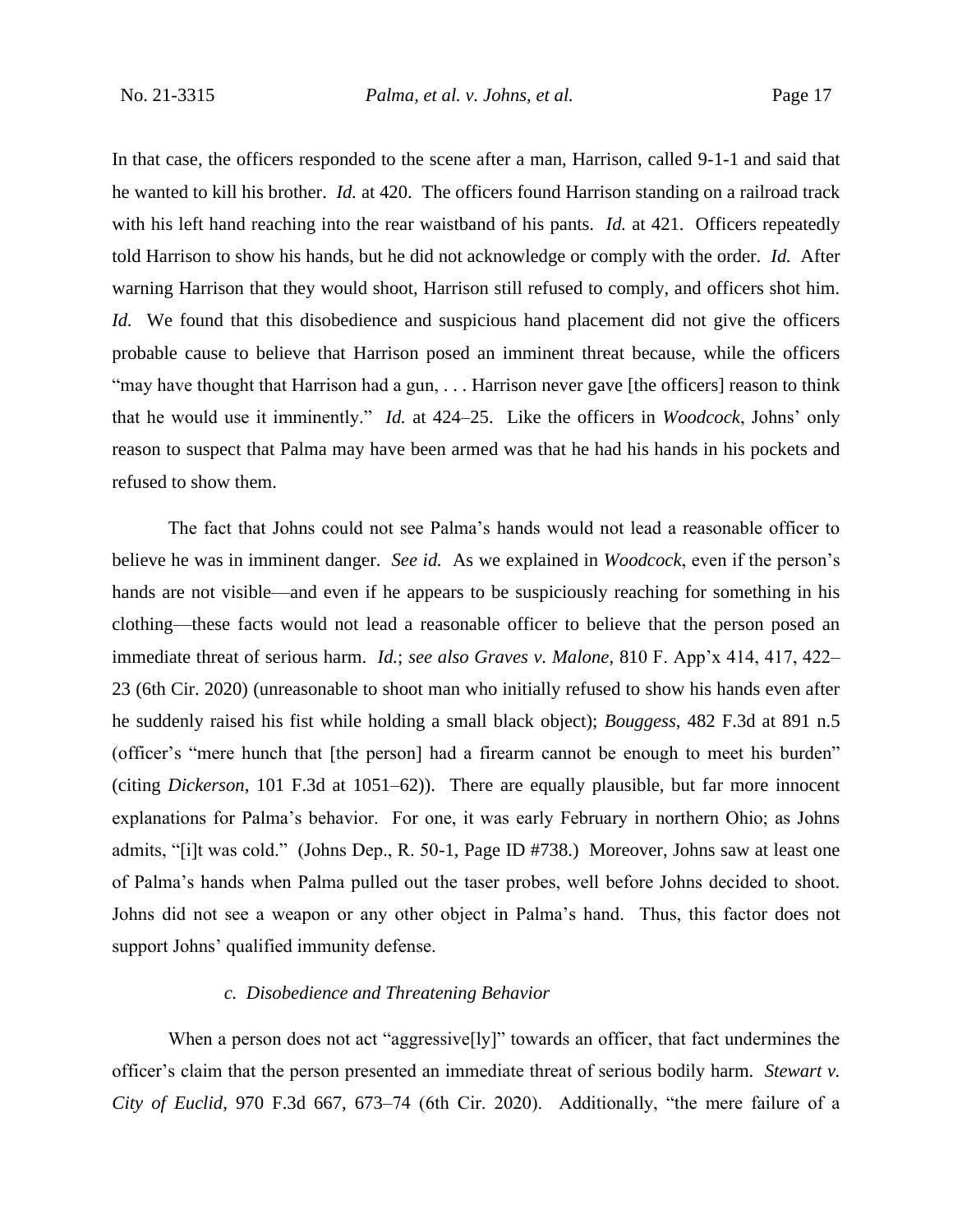citizen—not arrested for any crime—to follow the officer's commands does not give a law enforcement official authority to put the citizen in handcuffs," let alone to *use lethal force* against him. *Wright*, 962 F.3d at 868 (quoting *Smith*, 874 F.3d at 945).

Many undisputed facts show that Palma was not acting aggressively towards Johns. Johns admits that Palma "wasn't walking at a fast pace" when Palma approached him. (Johns Dep., R. 50-1, Page ID #776.) Palma was silent throughout the entire encounter, and he never verbally threatened Johns. Nor did Palma ever make any physically threatening gestures, like raising his fists.

On the other hand, the parties agree that Palma walked towards Johns at different points during the encounter and agree that Palma refused to comply with several orders to stop and show his hands. Although Johns says that Palma walked toward him in an "aggressive" and "determined" fashion, (*id.*; Johns Aff., R. 46-2, Page ID #571, #574), Palma's parents never characterized Palma's walk in this way. If there were ironclad evidence controverting the Palmas' version of the facts, perhaps we could accept Johns' characterization of Palma's walk as aggressive. *See Mitchell v. Schlabach*, 864 F.3d 416 (6th Cir. 2017) (granting summary judgment only because dashcam footage undisputedly showed suspect aggressively charging at the officer after crashing his car during a high-speed car chase). But because we lack the undisputed dashcam footage that uncontrovertibly established the sequence of events in *Mitchell*, for the purpose of deciding a summary judgment motion, we must believe the Palmas' characterization of the events of the day. The dissent incorrectly believes that *Mitchell* should decide this case. The suspect in *Mitchell*, however, presented an objectively greater risk of harm. After leading officers on a high-speed car chase through residential neighborhoods, the suspect exited the car and "began to charge" at the officer "at more than a walking pace." *Mitchell*, 864 F.3d at 421–22. And, as the suspect charged at the officer, he shouted that the officer would "have to 'f---ing shoot him.'" *Id.* at 422. Even if this case were on point, the Court in *Mitchell* noted that its only basis for affirming summary judgment was the dashcam footage that showed "most of the relevant events from a helpful angle." *Id.* at 424. Had the "case turned on [the officer's] after-the-fact testimony," rather than the video footage, then "summary judgment would likely have been inappropriate." *Id.*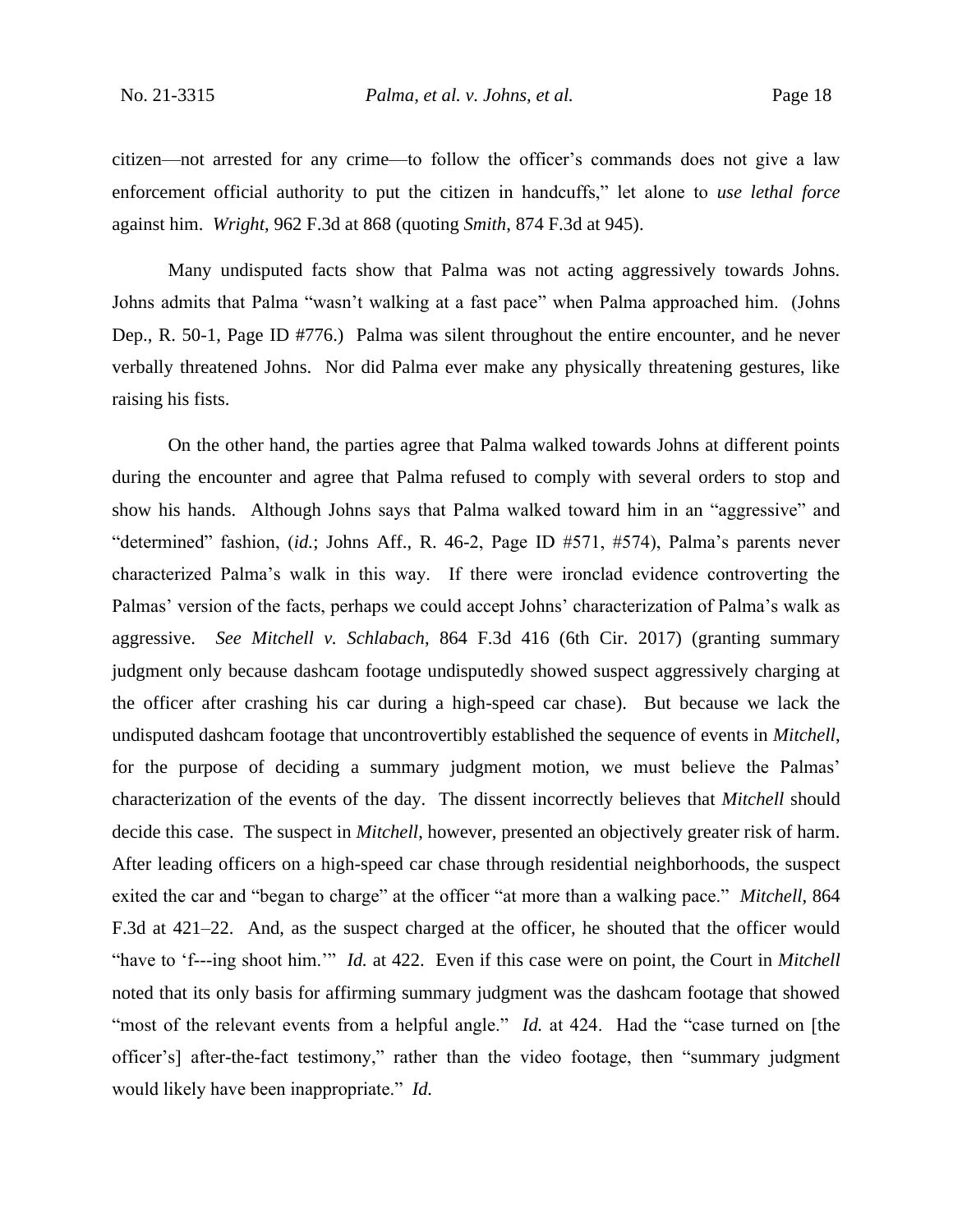Moreover, as *Mitchell* itself made clear, deadly force is not justified "whenever a suspect charges at an officer or defies an order." *Id.* In the instant case, a jury could reject Johns' characterizations and conclude that Palma's walk was neither aggressive nor threatening. *See Jacobs*, 915 F.3d at 1041 (we do not have to "accept the officers' subjective view of the facts" on summary judgment). And even Johns admitted that Palma "wasn't walking at a fast pace." (Johns Dep., R. 50-1, Page ID #776.) Recognizing this problem, Johns contends that "the way that one describes how [Palma] was walking or advancing at Johns is immaterial." (Defs.' Br. at 17.) Simply stated, according to Johns, merely walking towards an officer while defying orders gives the officer probable cause to fear for his safety and justifies the use of deadly force. We have expressly rejected this argument. *See Mitchell*, 864 F.3d at 424.

Johns also says that Palma was walking towards him when he first shot Palma, but Melissa saw Johns shoot at Palma while both Palma and Johns were stopped. Even if Palma *were* walking when Johns shot, this would not necessarily give Johns probable cause to believe Palma posed an imminent threat. *See id.* And if Palma *was not* walking towards Johns when Johns fired the first shots, as we must accept at this stage, then this factor shows that Palma did not pose an imminent threat at the moment Johns decided to shoot.

## *d. Distance Between the Officer and the Person*

While the distance between the officer and the person is less significant when the person is armed and aiming a firearm at the officers, *see DeMerrell*, 206 F. App'x at 429, the distance is relevant when the officer is afraid of a hand-to-hand confrontation with the person, *see Zulock*, 441 F. App'x at 302 (likely unreasonable to shoot man armed with a knife when officers were eighteen to twenty feet away); *Rucinski v. Cnty. of Oakland*, 655 F. App'x 338, 342 (6th Cir. 2016) (reasonable to shoot man who approached officer and got within five feet while wielding a knife).

Johns said he was concerned that Palma would "physically reach him, assault him, and perhaps obtain [his] weapon." (Johns Aff., R. 46-2, Page ID #576.) According to Johns, Palma got within six or seven feet of Johns. But, according to Melissa, Palma never got close enough to reach Johns. She said that Palma and Johns were always ten to fifteen feet apart. If Palma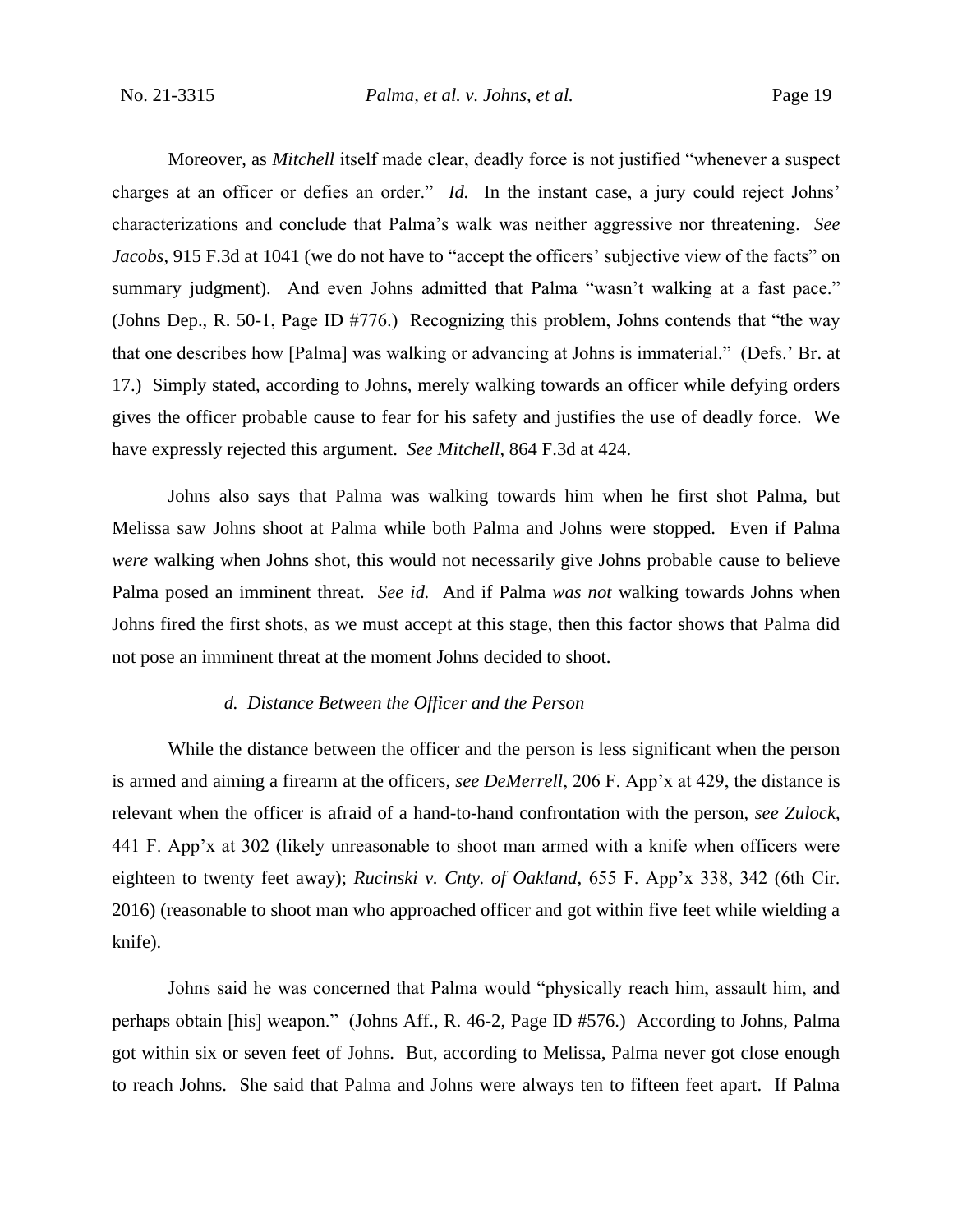was ten to fifteen feet away from Johns, and was not moving when Johns shot him, then Palma did not pose an imminent threat of harm, especially because Johns never saw a weapon.

#### *e. Duration of the Encounter*

"The fact that a situation 'unfolds quickly' is not alone sufficient to justify the application of deadly force, but it is a factor that weighs in favor of a finding of reasonableness when it accompanies a credible threat to the safety of an officer or the public." *Mitchell*, 864 F.3d at 423 (citing *Mullins*, 805 F.3d at 766–67). The record in this case does not clearly show how long Johns was on the scene before he shot Palma. Dispatch records indicate that only two-and-a-half minutes passed between the time Johns arrived at the Palma house, a few seconds before 3:37 P.M., and the time he reported shooting Palma just after 3:39 P.M. However, Johns admitted that the arrival time recorded by dispatch "is often delayed," (Johns Dep., R. 50-1, Page ID #832), meaning the dispatcher's timeline could be wrong. In contrast, Salvatore indicated that the incident lasted much longer because Palma was on the ground for several minutes after Johns tased Palma. And Melissa said the entire encounter lasted eight to ten minutes.

If the incident lasted eight to ten minutes, then the amount of time Johns had to react to Palma would not justify his use of lethal force. *See Untalan*, 430 F.3d at 316 (indicating that deadly force is less reasonable when officers have ten minutes to assess and react to a situation). Admittedly, officers often face rapidly evolving situations where they must make "split-second judgment[s]." *Graham*, 490 U.S. at 396. However, nothing in the record indicates that Johns had to make a split-second decision in response to rapidly changing circumstances. If Palma steadily approached Johns at a normal walking speed—and Johns continued to back away—for eight to ten minutes, then there was no *immediate* threat. *See Kirby v. Duva*, 530 F.3d 475, 482– 83 (6th Cir. 2008). Whether Johns shot Palma several minutes after he called for backup or only eighteen seconds later, the alleged threat that Palma presented remained the same.**<sup>3</sup>** If Johns had

<sup>&</sup>lt;sup>3</sup>To be clear, even if Johns shot Palma eighteen seconds after he called for backup, that short amount of time would not automatically justify his use of force as a split-second judgment. Lethal force may have been justified only if the encounter lasted eighteen seconds *and* if the undisputed facts suggested that Palma's behavior constituted a threat at that time.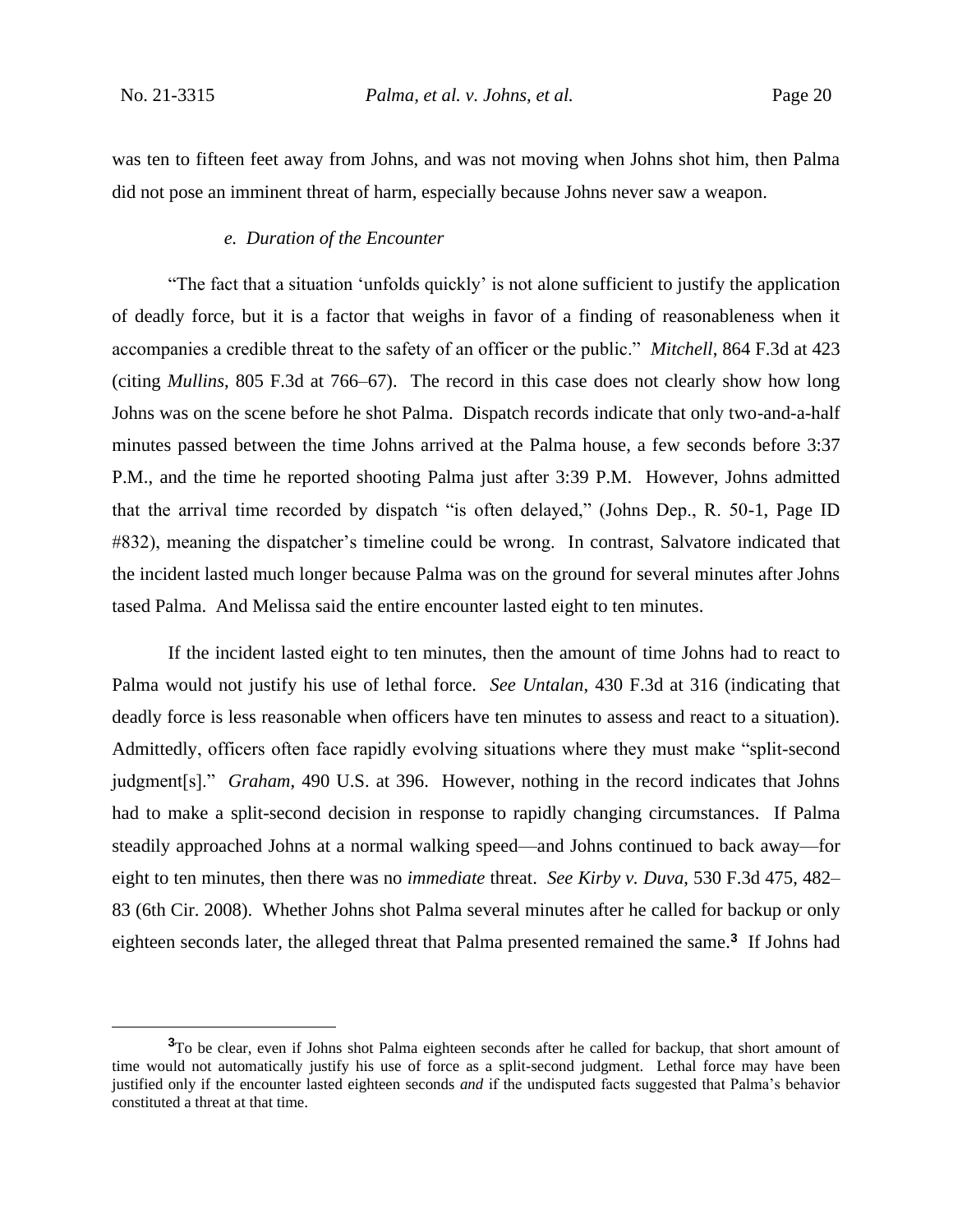eight to ten minutes to assess and respond to a situation that never rapidly escalated, the use of lethal force would be unreasonable. *See id.* at 483.

## *f. Mental Health Conditions*

When assessing an excessive force claim, "[t]he totality of the circumstances includes 'the fact that at the time of the . . . struggle, the defendant officers had reason to believe that [the person] was . . . mentally unstable.'" *Roell*, 870 F.3d at 482 (quoting *Landis v. Baker*, 297 F. App'x 453, 465 (6th Cir. 2008)). While true that this factor is only relevant if Johns knew about Palma's mental illness, *see Simmonds*, 682 F.3d at 445, the district court erroneously found that "the dispatcher did not advise Johns of [Palma]'s serious mental condition," *Palma*, 2021 WL 798405, at \*3. In fact, the dispatcher specifically told Johns that Palma was a "Code 76" meaning Palma suffered from mental health issues. (Johns Dep., R. 50-1, Page ID #732, #823.) Johns was "therefore required to take into account [Palma]'s diminished capacity before using force" against him. *Roell*, 870 F.3d at 482 (citing *Champion v. Outlook Nashville, Inc.*, 380 F.3d 893, 904 (6th Cir. 2004)).

As Johns correctly point outs, an officer is not absolutely barred from using lethal force on mentally ill individuals. *See Reich*, 945 F.3d at 979. But only in extreme cases have we found that an officer reasonably used lethal force against a mentally ill person. In every case that Johns cites, the officers used lethal force against a mentally ill person who was *armed* and *threatening* officers. *See Gaddis*, 364 F.3d at 772–73, 776–77 (reasonable to shoot mentally ill man who attacked police officers with a knife and stabbed an officer before officers shot him); *Rucinski*, 655 F. App'x at 339–42 (reasonable to shoot schizophrenic man who pulled a switchblade on officers, yelled "bring it on" or "here we go," and began walking towards officers with the knife in hand); *see also Summerland v. Cnty. of Livingston*, 240 F. App'x 70, 72, 77 (6th Cir. 2007) (reasonable to shoot mentally ill man who posted a sign in his yard saying, "no police you be shot" and charged at officers with either an axe or a gun). The district court pointed to one other unpublished district court opinion, *see Palma*, 2021 WL 798405, at \*4, but even that case involved a mentally ill man who "charged at [the officers] with a knife," *Johnson v. Combs*, No. 04-cv-19, 2005 WL 2388247, at \*5 (W.D. Ky. Sept. 27, 2005).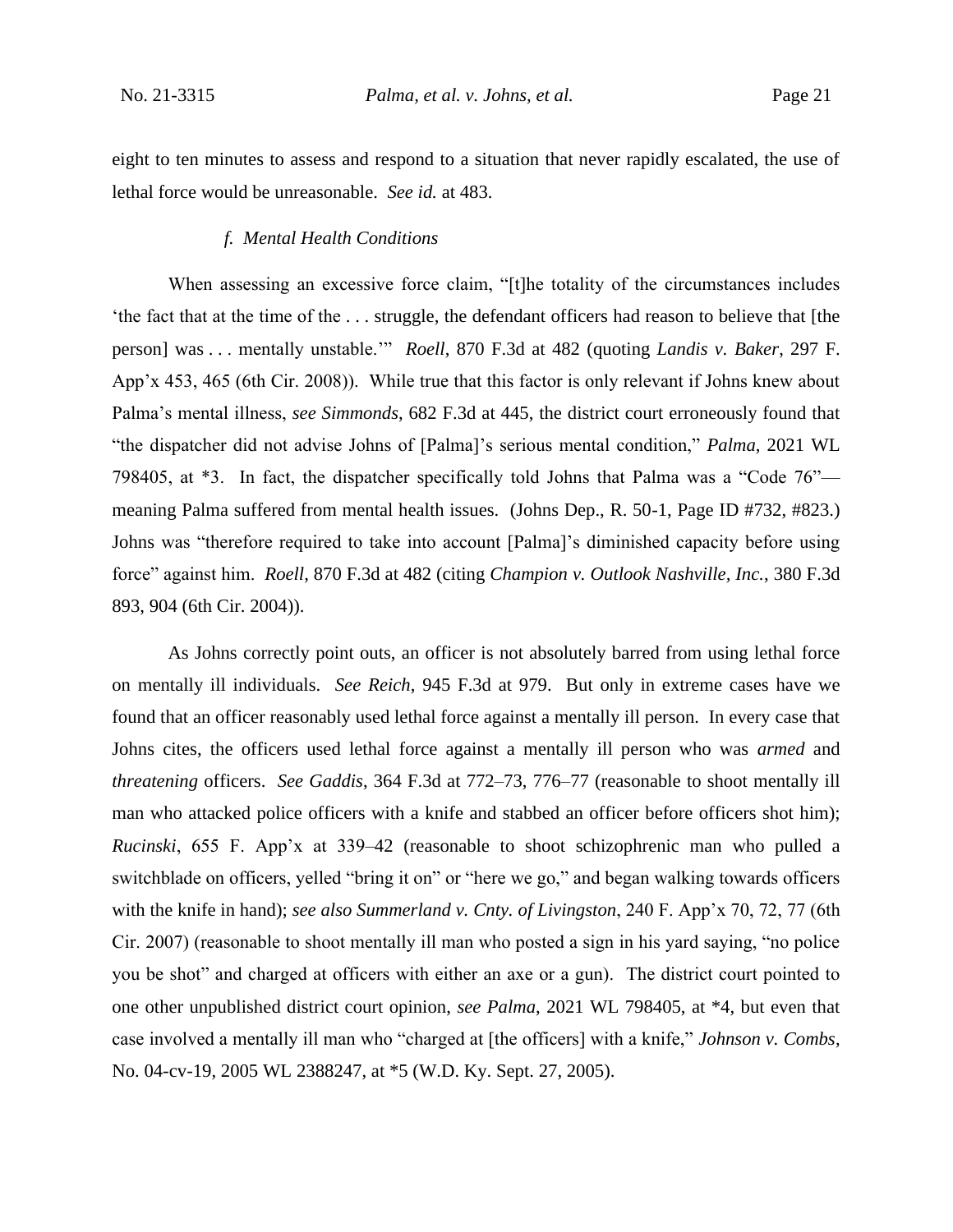Johns knew that Palma was a "Code 76," meaning he was mentally ill, and he knew that he was responding to a domestic dispute over a remote control. (Johns Dep., R. 50-1, Page ID #823.) A reasonable officer would take these facts into account when assessing whether Palma posed a threat. If a person who is not suffering from mental illness acts in a way that is objectively threatening, an officer may believe that the person poses an imminent danger because their actions—under normal circumstances—convey hostility towards the officer. But if the officer knows that person is suffering from some mental illness, the officer must consider this fact and respond accordingly. *See Gambrel*, — F.4th —, 2022 WL 369348, at \*9 (citing *Studdard v. Shelby Cnty.*, 934 F.3d 478, 480–82 (6th Cir. 2019)). Stated differently, behavior that ordinarily seems threatening may present a lower risk of harm if the officer has reason to believe that the behavior is a symptom of a mental condition. *See generally Graves*, 810 F. App'x at 417, 423 (lethal shooting unreasonable even when mentally ill man ignored officers' commands and continued "staring vacantly ahead"). Here, Palma's unresponsiveness was consistent with his mental illness, thus undermining Johns' belief that it was threatening. This is especially true because Palma was silent and made no physically threatening gestures.

The dissent agrees that officers can and should consider a person's mental state when analyzing the amount of risk that they face. But the dissent says that this factor will *always*  support the use of force. It believes that people with known mental illnesses inherently "pose<sup>[]</sup> a *heightened* risk," therefore giving officers probable cause to believe that they face a risk of imminent harm, and goes as far as to say that the use of force, including lethal force, is more easily justified even if officers are merely conducting a wellness check because "a mentally ill individual in the midst of a psychotic break will not respond to reason, or to anything other than force." (*Infra* Dissent at 43 (emphasis in original) (quoting *Vos v. City of Newport Beach*, 892 F.3d 1024, 1043 (9th Cir. 2018) (Bea, J., dissenting in part)).)

But police routinely respond to non-criminal mental health calls and wellness checks. *See* Black's Law Dictionary, *What is a Police Welfare Check?*, available at https://thelawdictionary.org/article/what-is-a-police-welfare-check/. Accordingly, under this Court's precedent, officers should use their training and expertise in crisis management to determine whether and how to de-escalate a situation before resorting to force. *See Martin*,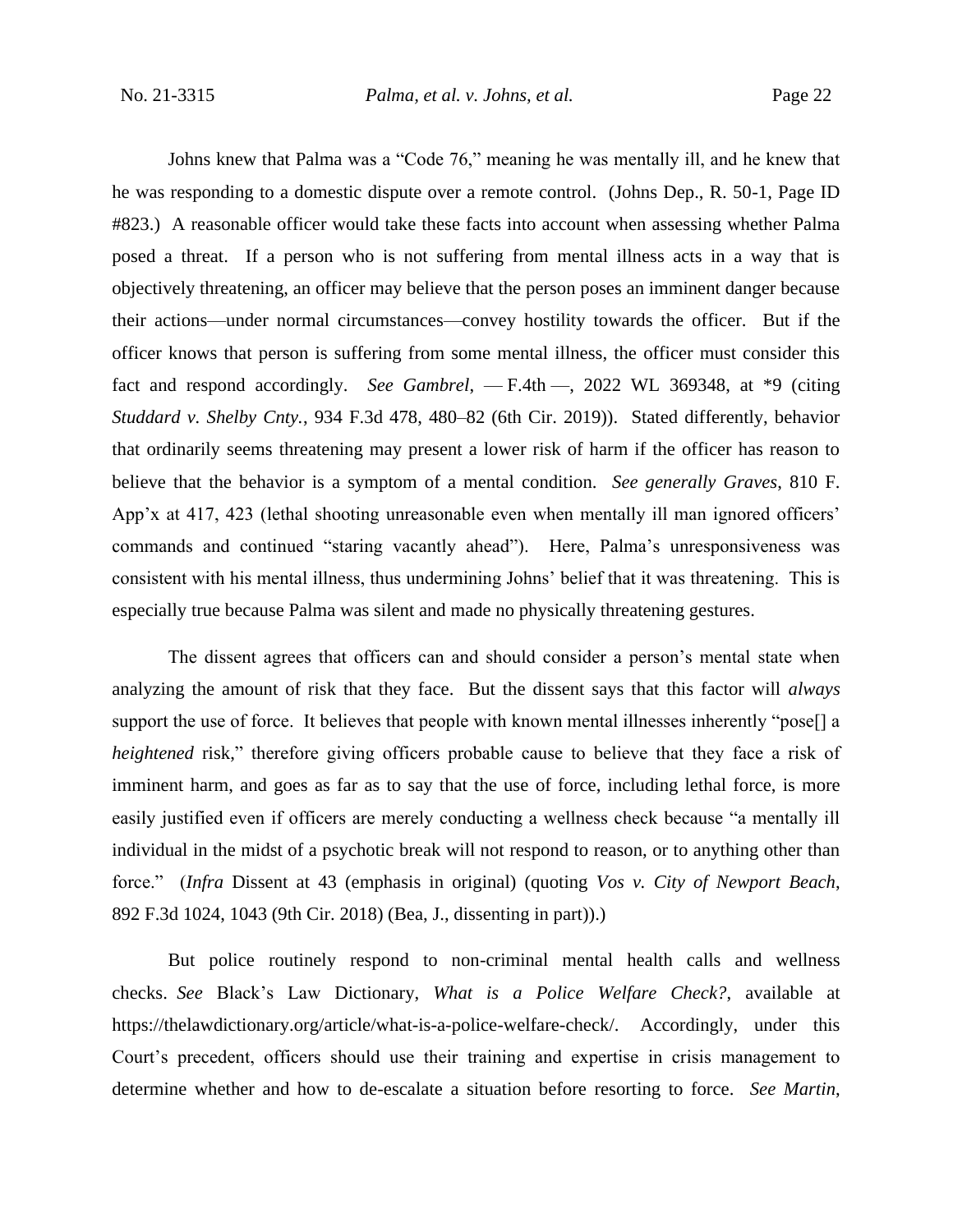712 F.3d at 958–59 (denying qualified immunity because a reasonable officer "would try to deescalate the situation and reduce the level of force needed to gain control"). Officers must use this experience to assess the level of risk *in light of* a person's mental illness. We are not saying, as the dissent suggests, that officers may never use force against mentally ill persons. We have recognized many cases finding reasonable uses of force against mentally ill persons. *See Reich*, 945 F.3d at 979. In reality, mental illness may mitigate the risk in one situation and aggravate the risk in another. Therefore, we cannot simply defer to an officer's *post hoc* use of mental illness as a justification for using force. Rather, if a jury could find that a reasonable officer would not perceive an imminent threat of danger—or would use other de-escalation tactics then qualified immunity is unwarranted. *See Martin*, 712 F.3d at 958–59; *Johnson v. City of Philadelphia*, 837 F.3d 343, 353 (3d Cir. 2016). Based on the undisputed facts that Johns knew Palma was mentally ill and that Palma was unresponsive but not threatening throughout the entire encounter, mental illness *in this case* was a mitigating factor showing that Palma did not pose an immediate threat. *See Graves*, 810 F. App'x at 417, 423.

Furthermore, Palma's mental illness is relevant when considering whether Johns used *excessive* force. "The diminished capacity of an unarmed [person] must be taken into account when assessing *the amount of force exerted*." *Roell*, 870 F.3d at 482 (quoting *Champion*, 380 F.3d at 904) (emphasis added). While we have found that using a taser or pepper spray on a mentally ill person was reasonable, *see id.* (likely not excessive to repeatedly tase a man suffering from a psychotic break after he "aggressive[ly]" approached officers with a garden hose and physically resisted arrest); *Estate of Erwin*, 861 F. App'x at 5 (reasonable to tase a mentally ill women who yelled at officers to leave and approached them while holding a rake above her head), we have never held that *shooting* a mentally ill person was reasonable when the officers had little reason to suspect that the person was armed.**<sup>4</sup>** A jury is best positioned to balance these considerations.

<sup>&</sup>lt;sup>4</sup>Only twice have we said it was reasonable to shoot a mentally ill person who turned out to be unarmed. In both instances, however, officers had ample reason to believe that the suspect was armed with either a gun or an explosive device. Thus, these cases are more akin to those involving lethal force against a visibly armed mentally ill person. First, in *Beans v. City of Massilon*, 706 F. App'x 295, 301 (6th Cir. 2017), we held that officers reasonably used lethal force in a hostage situation when officers raided the crime scene and found the mentally ill suspect trying to "ignite [a] lighter and cause an explosion." Though perhaps not armed in the traditional sense, this case is more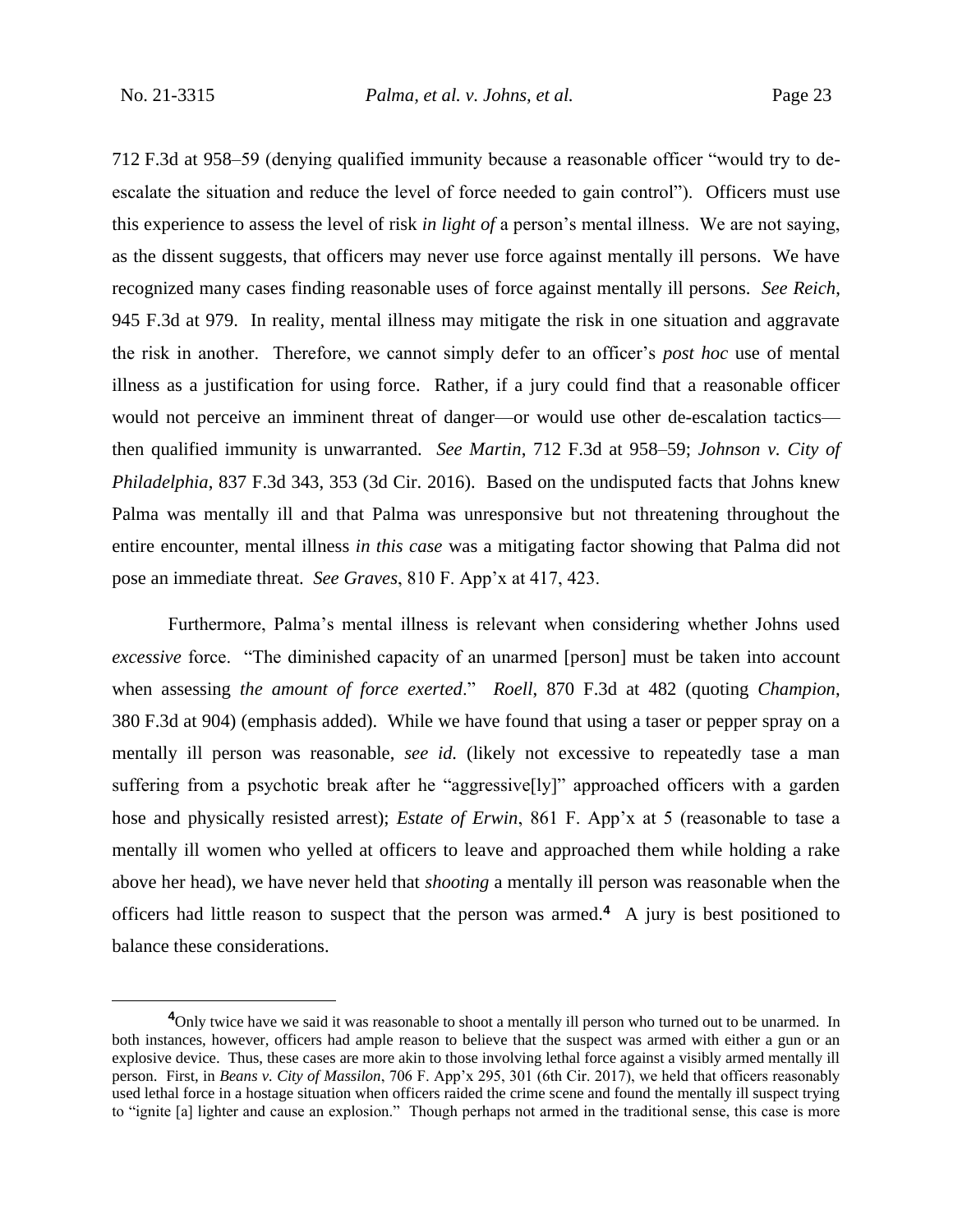#### *g. Readily Available Alternatives*

Plaintiffs argue that "Johns failed to use readily available alternatives to avoid the encounter with [Palma] and avoid shooting and killing him." (Pls.' Br. at 8.) Specifically, they argue that Johns had the opportunity to use less than lethal force—his baton—and that Johns could have easily removed himself from the situation. Generally, an officer is not precluded from using deadly force even if his own "poor planning or bad tactics" unnecessarily escalated the situation. *Reich*, 945 F.3d at 978 (citing *Livermore*, 476 F.3d at 407). However, "[s]ometimes, the time or space available to an officer may mean that the reasonable thing to do is monitor the suspect, issue a warning, or take cover." *Thomas*, 854 F.3d at 366–67 (citing *Dickerson*, 101 F.3d at 1163); *see also Mitchell*, 864 F.3d at 423 (indicating that failure to use alternatives—if officers had the time and opportunity to use them—may render use of deadly force unreasonable); *Gaddis*, 364 F.3d at 784 (Clay, J., dissenting) (finding use of lethal force likely unreasonable when officers failed to use "tactically more appropriate" measures first). This factor is particularly important in cases involving mental health crises, where officers should use the least force necessary to subdue the person. *See Estate of Hill*, 853 F.3d at 313–14. As the Third Circuit has stated:

Depending on the severity and immediacy of the threat and any potential risk to public safety posed by an officer's delayed action, it may be appropriate for an officer to retreat or await backup when encountering a mentally disturbed individual. It may also be appropriate for the officer to attempt to de-escalate an encounter to eliminate the need for force or to reduce the amount of force necessary to control an individual.

*Johnson*, 837 F.3d at 353 (citing *Martin*, 712 F.3d at 958).

When Johns arrived on the scene, the threat of the unwanted person was neither severe nor immediate. *See id.* While Johns apparently thought that he was walking into a volatile situation—so much so that he preemptively unholstered his gun while driving to the scene—this

akin to those involving an armed mentally ill person. Similarly, in *Simmonds*, 682 F.3d at 445, we affirmed the district court's decision finding that the officers had qualified immunity after they shot and killed a mentally ill man because officers had ample reason to believe the man was armed: he was threatening to kill his family members, his family told officers he owned multiple guns, the man shouted "I have a gun," and the man pulled out a "silver object" and pointed it towards officers. Although the man in *Simmonds* was actually unarmed, officers had every reason to believe he had a gun. *See id.*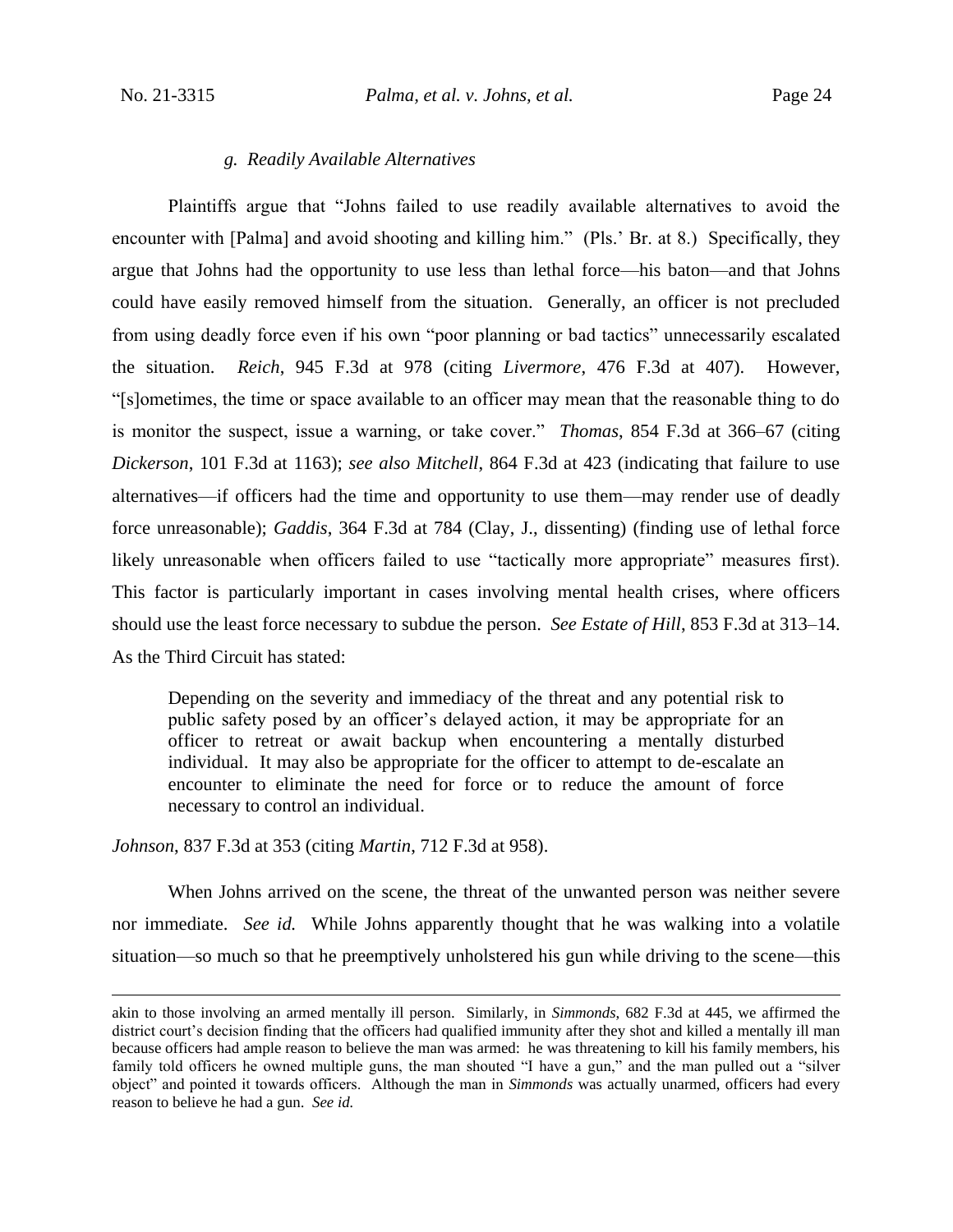was hardly the scene he found when he arrived. By that time, Palma was already outside of the home and isolated from the rest of his family.

According to the dissent, the situation on the scene was so dire that any failure to intervene or await backup would have amounted to a "dereliction of duty." (*Infra* Dissent at 44.) In its view, had Johns not taken immediate action, he would have been "leaving the family to fend for themselves" against "an unwelcome intruder." (*Id.*) This was hardly the case. When Johns pulled into the driveway, he saw Palma standing alone on the front porch with his hood up and his hands in his pockets. With Palma—the unwanted person—already having departed from the house, no one was in immediate danger and Johns had time to further assess the scene. It must be remembered that the police were called to the scene only because of a family dispute over a TV remote control. Johns should have waited for backup before engaging with a mentally ill man who posed no immediate threat to anyone.

Even after engaging with Palma, Johns still could not use force that was "grossly disproportionate to the need." *Martin*, 712 F.3d at 961 (quoting *Simpson v. Hines*, 903 F.2d 400, 401 (5th Cir. 1990)). After tasing Palma, Johns had the opportunity to subdue him using other, non-lethal methods such as handcuffs or his baton. Indeed, Johns pulled out his baton, extended it, and raised it above his head ready to strike Palma. Ultimately, Johns abandoned any attempt to use the baton after Palma turned back towards Johns. If an officer reasonably unholsters his gun during an encounter, it may be unreasonable to expect him to swap out the gun for a less lethal tool. *See Mitchell*, 864 F.3d at 423. But the opposite happened here; Johns unholstered his gun even though a less deadly alternative was already in his hands. Furthermore, if the entire encounter lasted eight to ten minutes, Johns may have been able to safely pursue other options such as getting into his patrol car and awaiting backup.

## *h. Balancing All Factors*

While each of these factual considerations is distinct, none can be considered standing alone. Altogether, the facts, viewed in the light most favorable to Plaintiffs, raise a triable issue as to the reasonableness of Johns' decision to use lethal force. Defendants focus primarily on Palma's disobedience; Palma purportedly kept walking towards Johns and refused to show his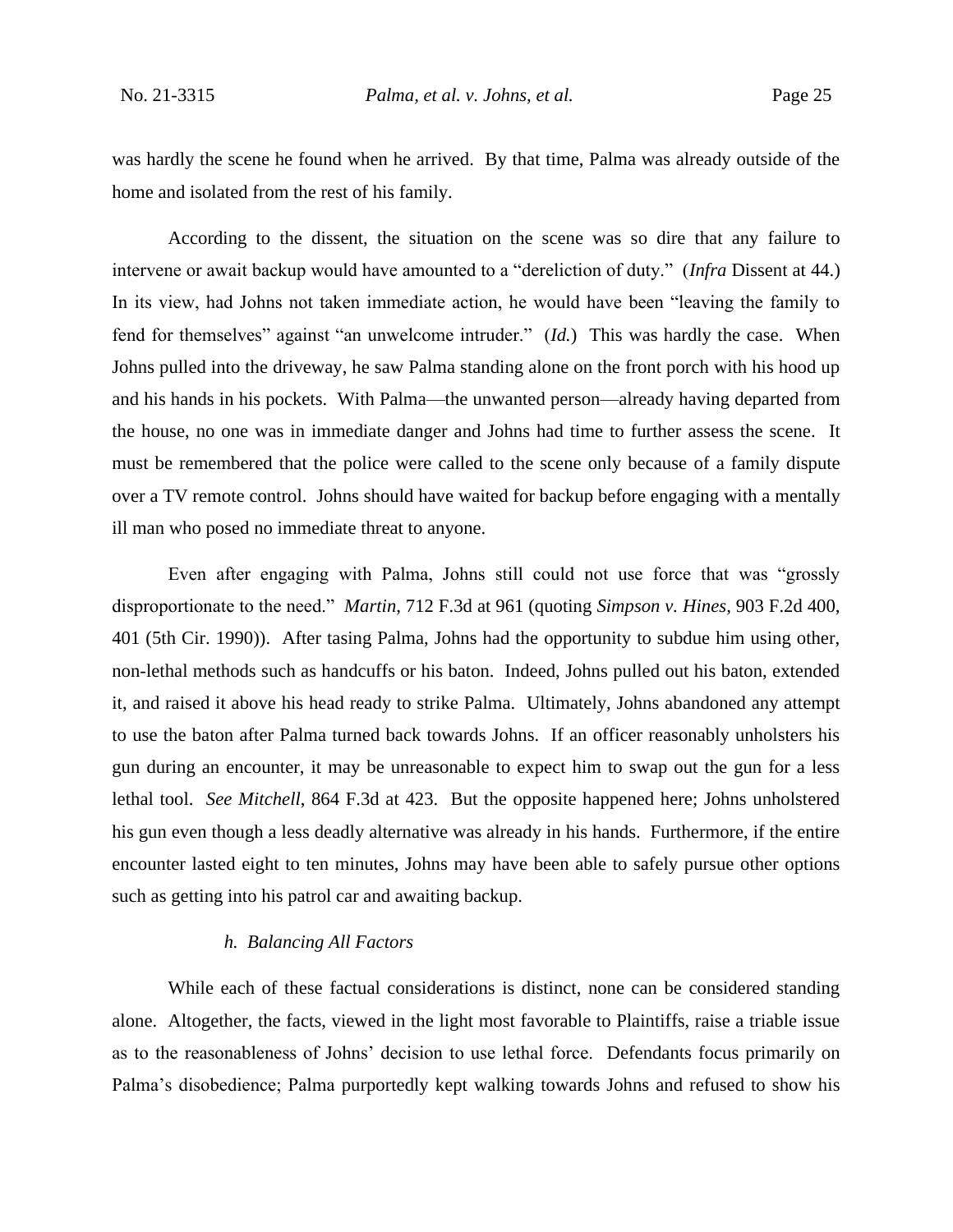hands. But equally important is that Johns knew Palma was mentally ill; Palma did not commit any crime before Johns arrived; he did not threaten Johns; he did not make any threatening gestures, like raising his fists; and he did not visibly brandish a weapon. Palma walked towards Johns at a normal pace—and it is the jury's job to decide whether this was "aggressive," as Johns said. After tasing Palma, Johns saw one of Palma's hands, but still did not see any weapons. According to Melissa, the encounter lasted eight to ten minutes and, even while approaching Johns, Palma never got within ten to fifteen feet of Johns. Under these circumstances, Johns lacked probable cause to believe that Palma posed an imminent threat of serious bodily harm.

Defendants point to an Eleventh Circuit opinion that they believe is "directly on point." (Defs.' Br. at 27 (citing *Martinez v. City of Pembroke Pines*, 648 F. App'x 888 (11th Cir. 2016).) In *Martinez*, multiple officers responded to a mental health emergency and found the plaintiff pacing, yelling, and waving his hands around. *Martinez*, 648 F. App'x at 889–90. As officers tried to handcuff him, the plaintiff swung his arms around and hit an officer in the head causing him to bleed profusely. *Id.* at 891. The plaintiff got away from the officers but turned around and took two steps towards the officers while he was only ten to twelve feet away. *Id.* Officers then shot the plaintiff once before using a taser to subdue the plaintiff as officers handcuffed him. *Id.* The Eleventh Circuit found the shooting reasonable and affirmed summary judgment in the officers' favor. *Id.* But this case is not "directly on point" at all. While officers were similarly responding to a mental health crisis, the plaintiff in *Martinez* physically resisted when officers tried to restrain him, and he seriously injured one of the officers in the process. *See id.* at 893. If Palma had violently resisted in this manner and injured Johns before approaching him again, this would be a different case. But those are not the facts presented here.

In fact, we have found triable issues as to the officer's reasonableness even when officers faced more threatening situations. For example, in *Bouggess*, we held that the officer was not entitled to summary judgment because the officer "offered only a hunch, a crack deal, a hand-tohand struggle, and a 'look in [the person's] eyes' to support his claim that his choice to shoot [the person] . . . was reasonable under the Fourth Amendment." 482 F.3d at 892. In *Jones v*. *Sandusky County*, 541 F. App'x 653, 655–56, 665–66 (6th Cir. 2013), we found a triable issue as to the officers use of deadly force when officers shot an armed suspect who had threatened to kill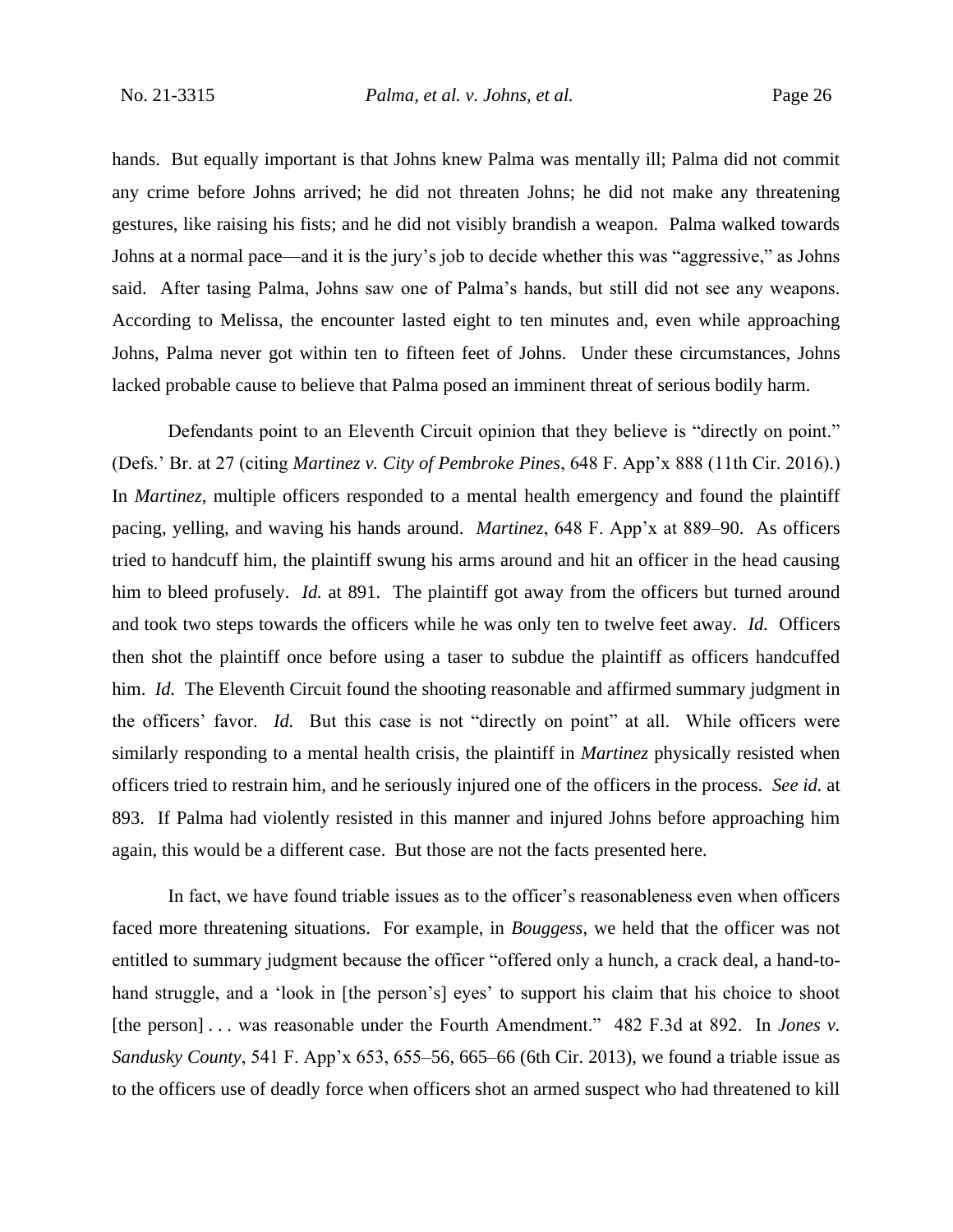his family because, just before the officers shot, they detonated a flash bang that would have made it hard to see whether the suspect was poised to use the firearm against the officers. And in *Zulock*, 441 F. App'x at 302, we found that officers were not entitled to summary judgment on qualified immunity grounds when the officers shot a man who was armed with a kitchen knife, did not respond to the officers' orders, and repeatedly cursed at officers. Here, viewing the facts in the light most favorable to Plaintiffs, a police officer unreasonably shot a mentally ill man who was not verbally threatening the officer, was not making any threatening movements or gestures, and gave the officer little reason to suspect that he was armed or dangerous. Thus, Defendants were not entitled to summary judgment on this theory of excessive force. *See Jacobs*, 915 F.3d at 1041 (quoting *O'Malley v. City of Flint*, 652 F.3d 662, 677 (6th Cir. 2011)).

## 3. Continued Shooting

Finally, Plaintiffs argue that, even if the tasing and initial shooting were reasonable, Johns acted unreasonably by continuing to shoot at Palma with a second volley of shots. Once an officer eliminates the imminent threat, any continued use of force is unreasonable. *See Dickerson*, 101 F.3d at 1162 n.9; *Margeson*, 579 F. App'x at 471–72. Plaintiffs rely on *Margeson* to argue that shooting Palma nine times—including several shots after Palma fell to the ground—was unreasonable. As Plaintiffs note, the number of shots fired is certainly relevant, but it is not dispositive. *Margeson*, 579 F. App'x at 472. In *Margeson*, the officer shot the plaintiff forty-three times in multiple volleys. *See id.* Based on this fact alone, "a jury could reasonably infer that [the plaintiff] became incapacitated, and was therefore unable to pose a threat after having been shot with the first few bullets." *Id.* A jury could make the same finding here; if Palma became incapacitated after the first round of shots, Johns had no reason to continue shooting.

The parties dispute whether Johns subdued Palma after the first few gunshots. Johns claims that Palma "lunge[d]" at him after Palma bent forward in a "bear crawl" stance. (Johns Dep., R. 50-1, Page ID #860, ##862–63.) At this point Johns could clearly see both of Palma's hands. But Salvatore disputes this description of events. He said that, after the first shots, Palma "didn't keep approaching. He was still standing there." (S. Palma Dep., R. 50-5, Page ID #1042.) Similarly, the autopsy report indicates that Palma did not get back up and move towards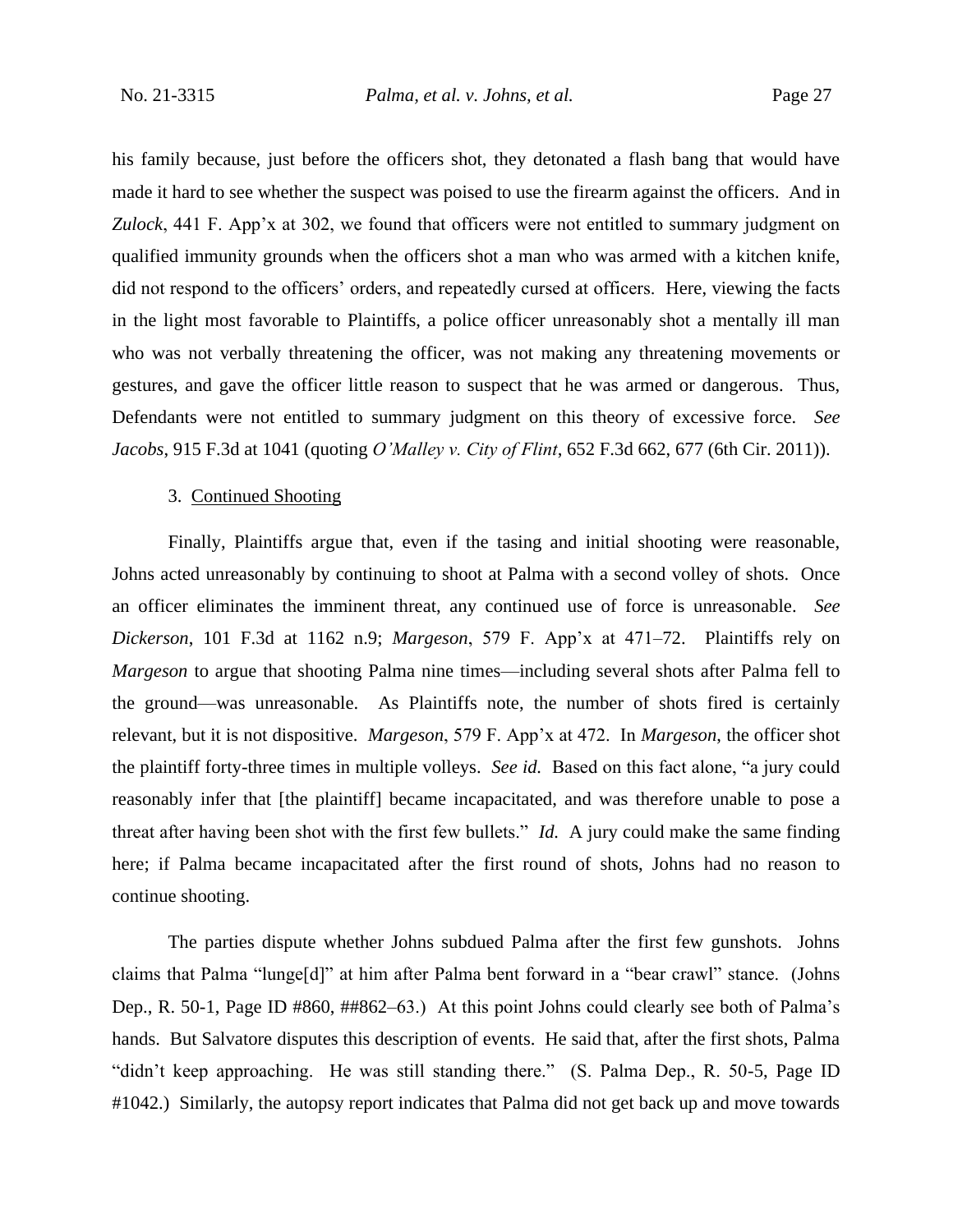Johns. Four of Palma's gunshot wounds were inflicted by bullets entering his body at a "downward" angle. (Autopsy Rep., R. 50-3, Page ID ##947–50.) And two bullets entered from "back to front." (*Id.* at Page ID #947.) Plaintiffs' expert noted that the pattern of the gunshot wounds on Palma's body indicated that "Palma was either on the ground, possibly in a fetal position and/or on his hands/knees and/or crawling when he was shot by Dep[uty] Johns." (Expert Rep., R. 50-2, Page ID #932.)**<sup>5</sup>** "These factual disputes are material because they concern the nature of any movement that [Palma] may have made just before the shooting." *Lopez v. City of Cleveland*, 625 F. App'x 742, 746 (6th Cir. 2015) (denying summary judgment when witnesses disagreed whether suspect was facing officers while holding machete over his head or whether he was facing his sister with the machete at his side when officers shot him). Taking the facts in the light most favorable to Plaintiff, Johns continued shooting even though he could now see that Palma was not holding a weapon, Palma was not moving, and Palma was bent over with his hands on the ground. In that situation, any threat Palma posed dissipated after the first few shots and that Johns acted unreasonably by continuing to shoot Palma.

#### **B. Clearly Established**

Having found that there were constitutional violations, we turn to the second prong of the qualified immunity inquiry—whether that constitutional right was clearly established.**<sup>6</sup>** As a starting point, Palma had a clearly established right to be free from excessive force. *See Godawa*, 798 F.3d at 463. While this general right is well known, the right at issue is not defined at such "a high level of generality." *Id.* at 467 (quoting *Plumhoff v. Rickard*, 572 U.S. 765, 779 (2014)). Rather, "the clearly established law must be 'particularized.'" *White*, 137 S. Ct. at 552 (quoting *Anderson v. Creighton*, 483 U.S. 635, 640 (1987)). When determining

**<sup>5</sup>**The parties dispute whether the expert's testimony can create a genuine dispute of material fact. But even without the expert's opinion, Johns does not deny that he could now see Palma's hands and that Palma was hunched over after the first round of shots. Even considering only these undisputed facts, a jury could find that Palma no longer posed a threat and that the second round of shots was unreasonable.

**<sup>6</sup>**Because the district court found that Johns did not violate the Fourth Amendment, it did not reach this prong, *see Palma*, 2021 WL 798405, at \*3–\*4, and the parties have not thoroughly argued the issue on appeal beyond Plaintiffs' broad statements that Palma has a clearly established right to be free from excessive force. However, whether the law is clearly established presents a purely legal question that we need not leave to the district court to resolve. *See Gossman v. Allen*, 950 F.2d 338, 342 (6th Cir. 1991); *Cox v. Glanz*, 800 F.3d 1231, 1246 (10th Cir. 2015) ("[W]e can entertain a[n]  $\ldots$  argument on the clearly-established-law prong  $\ldots$  even if the argument had been forfeited in district court, because the issue involves a pure matter of law.").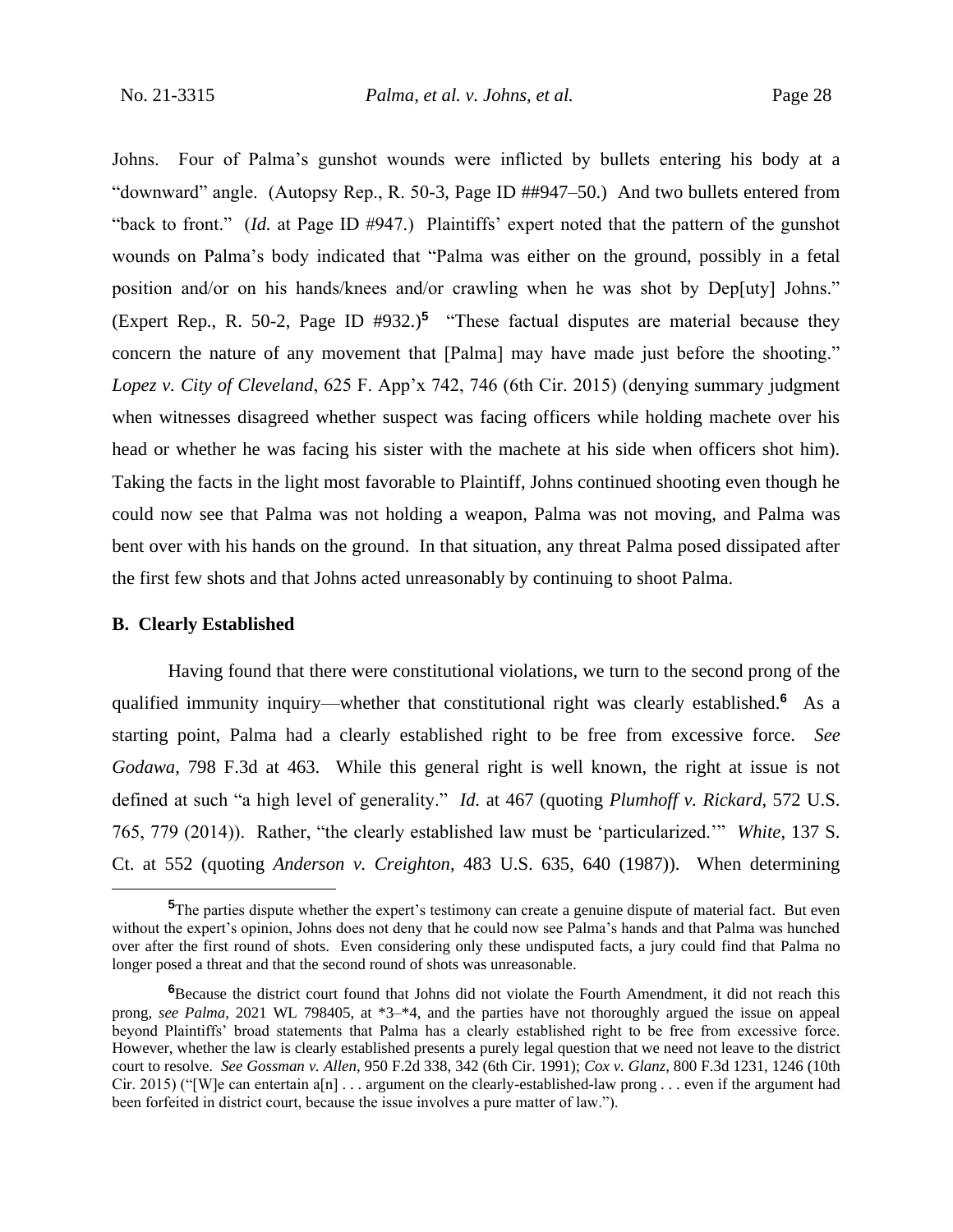whether a particular right is clearly established, courts "ask whether it would have been clear to a reasonable officer that the alleged conduct 'was unlawful in the situation he confronted.'" *Ziglar v. Abbasi*, 137 S. Ct. 1843, 1867 (2017) (quoting *Saucier v. Katz*, 533 U.S. 194, 202 (2001)). "[T]his is not to say that an official action is protected by qualified immunity unless the very action in question has previously been held unlawful, but it is to say that in the light of preexisting law the unlawfulness must be apparent." *Anderson*, 483 U.S. at 640. Applying this test, Johns violated clearly established Fourth Amendment law by tasing and shooting Palma.

First, "'the gratuitous or excessive use of a taser' violates a clearly established constitutional right." *Goodwin v. City of Painesville*, 781 F.3d 314, 327 (6th Cir. 2015) (quoting *Landis*, 297 F. App'x at 463). Indeed, for some time, the law has clearly established "the right of people who pose no safety risk to the police to be free from gratuitous violence." *Gambrel*, — F.4th —, 2022 WL 369348, at \*7 (quoting *Shreve v. Jessamine Cnty. Fiscal Ct.*, 453 F.3d 681, 688 (6th Cir. 2006)). "[T]his legal rule is identified at a sufficiently 'specific' level of generality to qualify as clearly established law." *Id.* (citing *Mullenix v. Luna*, 577 U.S. 7, 12 (2015) (per curiam)). Moreover, we have previously found tasings unreasonable when officers faced similar circumstances. *See Wright*, 962 F.3d at 867–68. As we held in *Wright*, officers violate the Fourth Amendment by tasing a man who is not under arrest, does not physically resist, and is not visibly armed, even if the man defies the officers' orders and officers cannot see his hands. *See id.* Thus, a reasonable officer would know that tasing Palma violated his clearly established constitutional rights. *See supra* Part II.A.1.

Second, "it is axiomatic that individuals have a clearly established right not to be shot absent 'probable cause to believe that [they] pose[] a threat of serious physical harm.'" *Mullins*, 805 F.3d at 765 (quoting *Sample*, 409 F.3d at 698); *see also Garner*, 471 U.S. at 11 ("A police officer may not seize an unarmed, nondangerous suspect by shooting him dead."). Under our precedents, reasonable officers would know that Palma did not pose a threat of serious physical harm and, therefore, using lethal force would be unconstitutional. An officer does not have probable cause to justify deadly force just because the person's hands are in his pockets and the officer cannot see his hands. *See Woodcock*, 679 F. App'x at 423–24 (citing *Simmonds*, 682 F.3d at 445). Moreover, officers cannot shoot based on a "mere hunch" that the person might be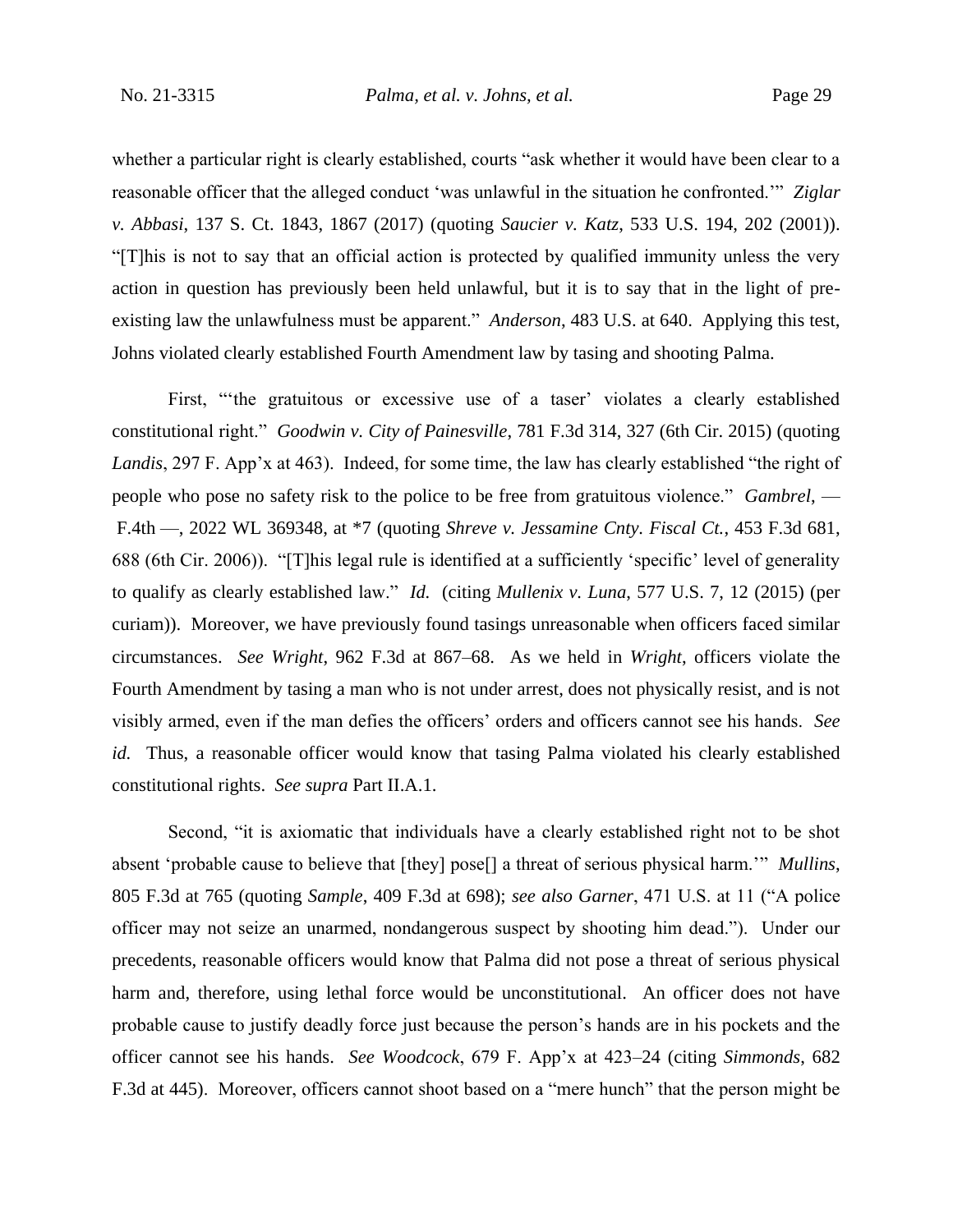armed. *Bouggess*, 482 F.3d at 892. Nor may officers use lethal force merely because someone disobeys the officer's orders. *See Wright*, 962 F.3d at 868 (quoting *Smith*, 874 F.3d at 945); *Woodcock*, 679 F. App'x at 423–24. And, when responding to mental health calls, officers must take into account the person's mental status when assessing the situation. *See Gaddis*, 364 F.3d at 775 (citing *Graham*, 490 U.S. at 396); *Graves*, 810 F. App'x at 417, 423.

Further bolstering this conclusion, many of our cases have found that lethal force was unreasonable even when officers faced objectively *more* threatening circumstances. *See Jacobs*, 915 F.3d at 1041 (unreasonable to shoot a man who reached for a gun in his waistband and shouted at officers before turning away from them); *Russo v. City of Cincinnati*, 953 F.2d 1036, 1044–45 (6th Cir. 1992) (unreasonable to shoot mentally ill and homicidal man who was armed with two knives and standing only a few feet from the officers); *Godawa*, 798 F.3d at 465–67 (unreasonable to shoot drunk driver who fled after hitting an officer with his car); *Jones*, 541 F. App'x at 655–56, 665–66 (unreasonable to shoot an armed suspect who had threatened to kill his family because officers could not see whether the suspect was poised to use the firearm); *Zulock*, 441 F. App'x at 302 (unreasonable to shoot a man who was armed with a kitchen knife, did not respond to the officers' orders, and repeatedly cursed at officers); *Sova v. City of Mt. Pleasant*, 142 F.3d 898, 902 (6th Cir. 1998) (unreasonable to shoot a man wielding butcher knives when unclear if he was on the porch with officers or inside the house when shot). Under Plaintiffs' factual account, Johns had no reason to believe that Palma "pose[d] a threat of serious physical harm." *Garner*, 471 U.S. at 11. Under the circumstances, shooting Palma violated clearly established constitutional law. *See supra* Part II.A.2.

Finally, "[w]e have held repeatedly that the use of force after a suspect has been incapacitated or neutralized is excessive as a matter of law." *Baker v. City of Hamilton*, 471 F.3d 601, 607 (6th Cir. 2006) (citing *Shreve*, 453 F.3d at 687); *see Dickerson*, 101 F.3d at 1162 n.9. And we have specifically held that continuing to shoot a person who no longer presents a danger violates the Fourth Amendment. *See Russo*, 953 F.2d at 1045; *Hood v. City of Columbus*, 827 F. App'x 464, 471 (6th Cir. 2020); *Margeson*, 579 F. App'x at 472. Thus, by continuing to shoot after Palma was bent forward or on the ground, Johns violated Palma's clearly established constitutional rights. *See Margeson*, 579 F. App'x at 472; *supra* Part II.A.3.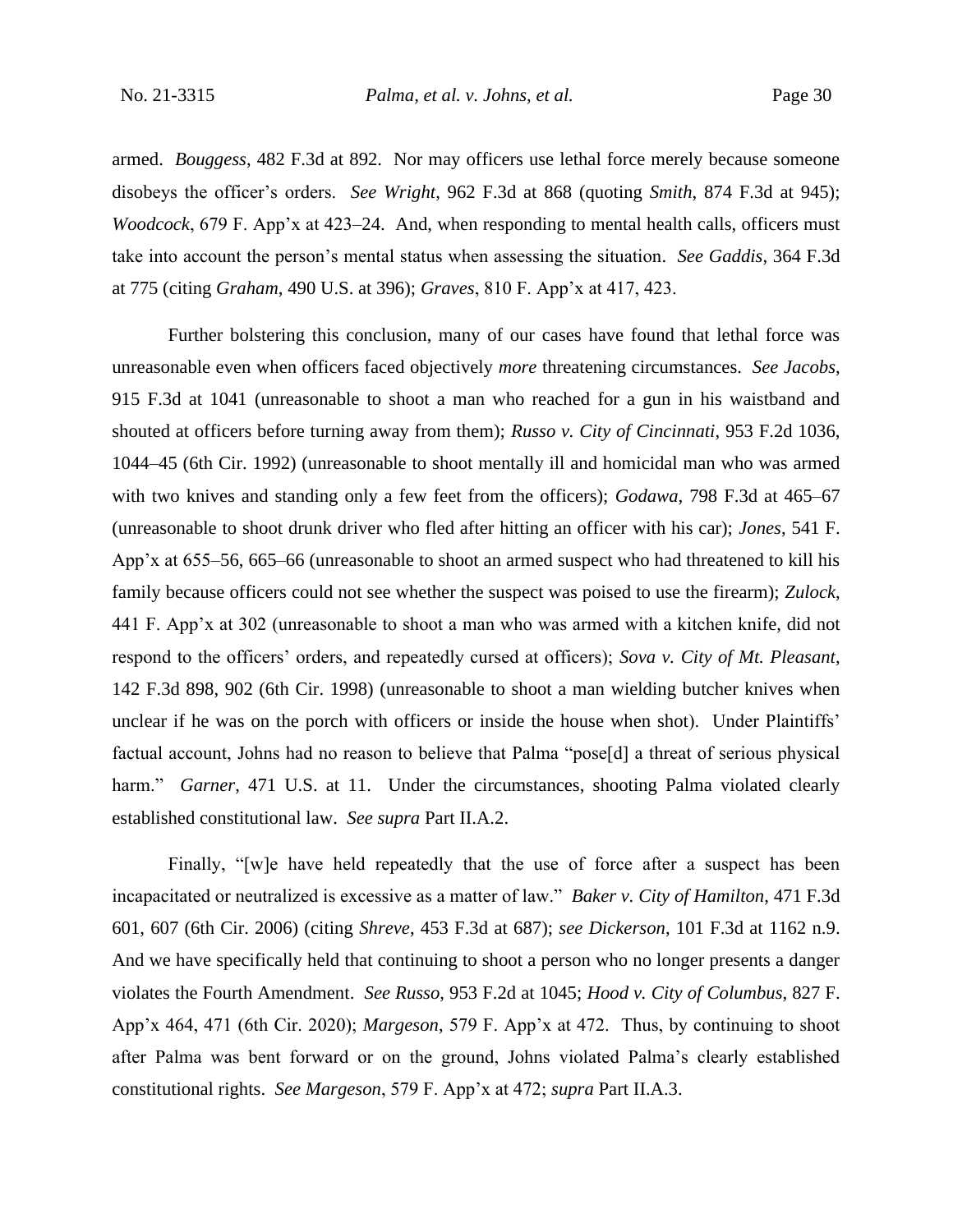## **CONCLUSION**

Plaintiffs raise genuine disputes of material fact that bear on whether Deputy Johns violated Vincent Palma's clearly established constitutional rights. Therefore, we **REVERSE** the district court's order granting Defendants' motion for summary judgment and **REMAND** for further proceedings consistent with this opinion.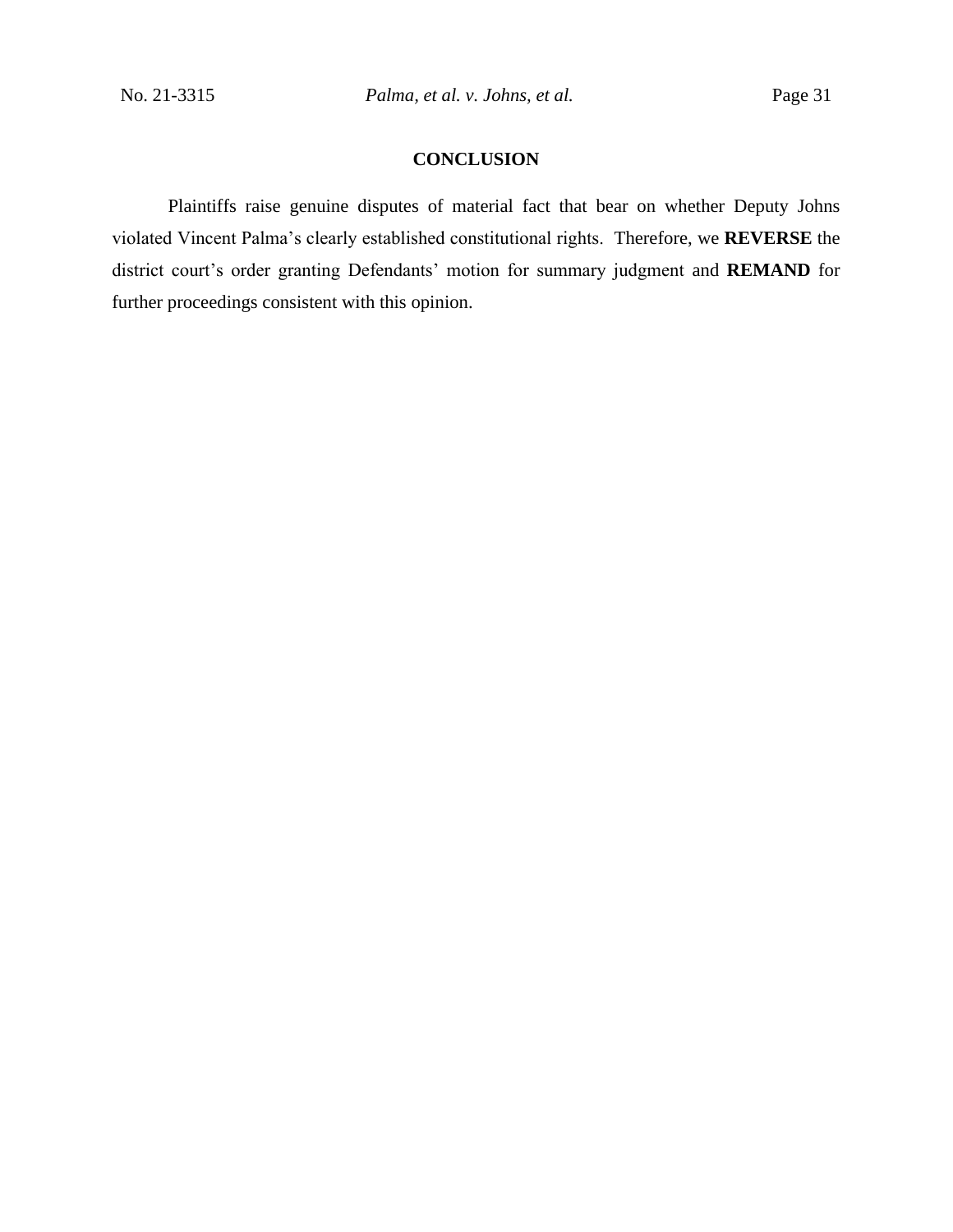# **DISSENT** \_\_\_\_\_\_\_\_\_\_\_\_\_\_\_\_\_

\_\_\_\_\_\_\_\_\_\_\_\_\_\_\_\_\_

CHAD A. READLER, Circuit Judge, dissenting. If one were unsure about the power a circuit court can wield, this case is a blunt example. With two circuit judges in agreement, a majority opinion can run roughshod over a well-reasoned opinion by an experienced and dispassionate district court judge. It can selectively amplify arguments barely made by the parties and can willfully resurrect others long ago abandoned. And, perhaps most striking of all, it can entirely ignore our Court's prior decisions as well as those from the Supreme Court, comforted by the knowledge that few decisions garner review beyond the appellate panel stage.

Consider the following: Although the Palmas themselves failed to argue the point, the majority opinion zealously reads into the Fourth Amendment a purportedly clearly established command that categorically prohibits police officers from using lethal force save for when an individual brandishes a weapon, is within ten feet of the officer, or physically strikes the officer. That dim view whittles down the highly fact-specific concept of probable cause to a grossly over-simplified nub and ignores myriad other ways in which a person can demonstrate significantly threatening behavior to an officer. It likewise ignores abundant precedent confirming why the district court was correct in granting qualified immunity. Even when viewed with a generous eye, the majority opinion's rule has little precedent to justify it, let alone precedent that is clearly established.

If this case represented a mine run example of jurists elevating personal views over precedent, one might forgive the consequences. But this is no mine run case. For in beating a new path in Fourth Amendment jurisprudence, the majority opinion dramatically—and dangerously—limits the ways in which officers can protect themselves during threatening encounters. By the majority opinion's logic, an officer may not act too soon, for fear of engaging in excessive force. But he also may not wait too long. For if he does, the majority opinion reasons, that proves the threat posed to the officer was not immediate, rendering the officer's actions excessive. And while the officer waits (and hopefully remains unharmed), he must attempt alternative uses of force. Unless, of course, that alternative is a taser. Yet all of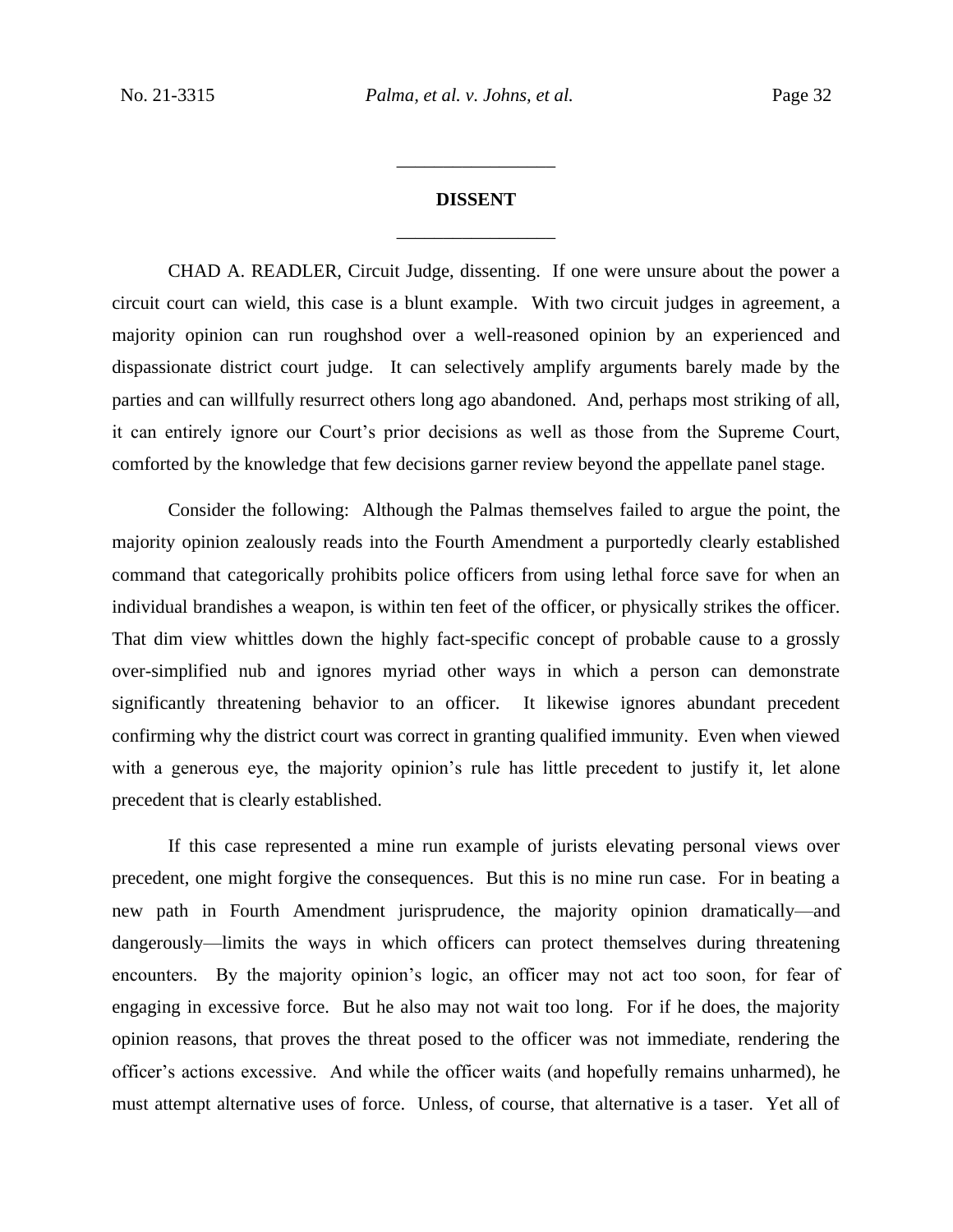this goes out the window, we learn, if the officer knows the individual has some vague mental health issue. While the majority opinion ties its holding to the individual's mental health status, it never explains how an officer is to respond to a threatening individual believed to be suffering from mental distress, short of advising officers to hide in their cars rather than intervene in a potentially hostile situation. Instead, the majority opinion erects a seemingly insurmountable standard to justify an officer's use of force in encounters with a person suffering mental distress. Doing so effectively bars a grant of qualified immunity if the officer is generally aware an individual faces such challenges. That is not how we have previously interpreted the Fourth Amendment. Nor, for even more obvious reasons, is it reflective of a clearly established rule in our Circuit.

For the responsible officer looking to us for direction on permissible uses of force, the majority opinion offers only confusion. And, no doubt, grave trepidation. After all, save for extreme circumstances where a person seemingly is striking an officer or brandishing a weapon, the majority opinion would leave officers with an impossible dilemma, where protecting one's personal safety almost invariably leads to personal liability. That dilemma not only piles onto the already difficult task faced by law enforcement, but it also flouts background principles underlying our Fourth Amendment excessive force jurisprudence. *See Nieves v. Bartlett*, 139 S. Ct. 1715, 1725 (2019) ("Police officers conduct approximately 29,000 arrests every day—a dangerous task that requires making quick decisions in 'circumstances that are tense, uncertain, and rapidly evolving.'" (citation omitted)); *Colorado v. Bertine*, 479 U.S. 367, 372 (1987) (noting that "guard[ing] the police from danger" is a "strong governmental interest[]" underlying Fourth Amendment jurisprudence); *Beech v. Melancon*, 465 F.2d 425, 426 (6th Cir. 1972) (McCree, J., concurring) ("[C]ourts should not second-guess police officers who, faced with making split-second decisions, reasonably and in good faith believe that their lives . . . would be endangered if they refrain from employing deadly force.").

There is one point upon which we can all agree: Vincent's shooting was a tragic episode. As a legal matter, however, Officer Johns's use of force was constitutional. And even assuming it was not, a straightforward application of qualified immunity shields Officer Johns from civil liability. I would therefore affirm the grant of summary judgment.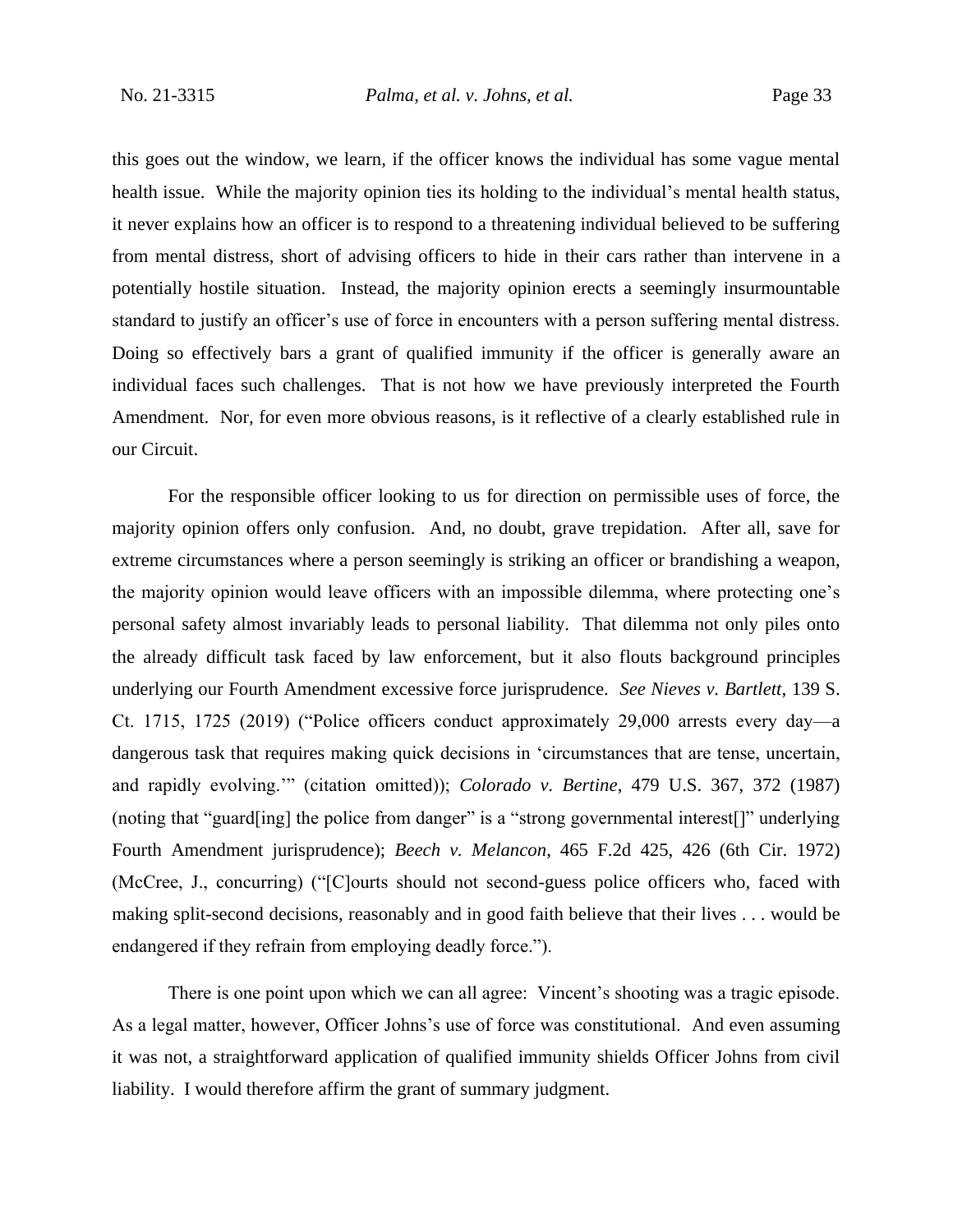I.

A. Before turning to the law on excessive force, a few words about the facts of this case. Time and again, the majority opinion cites what it describes as disputed material facts as a basis for denying qualified immunity to Officer Johns. Sure, there are some differences between the stories given by Officer Johns and by the Palmas. That is virtually always the case in these sorts of disputes. But those quibbles do not stop us from taking as true the version of material events most favorable to the Palmas.

Here, a clear picture unfolds. Vincent Palma, a 26-year-old man, got into a fight with his stepsister over the television remote. Melissa, Vincent's stepmother, called the police and asked them to remove Vincent, indicating that he had "mental issues." Officer Matthew Johns, a police officer for the Ashtabula County Sheriff's Department, was assigned to respond to Melissa's 911 call. When Officer Johns arrived at the Palmas' home, he knew that "there was an unwanted subject at the residence" who "had broken the television remote" and "was 76," a code indicating the individual had unspecified "mental issues."

The relevant events unfolded against the backdrop of a cold, damp February day in Northeast Ohio. Officer Johns parked about halfway up the driveway at the Palmas' home, approximately 60 to 70 feet from the front door. It was clear from Officer Johns's uniform, badge, and cruiser that he was a Sherriff's Department officer. As he exited his police cruiser, Officer Johns saw Vincent walking down the front porch steps with his sweatshirt hood pulled up and his hands in his pockets. Officer Johns waved and called out to Vincent. He asked Vincent, "Hey, how are you doing? Hey, how is it going?" Vincent did not respond. Instead, he walked toward Officer Johns's police cruiser. As Vincent approached the cruiser, Officer Johns walked around to the front of the vehicle. He called out to Vincent several times, saying "Hey, how is it going." Vincent did not respond.

Officer Johns instructed Vincent to stop and show his hands. Vincent did not comply. Instead, he continued to walk toward Officer Johns silently, his hands in his pockets. At this point, Officer Johns began to retreat, walking backward toward the passenger side of his cruiser while repeating his orders to Vincent to stop and show his hands. Vincent ignored those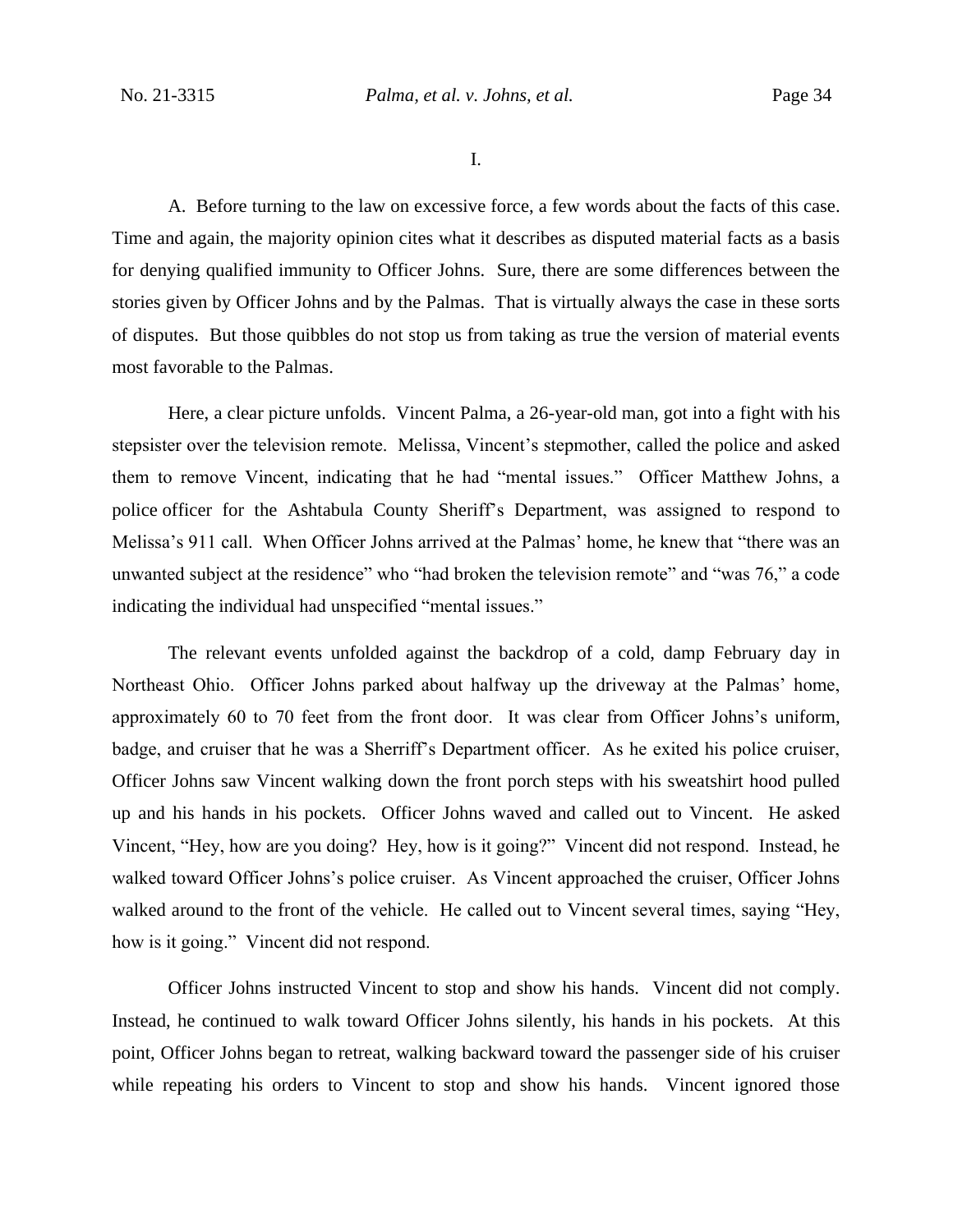instructions and continued to walk toward the cruiser. Officer Johns warned Vincent that if he did not stop, Officer Johns would tase him. Ignoring that warning, Vincent, in the words of his father, Salvatore, "kept coming at the officer." Melissa described the situation in a similar vein: Vincent continued "going after" Officer Johns. At that point, Melissa and Salvatore, standing at a distance on their front porch, yelled at Vincent to stop. But he did not respond. Nor did he obey. So Officer Johns deployed his taser, launching the probes at Vincent from across the cruiser's front hood.

The first taser application did not stop Vincent. He remained standing and, in Salvatore's words, "kept coming at" Officer Johns. Officer Johns applied the taser for a second time. Vincent fell to the ground on his side, facing away from Officer Johns. Vincent's hands were not visible. While Vincent lay on the ground, Officer Johns ordered him "to roll onto his stomach and show [Officer Johns] his hands." Again, Vincent did not comply. Instead, he stood up and, according to the Palmas, "continued towards" and "went after [Officer Johns] again." Officer Johns applied the taser a third time. Vincent took one hand out of his pocket, grabbed the taser wire and probes, and pulled them out of his skin. Vincent paused for a moment, and then, in Melissa's words, "kept going to" Officer Johns, who walked backward, away from his cruiser and up a muddy hill, while ordering Vincent to stop.

Officer Johns unholstered his firearm. He warned Vincent that if he did not stop, Officer Johns would shoot. Just as before, Vincent did not comply with Officer Johns's commands. Officer Johns fired into the ground near Vincent's feet. In the seconds that followed, there is a question of whether Vincent stood still. But all agree that he did not move away or show his hands. So Officer Johns aimed at Vincent's "center mass" and fired several times. Vincent "leaned over at the waist," with his hands and feet on the ground. When Vincent, according to Salvatore, "tr[ied] to get back up," Officer Johns continued to shoot, hitting Vincent a total of nine times, until Vincent stopped coming toward him. From the time Officer Johns arrived at the Palmas' home until the final shot, Vincent remained silent.

B. All of this reveals very little in terms of disputed fact and, in truth, offers a record ripe for a grant of summary judgment. But the majority opinion has other ideas. It laces its recitation of the facts with purportedly disputed material issues, seemingly to draw into question the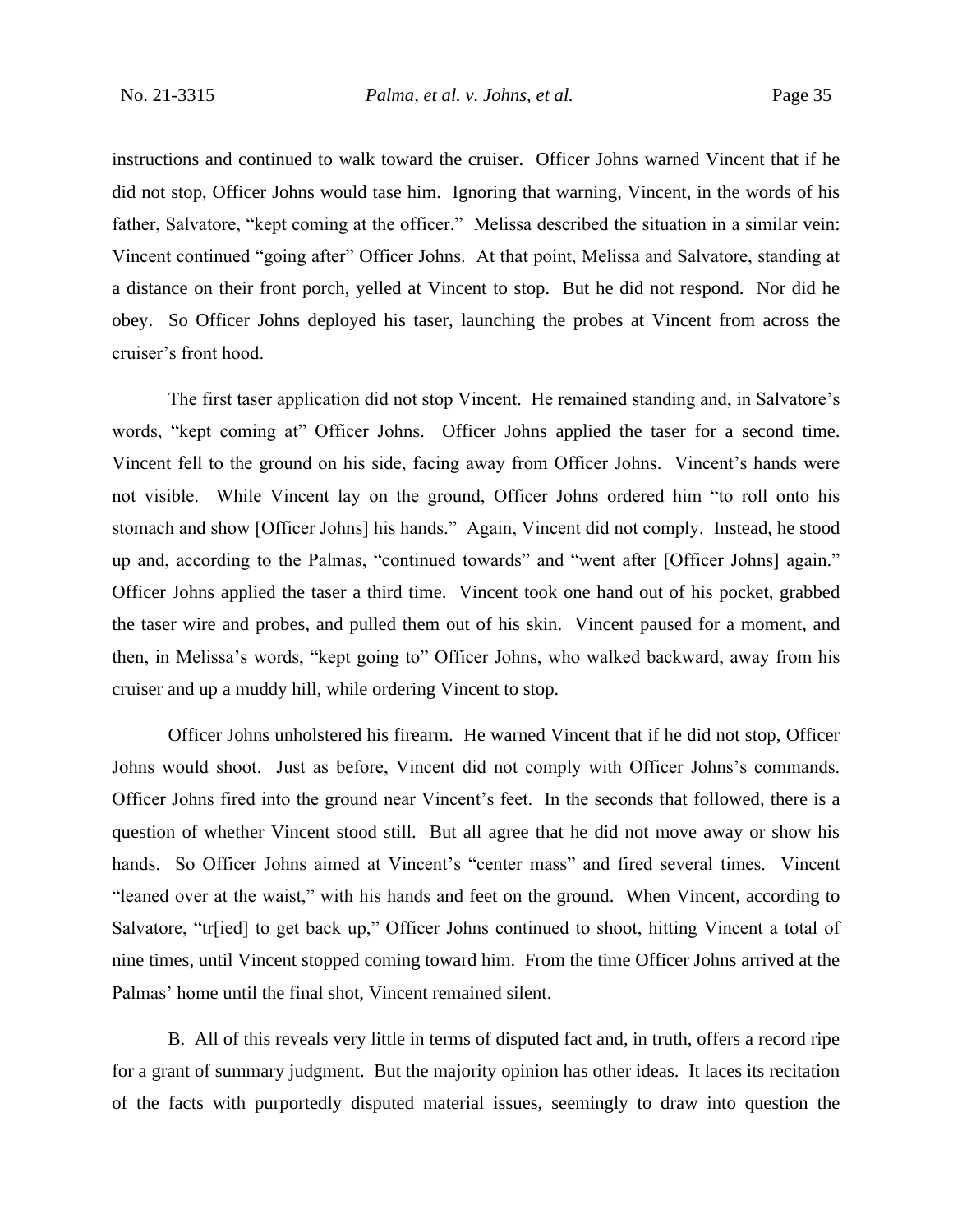district court's assessment of the case. But some of these issues are not disputed, some are immaterial, and some are neither disputed nor material. *See Anderson v. Liberty Lobby, Inc.*, 477 U.S. 242, 248 (1986) ("Only disputes over facts that might affect the outcome of the suit under the governing law will properly preclude the entry of summary judgment.").

Take, for example, the facts surrounding Officer Johns's use of the taser. There is no dispute as to whether the men were separated by the front hood of the car. And any dispute would be immaterial because even from the other side of the cruiser's front hood, Officer Johns's safety was at risk, with Vincent able to reach Officer Johns in a matter of seconds. *See Chappell v. City of Cleveland*, 585 F.3d 901, 911 (6th Cir. 2009) (noting that whether a person was "separated" from officers is only relevant if the barrier posed an impediment to the person reaching the officer); *Reich v. City of Elizabethtown*, 945 F.3d 968, 981–82 (6th Cir. 2019) ("An assailant can close [a 25 to 36 foot] distance in a second or two."). As to the effectiveness of the first taser application, it is undisputed that Vincent continued to walk toward Officer Johns after that application. Further, all agree that Vincent fell and lay on the ground for several minutes after the second application. And it is undisputed that after the second application of the taser, Vincent stood up and, in the words of Melissa, "went after [Officer Johns]" again. Only then did Officer Johns apply the taser a third time. Here, the majority opinion attempts to manufacture a conflict between Melissa's deposition testimony and her at-the-scene statement, reading into the deposition testimony what is plainly not there: a statement that Officer Johns tased Vincent as Vincent was walking toward the Palmas' home. Doing so ignores Melissa's deposition statement that Officer Johns did not tase Vincent after he stood up.

Nor is it a material consideration that Officer Johns described Vincent's walk as "aggressive" and "determined" while Salvatore and Melissa, who remained on the front porch looking at Vincent's back, "never characterized [it] in this way." *Supra*, at 18. Generally speaking, the adjectives used to describe a person walking toward an officer are immaterial to the reasonableness analysis. *See Chappell*, 585 F.3d at 911 ("[T]he semantic difference between 'charging' and 'moving quickly toward' is immaterial."). And even accepting the Palmas' coloring of the events, it is undisputed that Vincent refused to obey Officer Johns's commands to stop and show his hands, and that he continued to pursue Officer Johns up a hill and across the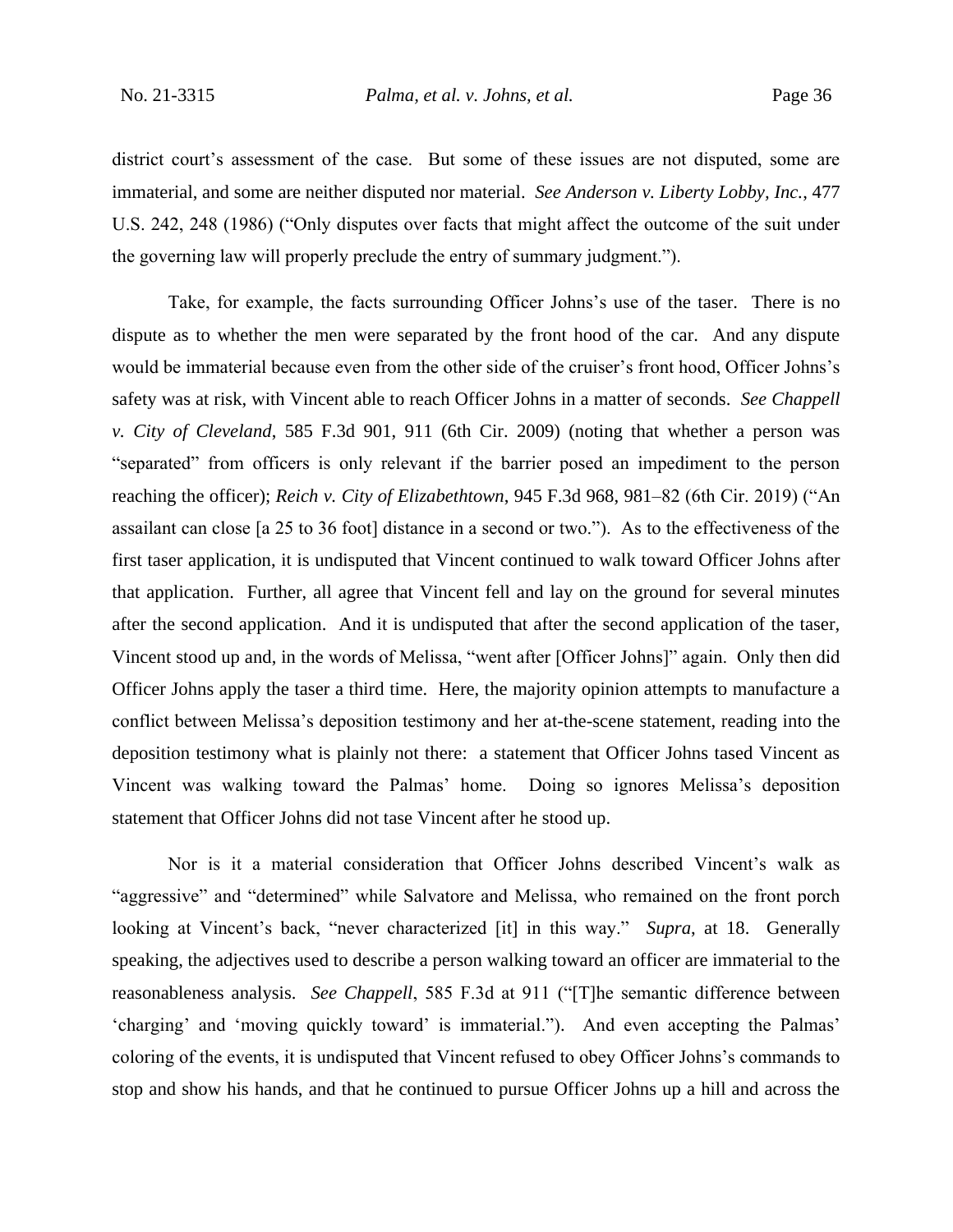Palmas' front yard after being tased three times, after being warned that Officer Johns would shoot, and after being shot.

Whether Vincent was walking toward Officer Johns when he shot Vincent is also immaterial. The Palmas stated immediately after the incident that Vincent was walking toward Officer Johns but later testified—after retaining counsel and filing a civil damages suit against Officer Johns—that Vincent paused after Officer Johns fired toward his feet. Accepting the Palmas' revised description of events, any pause by Vincent is immaterial to the reasonableness analysis. *See Reich*, 945 F.3d at 979–80 ("But even including [the plaintiff's] view that [the decedent]" turned around and took several steps away from the officers, "the officers' conduct was still objectively reasonable . . . ."). Whether Officer Johns and Vincent were six feet apart, as Officer Johns said, or ten to 15 feet apart, according to Melissa, is likewise immaterial. After all, "[a]n assailant can close [a 25 to 36 foot] distance in a second or two," and we do not require a person to be within a "strike zone" to render the officer's use of force reasonable. *See id.* at 982. And whether the entire duration of the encounter was "pretty short" in Officer Johns's words, or eight to ten minutes as Melissa claims, is irrelevant as well. Our inquiry into the reasonableness of the force used "focus[es] on the 'split-second judgments' made immediately before the officer used allegedly excessive force" and does not discount those split-second judgments if they result from an escalating series of events. *Livermore ex rel. Rohm v. Lubelan*, 476 F.3d 397, 407 (6th Cir. 2007) (citation omitted).

Finally, there is no dispute that Vincent tried to stand up and move toward Officer Johns after being shot. In an attempt to muddy the water, the majority opinion highlights Salvatore's statement that Vincent "didn't keep approaching. He was still standing there." *Supra*, at 27. But Salvatore made that statement in response to a question about Vincent's actions after Officer Johns fired toward the ground (not, as the majority opinion suggests, after Officer Johns shot Vincent). Ultimately, whether we label Vincent's actions as a "lunge" or more simply as an attempt to stand up and move toward Officer Johns is immaterial. *See Chappell*, 585 F.3d at 911. To the same end, the autopsy's and expert reports' indication that some of the bullets were fired at a downward angle matches the parties' statements that Officer Johns shot at Vincent as he attempted to get up.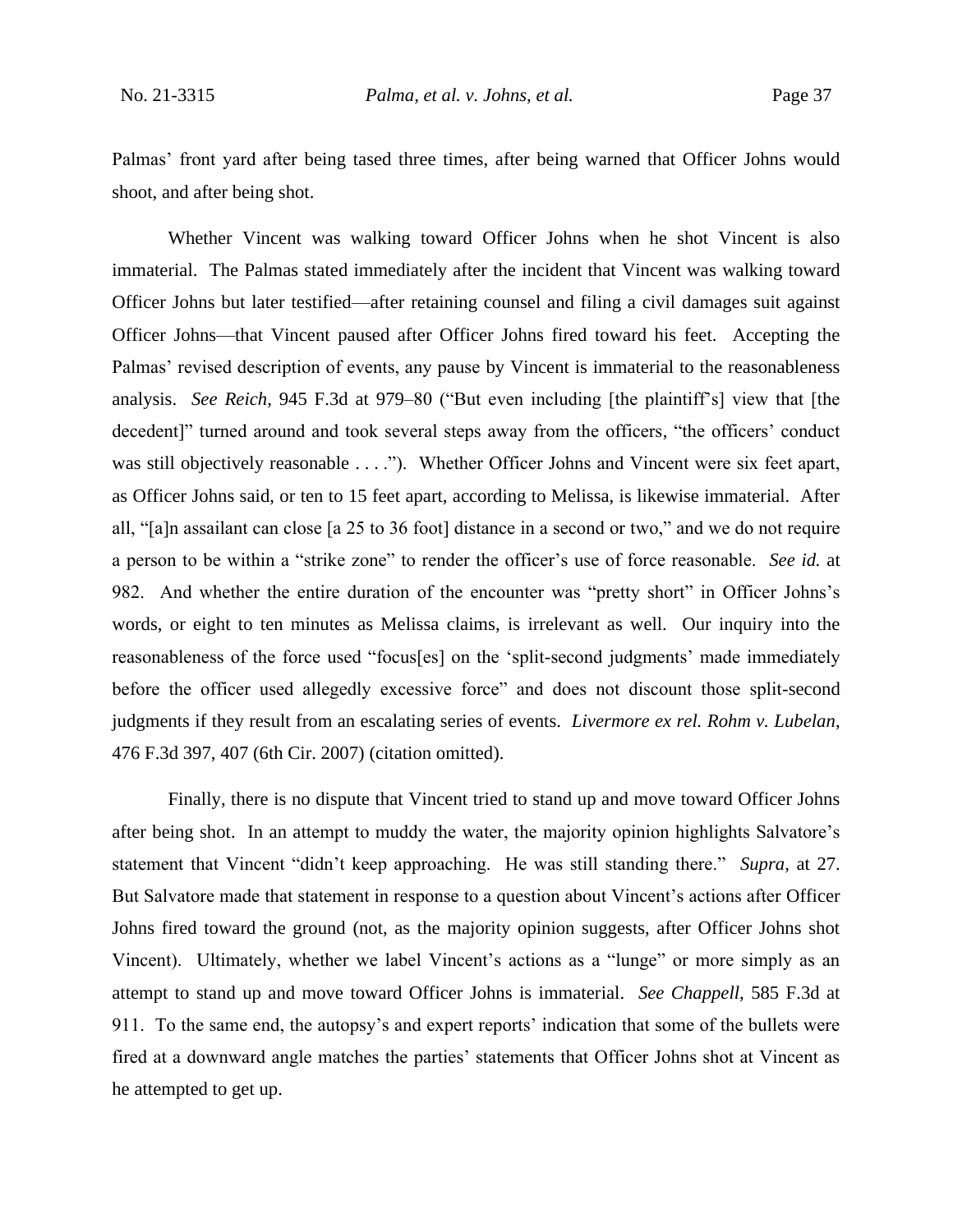At bottom, the crucial and undisputed facts are these:Officer Johns, having been notified of a domestic disturbance by someone with unspecified mental health issues, arrived at the scene, found an individual who repeatedly refused to obey commands and kept walking toward the officer, refusing to remove his hands from his pockets. Having applied the taser multiple times to try to stop Vincent from advancing, and with the distance between them closing, Officer Johns finally resorted to lethal force.

#### II.

With this understanding of the undisputed factual background in mind, the indisputable conclusion is that Officer Johns's uses of force were reasonable, and thus constitutional under the Fourth Amendment, as the district court concluded. *See Graham v. Connor*, 490 U.S. 386, 394–97 (1989).

A. I begin with the lone issue raised by the Palmas in the district court: Officer Johns's decision to fire his gun at Vincent. The Fourth Amendment prohibits only *unreasonable* seizures. U.S. CONST. amend. IV. With that standard in mind, we evaluate Officer Johns's use of lethal force by asking, based on the totality of the circumstances, whether Officer Johns had "probable cause to believe the suspect present[ed] an immediate threat of serious physical harm to the officer or others." *Studdard v. Shelby County*, 934 F.3d 478, 481 (6th Cir. 2019) (citing *Tennessee v. Garner*, 471 U.S. 1, 11 (1985)).

1. These events are much like those we encountered in *Mitchell v. Schlabach*, where we affirmed summary judgment on the basis of qualified immunity. 864 F.3d 416, 423 (6th Cir. 2017). There, like here, Mitchell walked toward the officer as the officer backed away. The officer ordered Mitchell to stop and pointed his gun at Mitchell. *Id.* at 419, 421–22. The distance between the officer and Mitchell was at most 21 feet (farther than that between Vincent and Officer Johns), and, based on video footage, we concluded that whatever the precise distance between the two was, Mitchell could close the gap in a matter of seconds. *Id.* at 423 & n.2. Mitchell, like Vincent, continued "toward [the officer]" after he was shot, justifying the second shot. *Id.* at 422. And the officer, like Officer Johns, stopped shooting once Mitchell stopped trying to continue after the officer. *Id.*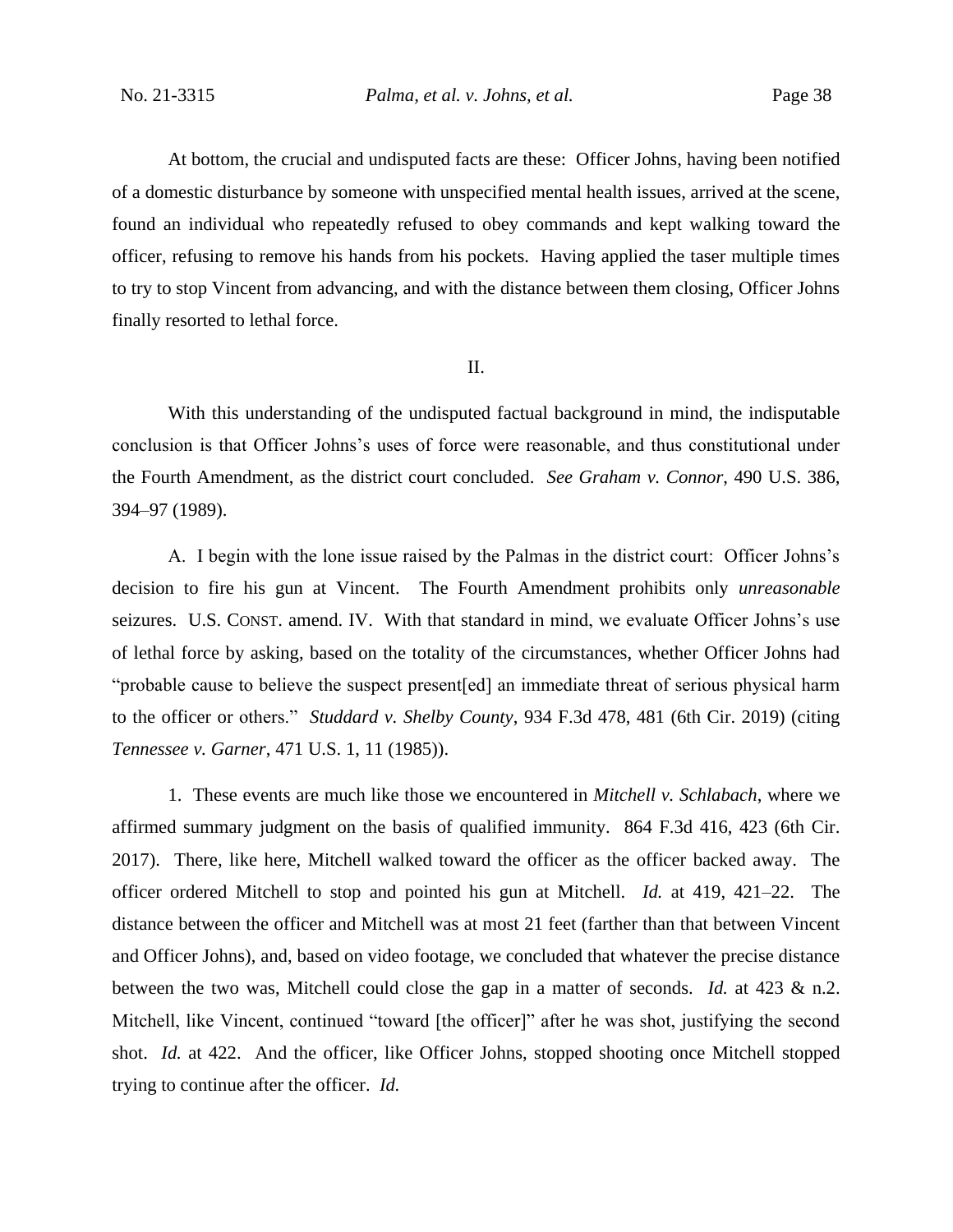The majority opinion and I agree that *Mitchell* (which, again, affirmed a grant of qualified immunity) is controlling authority. That consensus should make affirming here a straightforward matter. Not so for the majority opinion, which somehow reads *Mitchell* as requiring us to *deny* qualified immunity to Officer Johns. That is an odd conclusion when one considers that *Mitchell* deemed the officer's use of force there not excessive. *Id.* at 423, 426. True, *Mitchell* acknowledged that it did "not stand for the proposition that deadly force is reasonable or proper whenever a suspect charges an officer or defies an order." *Id.* at 424. But such force was reasonable on the facts presented there, facts that largely mirror today's case. And attempting to distinguish today's case from *Mitchell* on the grounds that this case "turn[s] on [Officer Johns's] after-the-fact testimony" is but one more attempt to ignore the obvious: we can easily affirm summary judgment on the Palmas' descriptions of the encounter alone. *Supra*, at 18 (quoting *Mitchell*, 864 F.3d at 424)*.* Yes, some of the facts in *Mitchell* paint Mitchell as the relatively greater threat. But some facts suggest just the opposite. The point is that *Mitchell* is the best parallel to today's case. Yet the outcomes are not.

2. So how can the majority opinion reach a contrary conclusion here? In part by shifting the burden of proof. Time and again, the majority opinion faults Officer Johns for failing to show that he reasonably believed Vincent posed an imminent threat of serious physical harm. *See supra*, at 15 ("This factor therefore cuts against [Officer] Johns'[s] argument that Palma posed an imminent threat of serious physical harm."); *supra*, at 17 ("Thus, this factor does not support [Officer] Johns'[s] qualified immunity defense."); *supra*, at 19 ("[A]ccording to [Officer] Johns, merely walking towards an officer while defying orders gives the officer probable cause to fear for his safety and justifies the use of deadly force. We have expressly rejected this argument."); *supra*, at 23 ("[W]e have never held that *shooting* a mentally ill person was reasonable when the officers had little reason to suspect that the person was armed."). And it is quick to point to factual differences between this case and those cited by Officer Johns (while forgiving the Palmas for the same failing). *See supra*, at 21 ("In every case that [Officer] Johns cites, the officers used lethal force against a mentally ill person who was *armed* and *threatening* officers."); *supra*, at 26 (describing a case Officer Johns cites to as "not directly on point at all" (internal quotation marks omitted). The majority opinion's approach, however, is contrary to controlling authority placing the burden on the Palmas to show a clearly established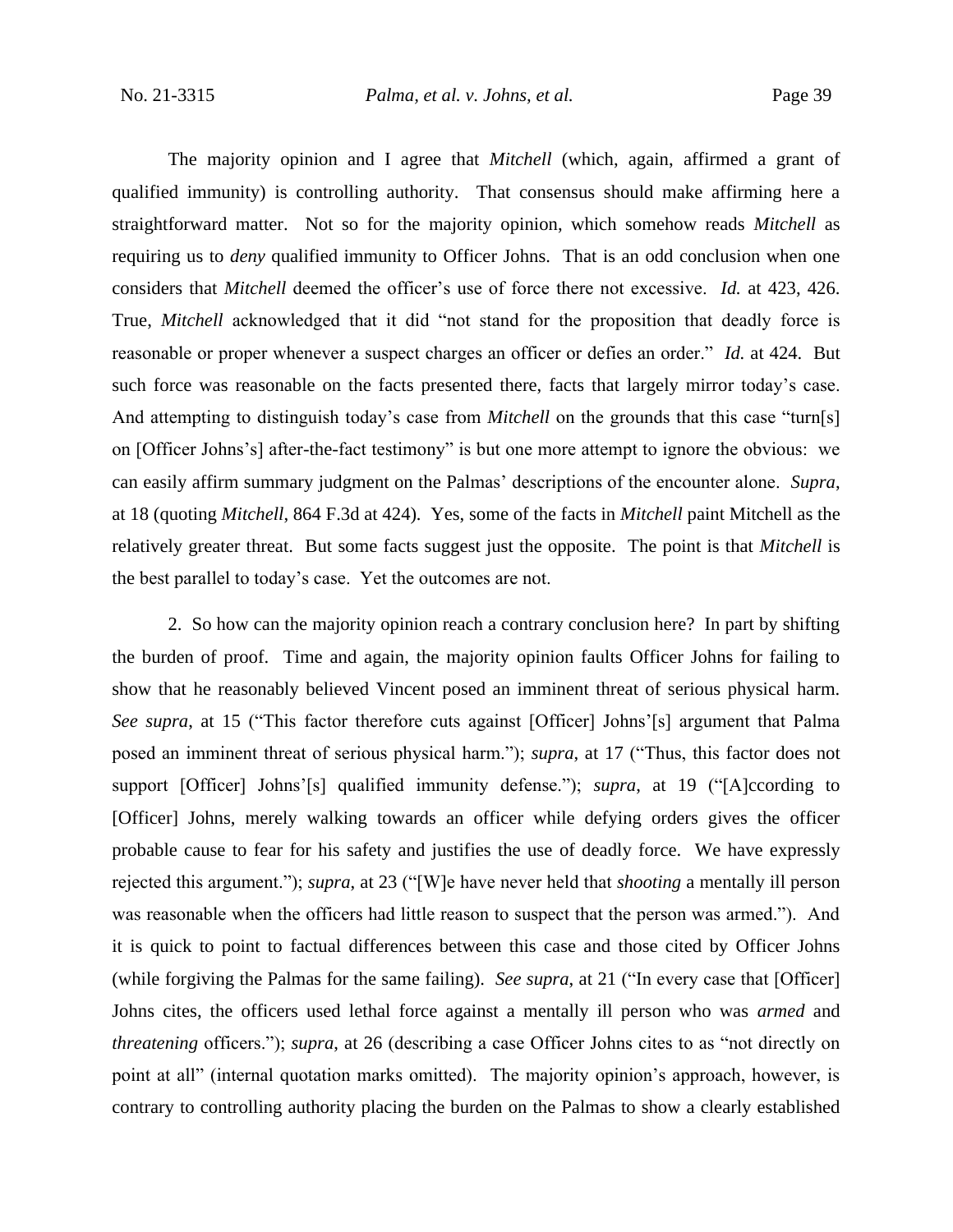constitutional violation. *See Williams v. Maurer*, 9 F.4th 416, 430–31 (6th Cir. 2021) ("[W]hen a defendant raises the defense of qualified immunity in a motion for summary judgment, the plaintiff must show that [the] facts and inferences would allow a reasonable juror to conclude that the defendant violated a clearly established constitutional right."). As one might expect, Officer Johns urges us to affirm the grant of summary judgment by demonstrating why his acts were *reasonable*. But as a legal matter, the spotlight is on the Palmas to prove that Officer Johns's use of lethal force was *unreasonable*, a burden they cannot carry.

3. Having improperly shifted the burden of proof, the majority opinion then compounds that error by evaluating Officer Johns's conduct against the backdrop of a moving legal target. It proposes three legal standards. One proffered framework is the *Estate of Hill* factors. That framework, however, is mentioned once, and then never raised again, much less applied to the facts of this case. Another is the traditional *Graham* three-factor approach, which, after being introduced by the majority opinion, likewise goes by the wayside. Ultimately, the majority opinion settles on a framework consisting of seven other "factors" of its choosing, all of which the majority opinion believes weigh in favor of the Palmas. But why or how those factors relate to each other is left unsaid. To the extent a cited case addressed one of the majority opinion's factors, it did not concern the others. Analyzing each factor in a silo ignores the "totality of the circumstances" that confronted Officer Johns, a point the majority opinion concedes. *Garner*, 471 U.S. at 8–9; *see supra*, at 25 ("[N]one [of the factors] can be considered standing alone."). Yet the majority opinion spends 11 pages doing just that. And contrast that with the single paragraph, unadorned by authority, where the majority opinion concludes that these factors, taken together, prove that "[Officer] Johns lacked probable cause to believe that Palma posed an imminent threat of serious bodily harm." *Supra*, at 26.

a. In truth, the cases cited by the majority opinion rejected virtually all seven of its factors as grounds for denying an officer qualified immunity. Starting with the first of those seven factors, the majority opinion emphasizes that Vincent committed no crime on the day he confronted Officer Johns. An individual's commission of a crime, of course, is not a prerequisite to finding probable cause that he posed a threat to the officer. *See Boyd v. Baeppler*, 215 F.3d 594, 600 (6th Cir. 2000) (holding that whether the individual committed a crime prior to the use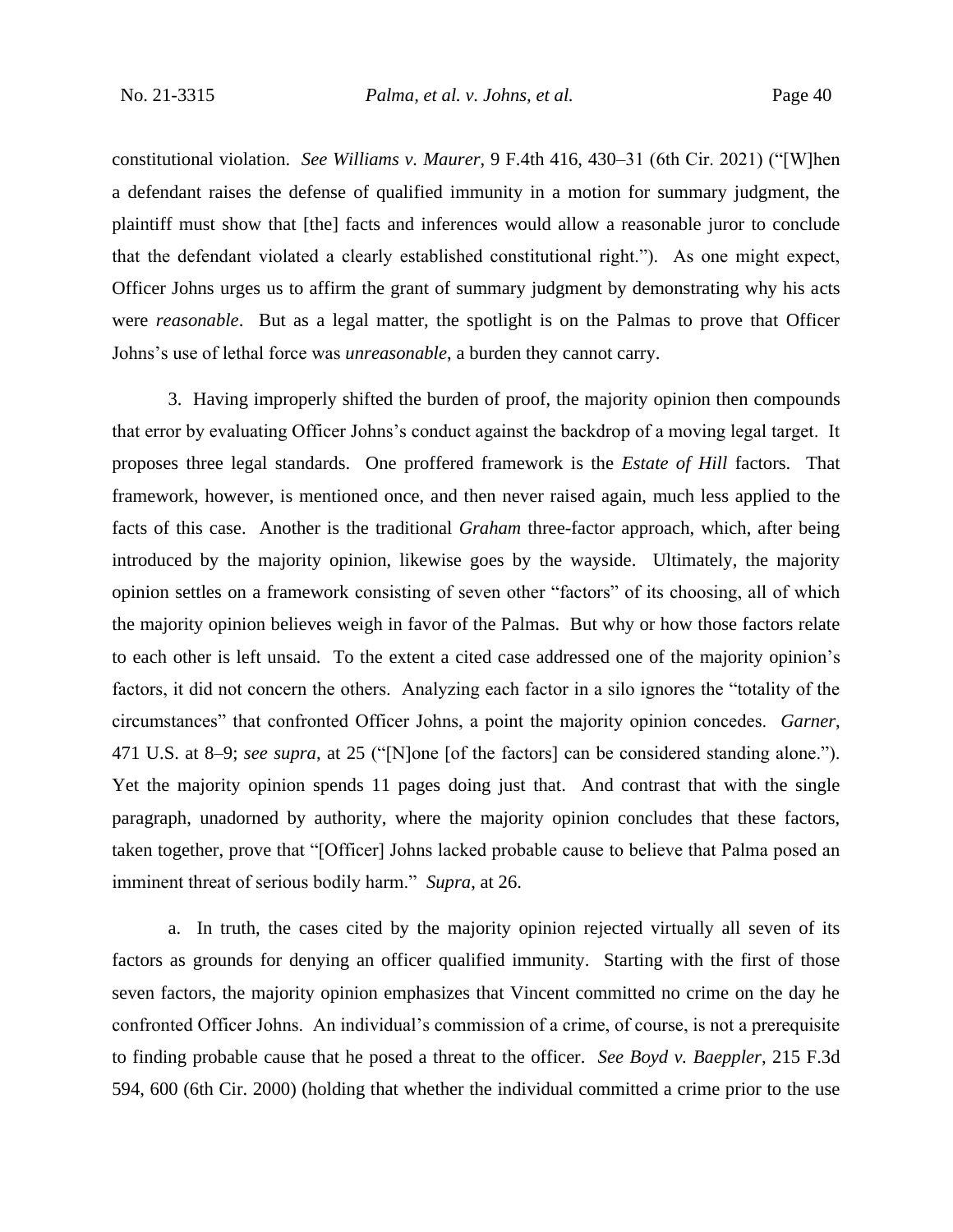of force was "wholly immaterial to the issue of whether [the individual] presented a threat to [the] officers"). But more to the point, that fact is largely irrelevant in light of the reality that Melissa called the police and asked them to remove Vincent because he had fought with his stepsister and refused to leave the Palmas' home, giving Officer Johns reason to believe Vincent posed a threat. *See Simmonds v. Genesee County*, 682 F.3d 438, 441, 444–46 (6th Cir. 2012) (holding that officers' use of lethal force was reasonable where the decedent had not committed a crime because the decedent posed a threat of serious harm to the officers). Recasting this threatening scene as merely "a wellness check" only confirms the lengths the majority opinion will go to achieve today's result. *Supra*, at 15*.*

b. The majority opinion next notes that Vincent was unarmed. For two reasons, that fact fails to establish that Officer Johns acted unreasonably. First, Officer Johns did not know that Vincent was unarmed at the time, and we do not use "the 20/20 vision of hindsight" to judge an officer's use of force. *Graham*, 490 U.S. at 396; *see also Pollard v. City of Columbus*, 780 F.3d 395, 403 (6th Cir. 2015) ("That [the decedent] was actually unarmed . . . is beside the point; what matters is the reasonableness of the officers' belief as they 'did not and could not have known' otherwise." (citation omitted)); *Mullins v. Cyranek*, 805 F.3d 760, 767 (6th Cir. 2015) ("The fact that [the decedent] was actually unarmed when he was shot is irrelevant to the reasonableness inquiry."). And second, Officer Johns confronted plenty of other facts at the scene that established Vincent posed a threat. Those facts include that Vincent, given his proximity to Officer Johns, could "attack[] . . . with his fists" or "wrestle for control of [Officer Johns's] gun so that he could use it against [Officer Johns]." *Mitchell*, 864 F.3d at 423. And they include that Officer Johns could reasonably believe that Vincent's refusal to follow orders to take his hands out of his pockets meant that he possessed a weapon. *See Lemmon v. City of Akron*, 768 F. App'x 410, 415 (6th Cir. 2019); *Jackson v. Washtenaw County*, 678 F. App'x 302, 306 (6th Cir. 2017).

c. The at most 15-foot distance between Vincent and Officer Johns at the time of the shooting also does not render Officer Johns's use of force unreasonable. That is true both because "[a]n assailant can close [a 25 to 36 foot] distance in a second or two," and because there is no required minimum distance for lethal force to be justified. *Reich*, 945 F.3d at 982.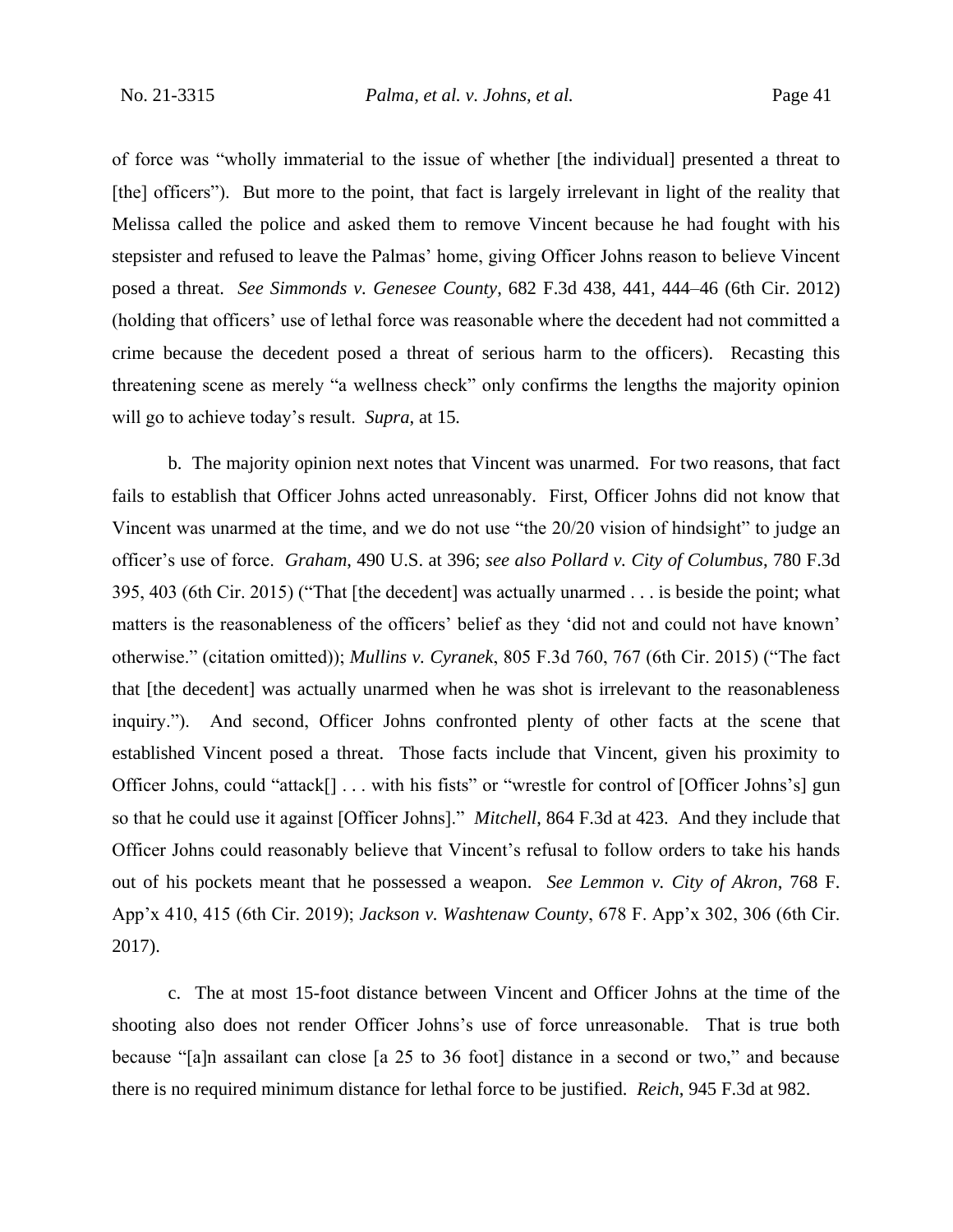d. The amount of time between Officer Johns's arrival and the shooting is irrelevant. *See Livermore*, 476 F.3d at 407; *Gaddis ex rel. Gaddis v. Redford Township*, 364 F.3d 763, 772 (6th Cir. 2004). The majority opinion's focus on the time Officer Johns arrived until the time of the shooting seems to assume nothing occurred in the interim to justify the use of force, *see supra*, at 20–21 (citing *Kirby v. Duva*, 530 F.3d 475, 482–83 (6th Cir. 2008); *Untalan v. City of Lorain*, 430 F.3d 312, 316 (6th Cir. 2005) (discussing *Russo v. City of Cincinnati*, 953 F.2d 1036 (6th Cir. 1992))), and ignores cases (like this one) where the threat to the officer escalates.

e. With respect to Vincent's mental health status, the same excessive force standard applies regardless of his mental condition. *See Roell v. Hamilton County*, 870 F.3d 471, 482 (6th Cir. 2017) ("[T]he fact that [a person's] resistance was probably caused by his excited delirium did not preclude the deputies from using a reasonable amount of force to bring him under control." (citation omitted)); *Reich*, 945 F.3d at 979; *Rucinski v. County of Oakland*, 655 F. App'x 338, 342 (6th Cir. 2016). Contrary to the legal picture the majority opinion paints, the Constitution contains no categorical rule requiring an officer to deescalate a situation merely because he knows the person has an unspecified mental health issue. Especially when, as here, doing so jeopardizes the officer's safety.

With a singular focus on a one-off line in *Roell*, the majority opinion reads into the Fourth Amendment a rule that Officer Johns lacked probable cause to believe Vincent posed a serious threat to him because Officer Johns failed to "take into account" Vincent's mental health status. *Supra*, at 21 (citing *Roell*, 870 F.3d at 482)*.* Yet *Roell* affirmed a grant of qualified immunity for officers who used force against a person with a known mental health condition who "presented an immediate threat" to the safety of the officers and others. 870 F.3d at 481–82, 486–87. To be sure, where a person with a known mental illness poses no threat to an officer, it is difficult to imagine how that individual justifiably could be subjected to lethal force. *See, e.g.*, *Graves v. Malone*, 810 F. App'x 414, 422–23 (6th Cir. 2020) (holding use of lethal force was unreasonable against a man with a mental illness who was sitting stationary in a bathtub with his legs dangling over the side of the tub). By the same token, when a person does pose a threat to an officer, the officer's use of force is reasonable, irrespective of the person's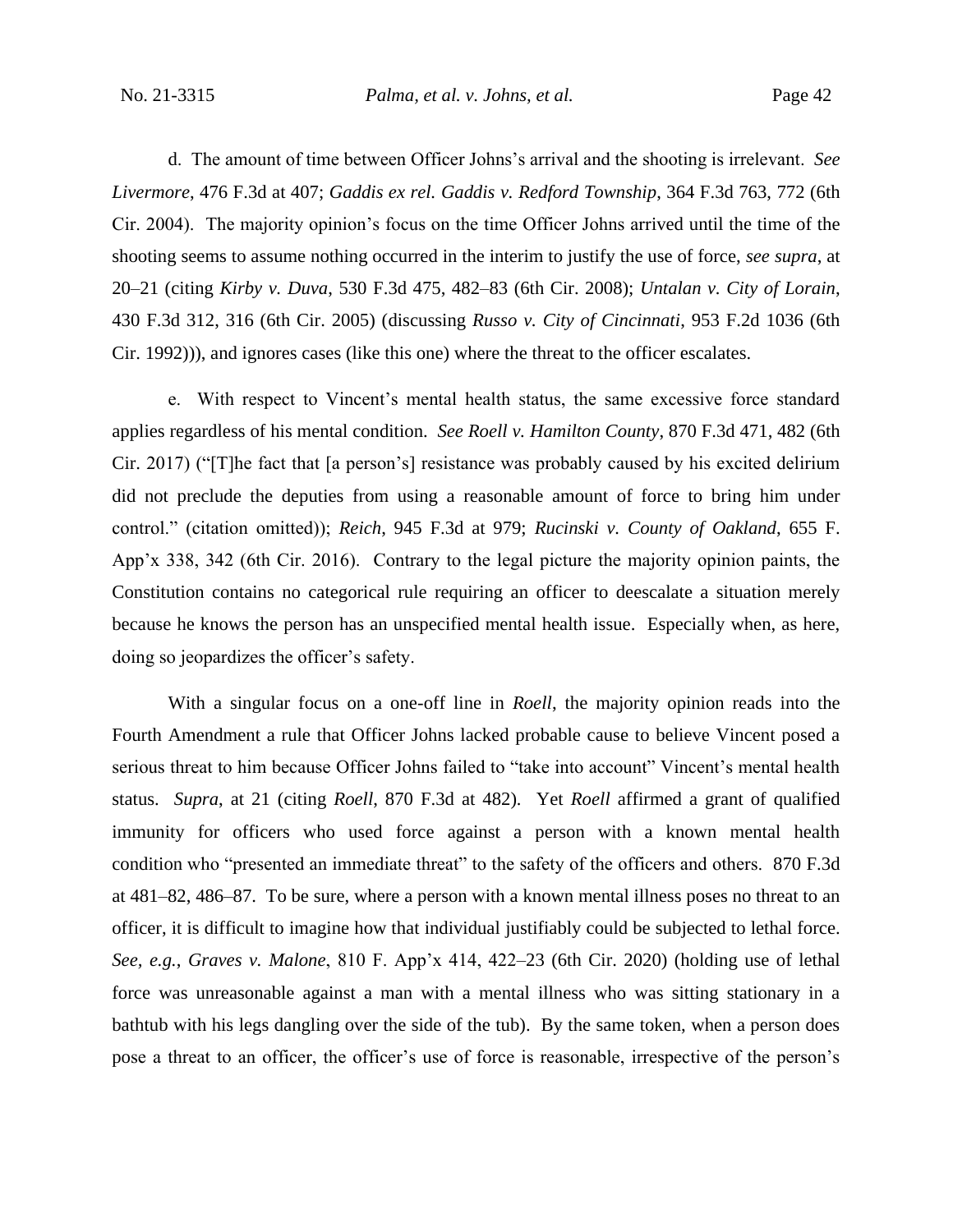mental health status. *See supra*, at 21 (citing *Rucinski*, 655 F. App'x 338; *Summerland v. County of Livingston*, 240 F. App'x 70 (6th Cir. 2007); *Gaddis*, 364 F.3d 763).

Equally unconvincing is the majority opinion's assertion that Vincent's "unresponsiveness was consistent with his mental illness," thus requiring Officer Johns to react differently. *Supra*, at 22. As a threshold matter, unresponsiveness suggests an individual who will not obey commands, which, to my mind, raises the threat level, not lowers it. At the very least, when assessing the threat posed to an officer, those who cannot obey an officer are functionally equivalent to those who will not. Yet even taking the majority opinion on its own terms, it cites no medical or legal authority to support its assertion; this bare conclusion amounts to little more than an uninformed medical diagnosis from two jurists. Federal judges have many attributes, but mental health expertise, it is fair to say, is unlikely to be one of them. The same goes for police officers. Without medical degrees, officers rely on their training and experience in reacting to each situation as it arises, assessing whether a person poses a serious threat to the officers' personal safety based on the totality of the circumstances. We should not undermine that judgment with arm-chair mental health assessments.

One final point on the issue of mental health deserves emphasis. The majority opinion characterizes Vincent's mental health status as a kind of mitigating circumstance, one that required a heightened standard of probable cause before Officer Johns could use lethal force. Of course, the majority opinion fails to back the point with supporting case law. And whatever standard the majority opinion would impose on Officer Johns, that does not change the fact that a reasonable officer in Officer Johns's position could have fairly believed that Vincent's mental health issue meant that Vincent posed a *heightened* risk. Those who suffer from mental illness may well behave more unpredictably than those who do not. *See Vos v. City of Newport Beach*, 892 F.3d 1024, 1043 (9th Cir. 2018) (Bea, J., dissenting in part) ("The danger to the officer is not lessened with the realization that the person who is trying to kill him is mentally ill. Indeed, it may be increased, as in some circumstances a mentally ill individual in the midst of a psychotic break will not respond to reason, or to anything other than force.").

f. Nor can the Palmas survive summary judgment solely by showing that Officer Johns could have used non-lethal force to avoid shooting Vincent. As precedent makes clear, the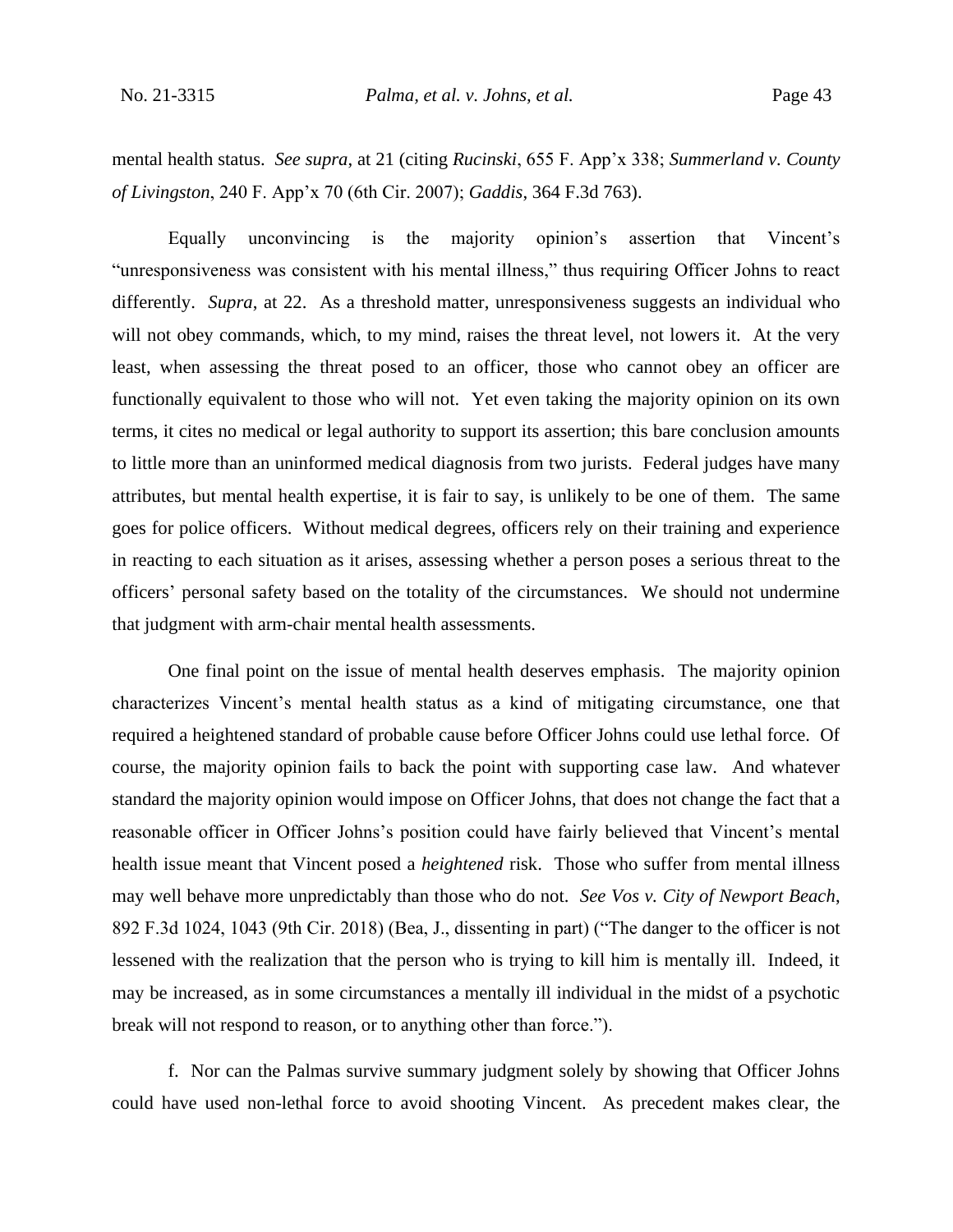existence of alternative measures does not render an officer's use of force unreasonable. *City & County of San Francisco v. Sheehan*, 575 U.S. 600, 615 (2015) (holding that a plaintiff does not "establish a Fourth Amendment violation based merely on bad tactics that result in a deadly confrontation that could have been avoided" (citation omitted)); *Ashford v. Raby*, 951 F.3d 798, 802 (6th Cir. 2020) ("To be sure, showing a potential gentler alternative [use of force] is not enough (by itself) to make a use of force unreasonable."). Particularly alarming is the majority opinion's suggestion that because Vincent was "standing alone on the front porch" "no one was in immediate danger" and, therefore, Officer Johns should have taken shelter in "his patrol car and await[ed] backup." *Supra*, at 25. Imagine a police officer who, upon arriving at the home of a family facing an unwelcome intruder, determines with one glance that the suspect, at that moment, is not actively harming anyone, and thus hides in his vehicle, leaving the family to fend for themselves until backup arrives. Unsurprisingly, we have never required officers to desert those they serve to protect. *Stewart v. City of Euclid*, 970 F.3d 667, 673 (6th Cir. 2020) (noting that police officers "hav[e] no duty to retreat" from danger). Not only is that dereliction of duty below the public's expectation of law enforcement, but doing so seemingly would subject the officer to tort liability under our precedent. *See Wilson v. Gregory*, 3 F.4th 844, 853–54, 862 (6th Cir. 2021) (denying state law immunity to officer who left the home of a suicidal man and sat in his police cruiser while the man committed suicide in his home). And it boggles the mind to see the majority opinion conclude that Officer Johns's use of lethal force was unreasonable because he could have used non-lethal force when, only pages earlier, the same opinion denied summary judgment to Officer Johns as to his use of non-lethal force. No matter what level of force Officer Johns used, it appears, the majority opinion would deem it unjustified.

g. The majority opinion repeatedly emphasizes what *did not* happen in this case rather than what *did*.For instance, the majority opinion highlights cases where we found the use of force to be reasonable, and granted either qualified immunity or summary judgment for the officer, because the officer in question faced more threatening circumstances than those present here. *See supra*, at 15–16, 23–24 n.4 (citing *Simmonds*, 682 F.3d 438); *supra*, at 18–19 (citing *Mitchell*, 864 F.3d 416); *supra*, at 19, 21 (citing *Rucinski*, 655 F. App'x 338); *supra*, at 20 (citing *Untalan*, 430 F.3d 312); *supra*, at 21 (citing *Summerland*, 240 F. App'x 70; *Gaddis*, 364 F.3d 763); *supra*, at 23 (citing *Est. of Erwin ex rel. Erwin v. Greene County*, 861 F. App'x 1 (6th Cir.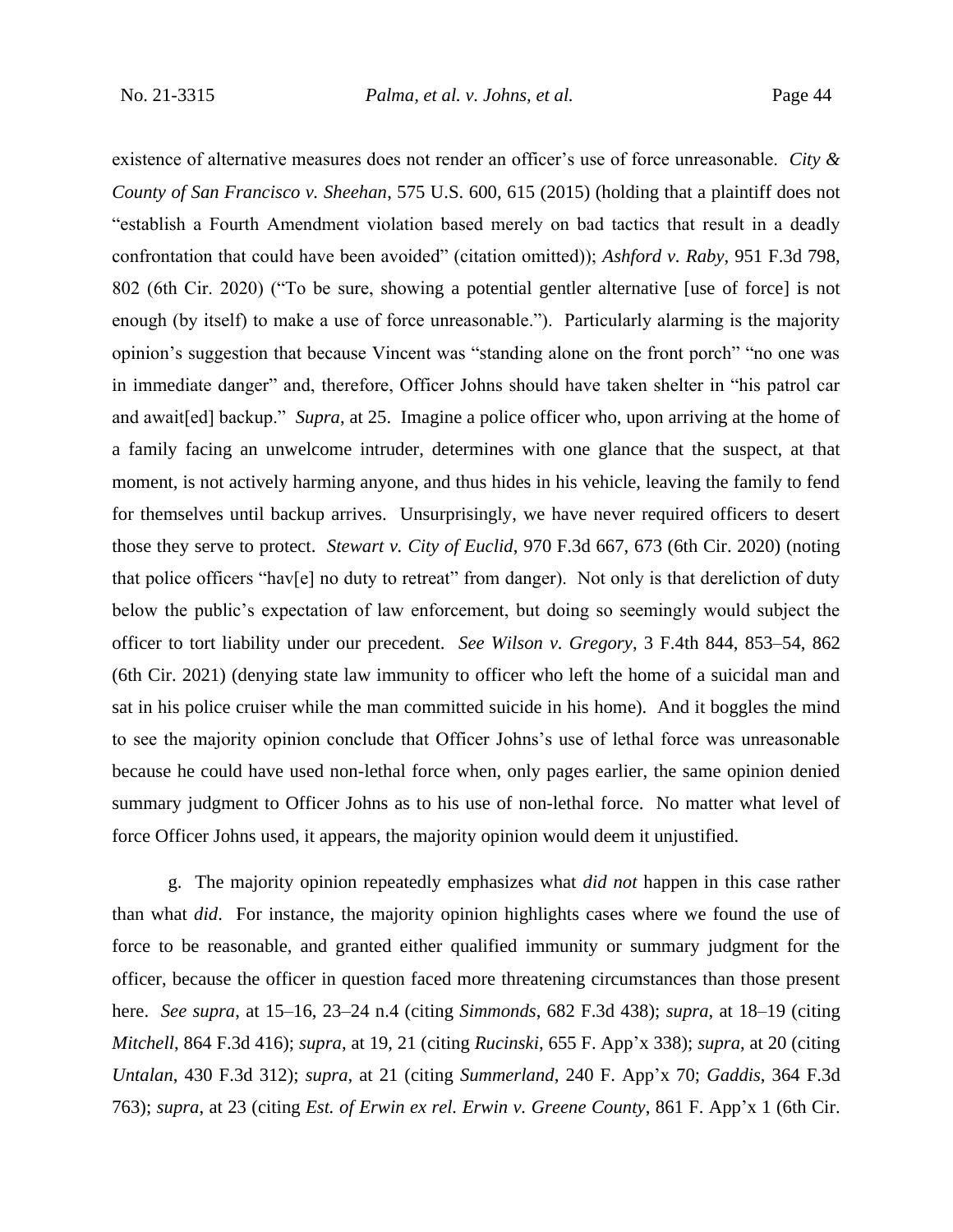2021); *Roell*, 870 F.3d 471); *supra*, at 23–24 n.4 (citing *Beans v. City of Massillon*, 706 F. App'x 295 (6th Cir. 2017)); *supra*, at 26 (citing *Martinez v. City of Pembroke Pines*, 648 F. App'x 888 (11th Cir. 2016) (per curiam)). But that can be done in nearly every case (save for the most dire and ominous instance). Yet "the mere fact that courts have approved deadly force in more extreme circumstances says little, if anything, about whether such force was reasonable in the circumstances here." *Mullenix v. Luna*, 577 U.S. 7, 18 (2015). In other words, that Vincent could have acted in a *more* threatening manner does not prove that he was not threatening *enough* to justify Officer Johns's use of force.

No more convincing is the majority opinion's invocation of three opinions from the other end of the legal spectrum, that is, cases where we denied qualified immunity in supposedly "more threatening situations." *Supra*, at 26–27. Those cases make for poor analogies. In two of them, the person (unlike Vincent) was walking away from the officer at the time of the shooting. *Zulock v. Shures*, 441 F. App'x 294, 302 (6th Cir. 2010); *Bouggess v. Mattingly*, 482 F.3d 886, 890 (6th Cir. 2007). And in the third, the officers woke the decedent immediately before shooting him. *Jones v. Sandusky County*, 541 F. App'x 653, 664–65 (6th Cir. 2013).

4. Finally, the majority opinion would consider the last shots Officer Johns fired—when Vincent was trying to stand up and continue after Officer Johns—as a separate use of force from the shots fired when Vincent was still standing. This approach turns the objective reasonableness analysis—where "each search or seizure that is alleged to be unconstitutional" is "separately" considered, *County of Los Angeles v. Mendez*, 137 S. Ct. 1539, 1547 (2017)—on its head, transforming a federal court's analysis into a hyper-segmented approach that incorrectly dissects the encounter second-by-second, *see Plumhoff v. Rickard*, 572 U.S. 765, 777 (2014) (considering 15 gunshots as a single use of force); *Mullins*, 805 F.3d at 768 (considering multiple gunshots as a single use of force for purposes of qualified immunity analysis because the "second shot did not come at a time after which a reasonable officer would think the threat had passed"). Even accepting this framing, however, does not change the conclusion that Officer Johns used reasonable force. The fact remains that Vincent, despite having already been shot, was still trying to reach Officer Johns, giving him reason to believe that Vincent continued to pose a serious threat of physical harm. *See Plumhoff*, 572 U.S. at 777 ("[I]f police officers are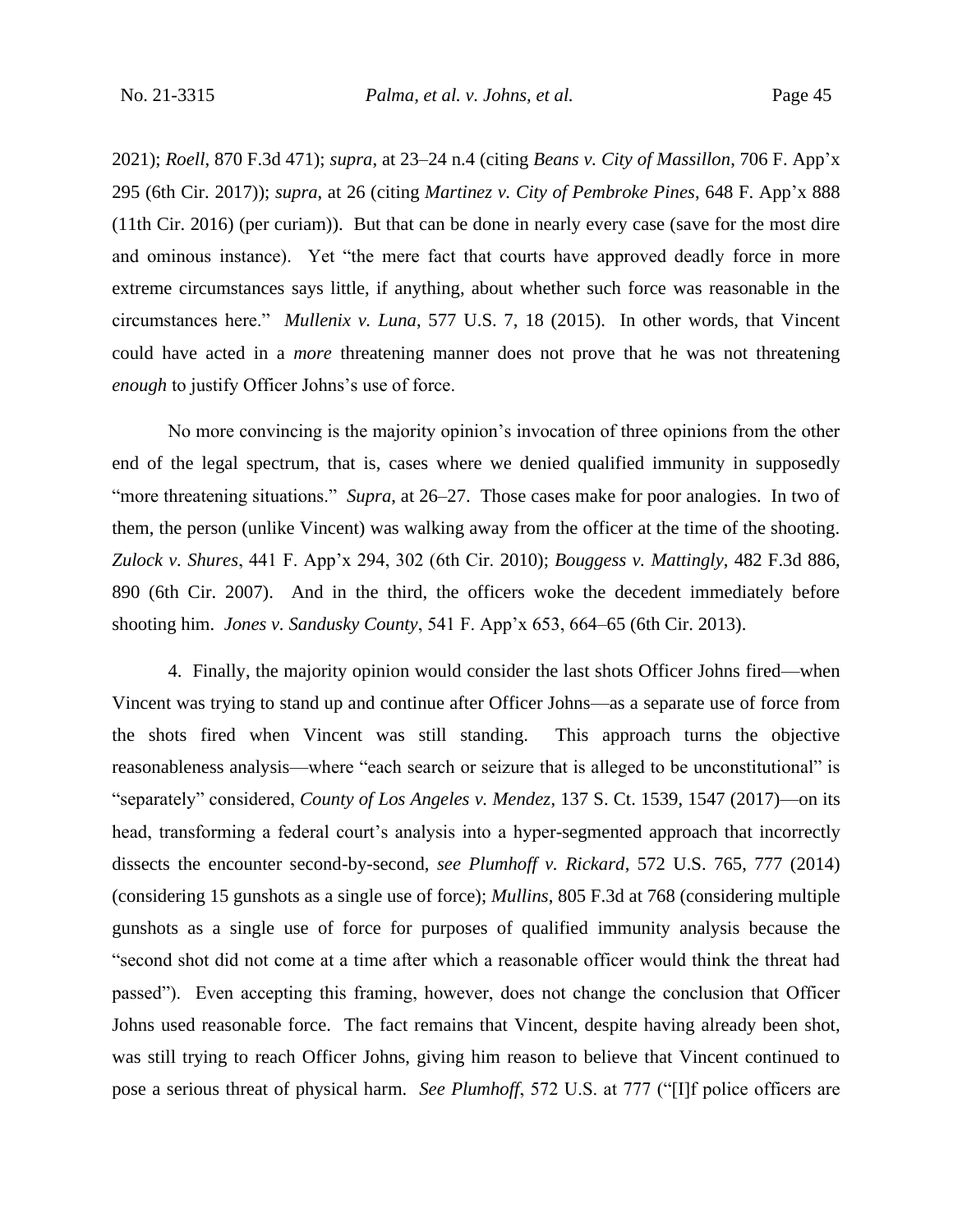justified in firing at a suspect in order to end a severe threat to public safety, the officers need not stop shooting until the threat has ended.").

5. All things considered, the majority opinion simply "substitut[es] [its] personal notions of proper police procedure for the instantaneous decision of the officer at the scene." *Smith v. Freland*, 954 F.2d 343, 347 (6th Cir. 1992). Nowhere is this more evident than in the majority opinion's assessment, from its perch on the bench, years after the incident at hand, that "[Officer] Johns should have waited for backup." *Supra*, at 25.This approach tramples our decades old understanding that it is not "appropriate for us, in the quietude of our chambers, to second-guess . . . [an officer's] on-the-scene judgment." *United States v. Bradshaw*, 102 F.3d 204, 212 n.19 (6th Cir. 1996); *see also Smith*, 954 F.2d at 347 ("We must never allow the theoretical, sanitized world of our imagination to replace the dangerous and complex world that policemen face every day. What constitutes 'reasonable' action may seem quite different to someone facing a possible assailant than to someone analyzing the question at leisure."). Accordingly, we should affirm the grant of summary judgment to Officer Johns.

B. Much the same is true as to the Palmas' assertion that Officer Johns engaged in excessive force by tasing Vincent.

1. Consider first that the Palmas did not make that argument in the district court at summary judgment. Confirming as much, counsel conceded its forfeiture during oral argument in this Court. Oral Argument at 03:16–03:30, *Palma v. Ashtabula County*, No. 21-3315 (Dec. 10, 2021), https://www.opn.ca6.uscourts.gov/internet/court\_audio/aud1.php ("We didn't argue that the force was excessive at [summary judgment] on the taser.").The Palmas took the same concessionary approach in their reply brief in this Court by failing to respond to Officer Johns's recognition of the Palmas' forfeiture in the district court. All of this should end the matter. *See Greco v. Livingston County*, 774 F.3d 1061, 1064 (6th Cir. 2014) ("[T]he forfeiture rule . . . tells us to correct errors raised and addressed below, not to entertain new claims raised for the first time on appeal."); *Armstrong v. City of Melvindale*, 432 F.3d 695, 699–700 (6th Cir. 2006) ("Although both parties briefed *this* court on the issue, the failure to present an issue to the district court forfeits the right to have the argument addressed on appeal." (emphasis in original)).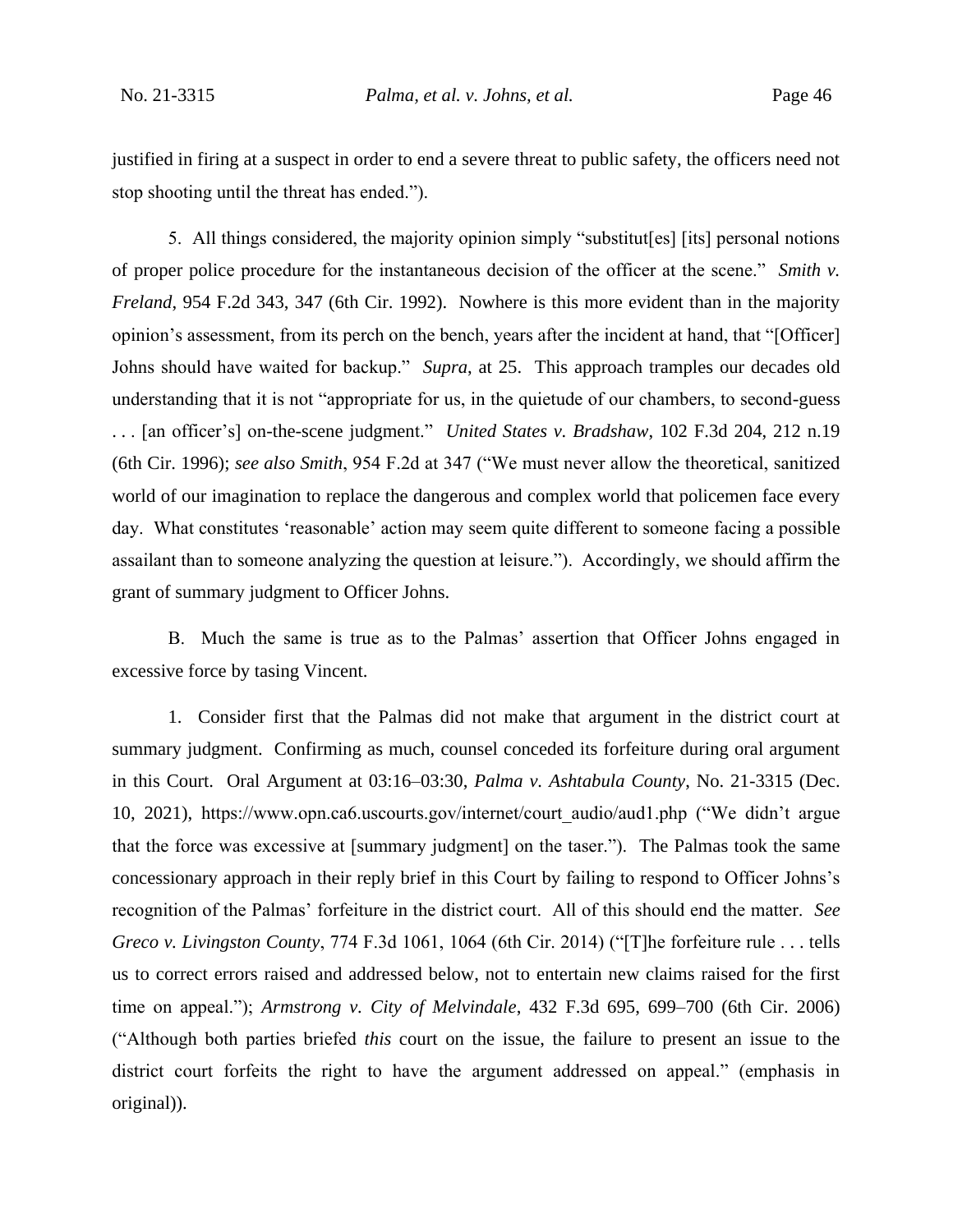But why be troubled by the Palmas' Triple Crown of concessions? Not when this appeal, the majority opinion appears to believe, is the "exceptional case[]" where forfeiture should be excused. *Scottsdale Ins. Co. v. Flowers*, 513 F.3d 546, 552 (6th Cir. 2008) (citation omitted). Truth be told, there is nothing exceptional about the circumstances of the Palmas' forfeiture. Far from it, in fact. The Palmas' taser claim presents a classic example of forfeiture: the Palmas' claim before the district court was premised on a single argument (Officer Johns's use of lethal force was unreasonable); the district court rejected that argument and granted summary judgment for Officer Johns; and then the Palmas, on appeal, raised "a better case fashioned after [the] district court's unfavorable order"—that Officer Johns's use of the taser was unreasonable. *Barner v. Pilkington N. Am., Inc.*, 399 F.3d 745, 749 (6th Cir. 2005) (citation omitted) (finding forfeiture when the trial court rejected the plaintiff's argument that evidence was admissible and the plaintiff raised a different argument in support of admissibility on appeal).

Nothing in the majority opinion justifies a different outcome. The majority opinion provides three reasons to forgive forfeiture: the amended complaint referenced the use of force from tasing, the district court addressed tasing, and the parties briefed the issue on appeal. But similar grounds have not convinced thoughtful judges to overlook our forfeiture doctrine in previous cases. *See Scottsdale*, 513 F.3d at 551–54 (holding that an argument was forfeited due to a party's failure to raise it in its summary judgment motion even when the district court discussed the issue in its amended order, and the parties addressed it in their appellate briefs). And none of the individual reasons stand up to scrutiny. What the majority opinion describes as the district court "address[ing]" Vincent's tasing was, truth be told, a mere passing reference, likely because the Palmas did not argue that the tasing was excessive force. And, by definition, forfeiture arises in every case where the parties brief the issue on appeal but failed to present it to the district court. *See Greco*, 774 F.3d at 1064.

Nor is the Palmas' amended complaint a basis for forgiving forfeiture. For starters, it did not in fact allege that Officer Johns's use of the taser was excessive force; at most, it offered a general observation, one unconnected to their excessive force claim, that Officer Johns's "use of the taser was unjustified and reckless use of force." True, the Palmas' amended complaint does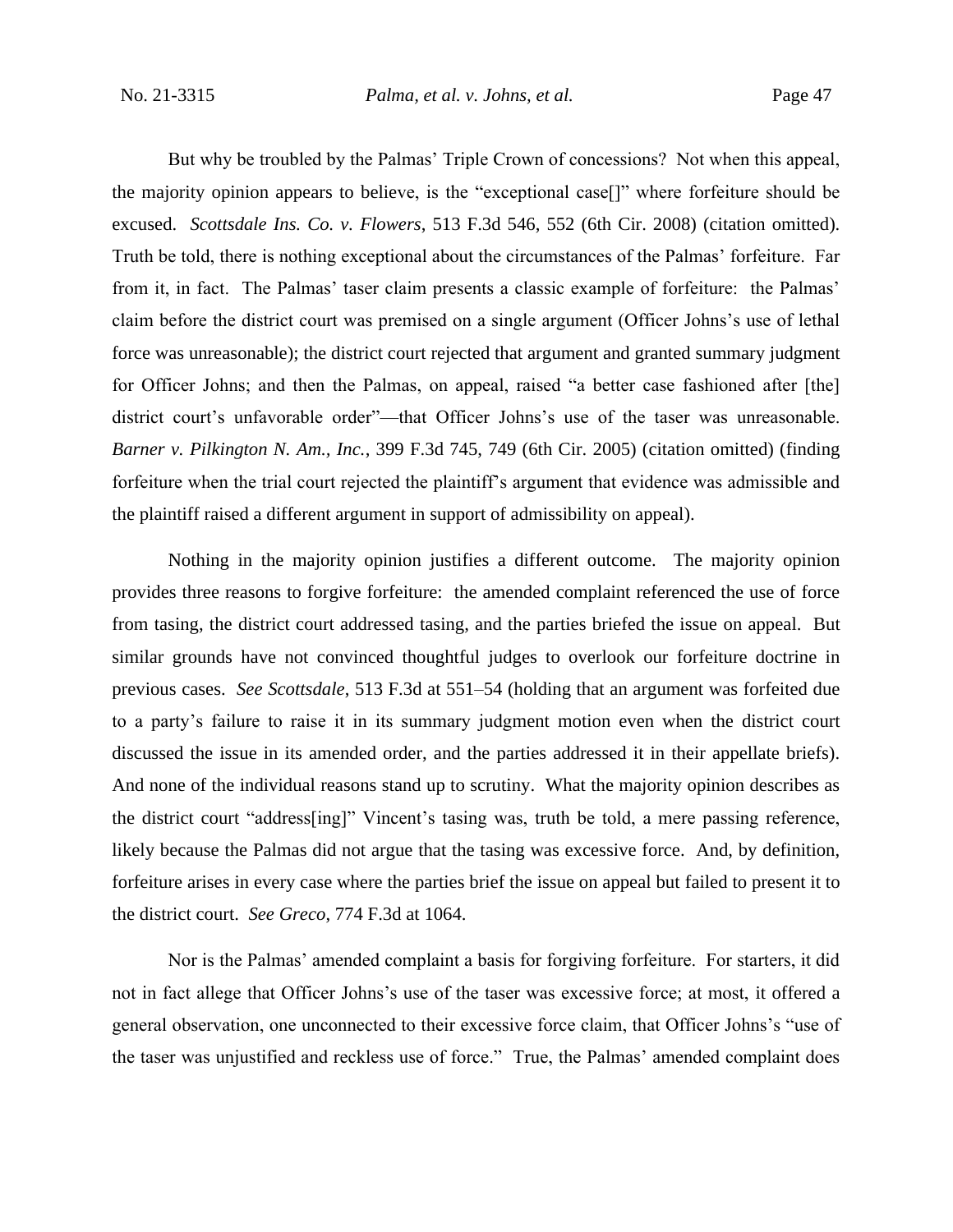raise Officer Johns's use of non-deadly force as to their state law assault and battery claim. But as to their federal § 1983 claim, the amended complaint is silent.

Transforming a bare assertion into a second legal theory, and then holding that the newly crafted theory survives summary judgment, as does the majority opinion, has us playing the roles of both advocate and adjudicator, something we understandably are loath to do. *See McCalvin v. Yukins*, 444 F.3d 713, 723 (6th Cir. 2006) (Cole, J., dissenting) (noting that when a party fails to raise an argument in its opening brief, "it is not this court's place, as a neutral adjudicatory body, to search the record for grounds upon which" to resolve a case). And even if, charitably read, the Palmas' complaint did make the claim that the majority opinion ascribes to it, we should still deem the argument forfeited due to the Palmas' failure to raise it in opposition to Officer Johns's motion for summary judgment. After all, as every Civil Procedure professor and student well knows, a party at summary judgment "may not rest upon the mere allegations or denials of his pleading." *Anderson*, 477 U.S. at 248 (citation omitted); *see also Warf v. U.S. Dep't of Veterans Affs.*, 713 F.3d 874, 878 (6th Cir. 2013) ("To defeat a motion for summary judgment a plaintiff 'can no longer rely on the conclusory allegations of its complaint.'" (citation omitted)).

Equally unavailing is the majority opinion's contention that defendants did not move for summary judgment on the tasing claim. That assertion is difficult to square with the language in defendants' motion for summary judgment where they asked the district court to "grant summary judgment to Defendants in this matter, and dismiss this action." It is also hard to reconcile with the district court's assessment, which viewed the motion as dispositive; after granting the motion, the district court "terminated and dismissed [the case]." If, as the majority opinion seems to suggest, defendants' motion only sought partial summary judgment, we would lack jurisdiction to hear the Palmas' appeal. After all, ordinarily a "district court's order granting *partial* summary judgment does not amount to a final decision." *Trayling v. St. Joseph Cnty. Emp. Chapter of Local 2955*, 751 F.3d 425, 426 (6th Cir. 2014) (emphasis in original). Because defendants moved for summary judgment, the Palmas were "'required to come forward with every legal theory' on which [they] relied." *Dibrell v. City of Knoxville*, 984 F.3d 1156, 1160 (6th Cir. 2021) (citation omitted). By failing to do so, the Palmas did not preserve the tasing claim for appeal. *Id.*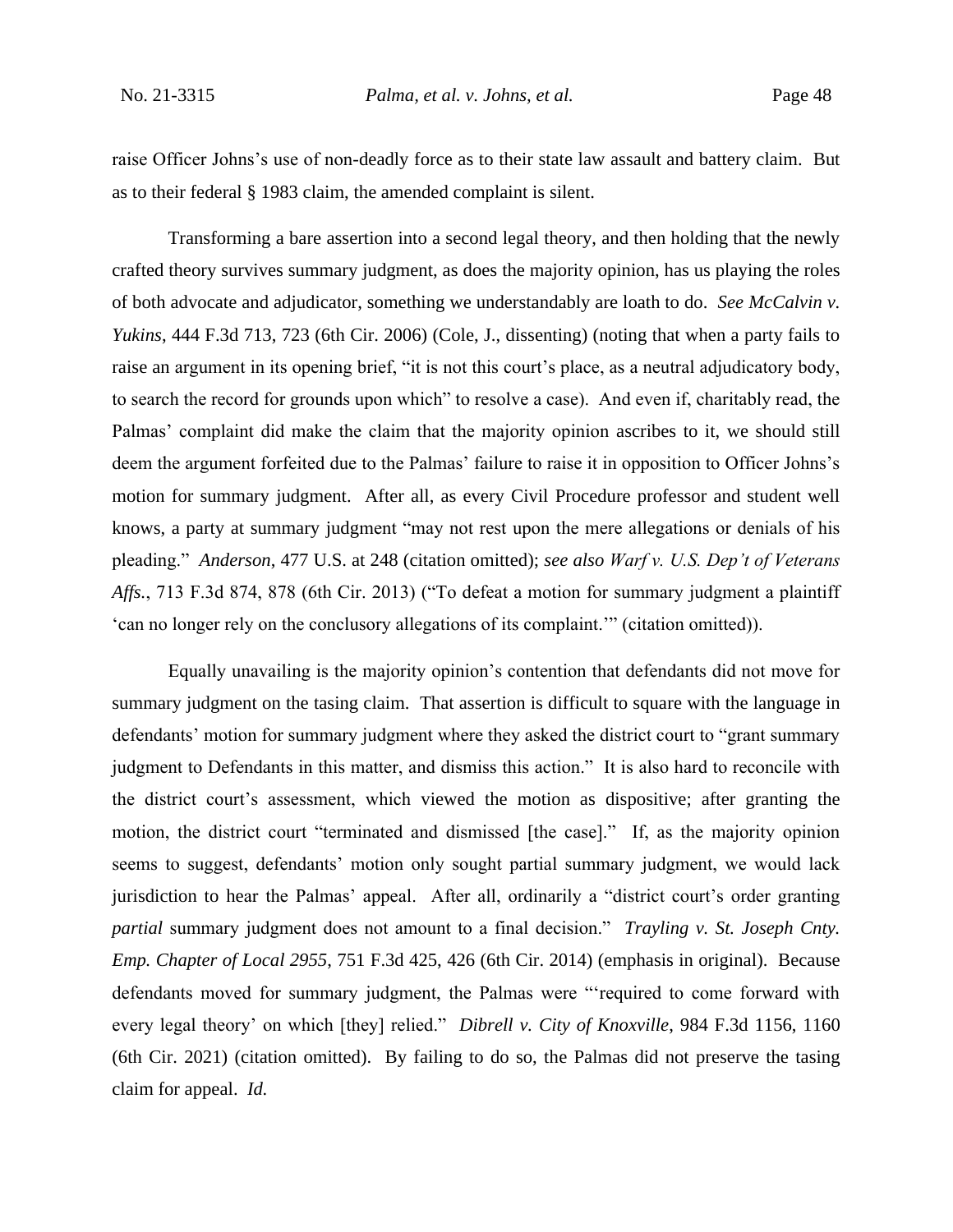2. If preserved, the Palmas' excessive force argument nonetheless fails. To determine if an officer's conduct violated the Fourth Amendment's prohibition on unreasonable force, we ask "whether the totality of the circumstances justifies a particular level of force." *Coffey v. Carroll*, 933 F.3d 577, 588 (6th Cir. 2019). In answering that question, we may consider several factors, including "the severity of the crime at issue, whether the suspect poses an immediate threat to the safety of the officers or others, and whether he is actively resisting arrest or attempting to evade arrest by flight." *Id.* (quoting *Graham*, 490 U.S. at 396).

As already discussed, the undisputed facts reveal that Officer Johns reasonably believed Vincent posed an immediate threat to his safety. Vincent, whose fight with his stepsister led his parents to ask law enforcement to remove him from their home, was, in the words of Melissa, "going after" Officer Johns, walking silently toward him with his hands in his pockets and ignoring Officer Johns's repeated orders to stop and show his hands as well as Officer Johns's warning that he would tase Vincent. Only then did Officer Johns deploy and apply the taser—"a" reasonable response to a threat of immediate harm when a suspect disobeys police orders and may be armed." *Kapuscinski v. City of Gibraltar*, 821 F. App'x 604, 610 (6th Cir. 2020). When the first application did not stop Vincent, Officer Johns applied the taser a second time. Vincent fell to the ground, but he later disobeyed Officer Johns's order to roll onto his stomach and show his hands, and instead stood up and "went after [Officer Johns] again." Officer Johns applied the taser a third time. Each application was appropriate under the circumstances. *See id.* at 611 (holding that when multiple taser "discharges failed to immobilize [the person]," it was "reasonable for officers to believe [the person] was 'out of control,'" justifying subsequent taser applications (citation omitted)).

This was not, in other words, a "mere failure to follow orders," as the majority opinion describes the encounter. *Supra*, at 12.That view turns a blind eye to other aspects of the confrontation. Vincent's disobedience also included walking silently toward Officer Johns with his hands in his pockets. And the order Vincent disobeyed was to stop the behavior that gave Officer Johns reason to believe Vincent posed a threat. Though absent from the majority opinion, the first taser application did not stop Vincent from walking toward Officer Johns, and after being tased for the second time, Vincent stood up and, as Melissa said, "went after [Officer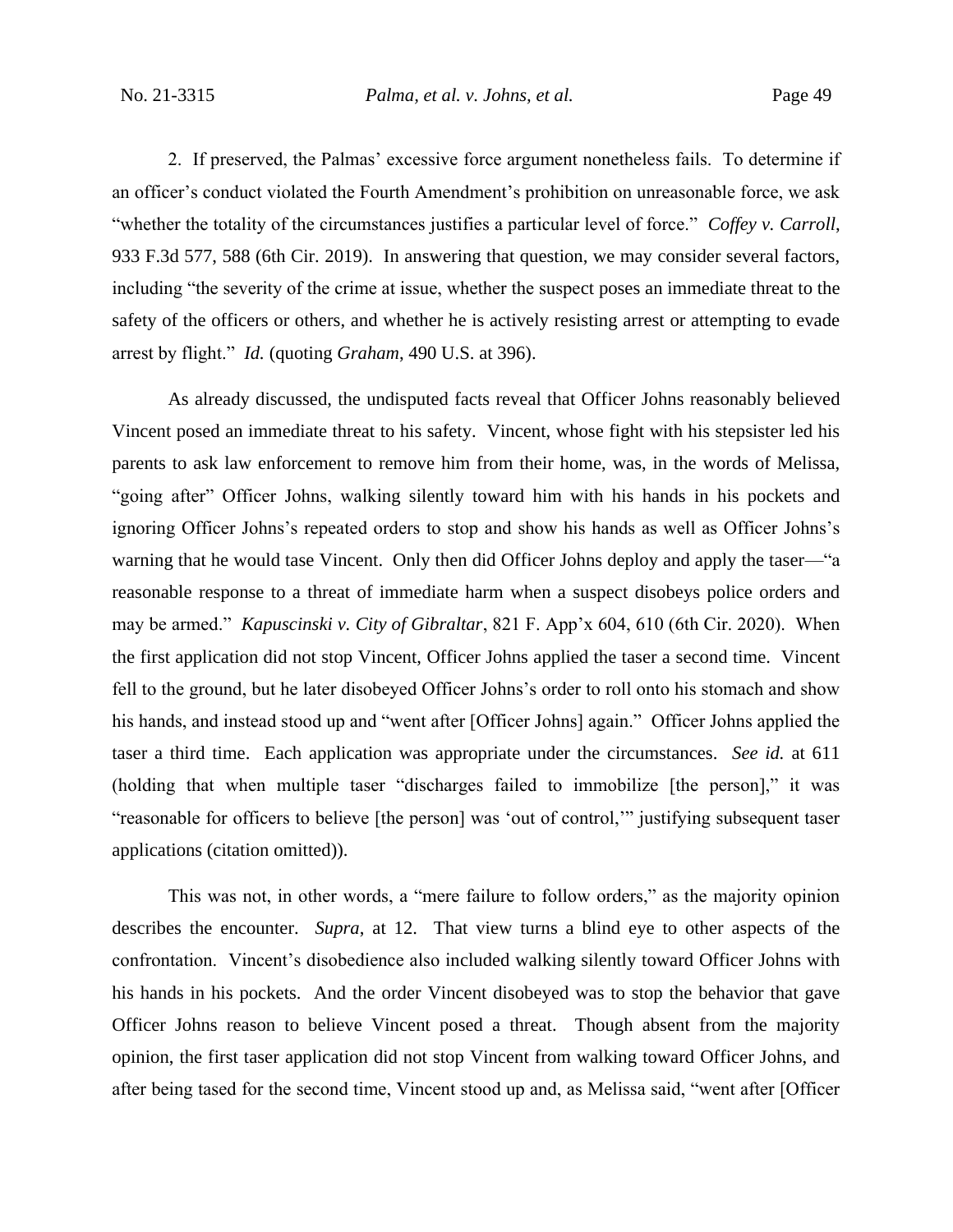Johns] again." Vincent's conduct easily distinguishes this case from *Wright v. City of Euclid* and *Gambrel v. Knox County*, cases on which the majority opinion relies in its attempt to show why Officer Johns's use of the taser was unreasonable. In *Wright*, unlike here, the officer tased a person who had complied with the officer's orders to turn off his car and put his hands up, yet was unable to comply with the officer's order to exit the car because of his medical issues. 962 F.3d 852, 866–67 (6th Cir. 2020). And in *Grambrel,* the decedent was lying on the ground and not fighting back as he was "brutally beaten" by two officers. — F.4th —, No. 20-6027, 2022 WL 369348, at \*9 (6th Cir. Feb. 8, 2022).

## III.

Assuming, for purposes of argument, that the Palmas' claims satisfy the first step of qualified immunity, they wildly fail the second. Step two's legal framework is familiar. "Qualified immunity attaches when an official's conduct 'does not violate clearly established statutory or constitutional rights of which a reasonable person would have known.'" *White v. Pauly*, 137 S. Ct. 548, 551 (2017) (per curiam) (citation omitted). To prove that Vincent's right in this instance was clearly established, the Palmas bear the burden to either "identify a case that put [Officer Johns] on notice that his specific conduct was unlawful" or show that the case is an "obvious" one, such that the generalized Fourth Amendment standards set forth in *Graham* and *Garner* "'clearly establish' the answer, even without a body of relevant case law." *Rivas-Villegas v. Cortesluna*, 142 S. Ct. 4, 8 (2021) (per curiam) (citation omitted). In other words, a plaintiff faces a fork in the road: present controlling, on-point contemporaneous case law, or show that the violated right was obvious.

Yet standing at that fork, the Palmas proceeded down neither path. Officer Johns's assertion of qualified immunity obligated the Palmas to explain why Officer Johns's conduct either the tasing or the shooting—violated clearly established law. *See Jacobs v. Alam*, 915 F.3d 1028, 1039 (6th Cir. 2019) ("A plaintiff bears the burden of showing that a defendant is not entitled to qualified immunity.") On appeal, however, they left those questions largely unanswered. Here again, the Palmas' litigating decisions should spell the end of the case.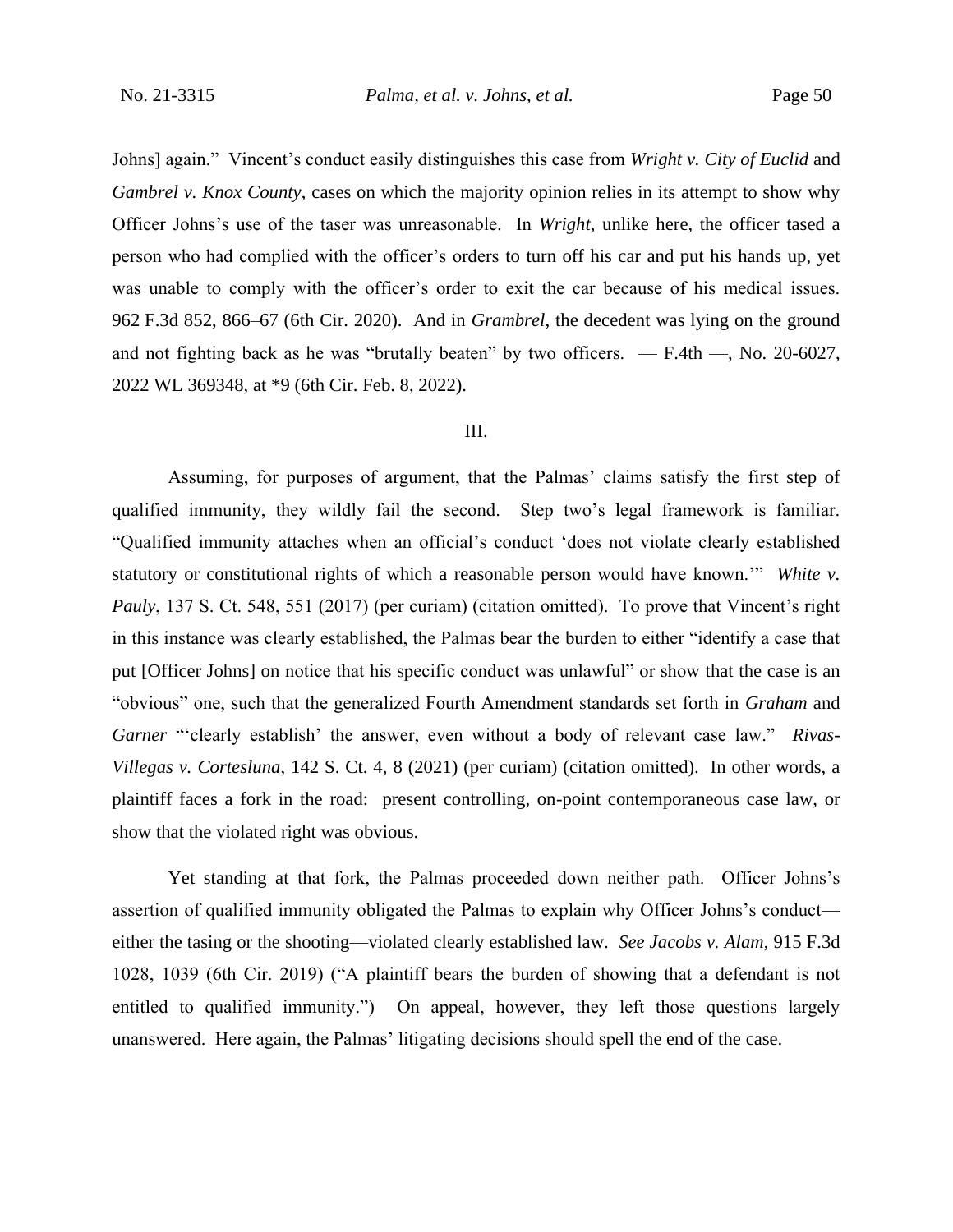Enter the majority opinion. Once again, it comes to aid the Palmas, both crafting an argument on the Palmas' behalf—this time, that Officer Johns violated clearly established law and then evaluating that argument. And, unsurprisingly, the majority opinion agrees with the argument it advocates. This approach is as disrespectful to the legal process as it is unprecedented. *Cf. United States v. Sineneng-Smith*, 140 S. Ct. 1575, 1579 (2020) ("Courts are essentially passive instruments of government. They do not, or should not, sally forth each day looking for wrongs to right. They wait for cases to come to them, and when cases arise, courts normally decide only questions presented by the parties." (cleaned up)). *Gossman v. Allen* does not endorse these tactics, contrary to the majority opinion's suggestion. There, we resolved the clearly established inquiry (rather than reversing and remanding) because the district court misapplied the clearly established test "by using an overly abstract analysis," as the defendants argued on appeal. 950 F.2d 338, 341–42 (6th Cir. 1991). That is a far cry from this case, where the district court did not address the clearly established prong at all, and where the appellant did not raise the issue on appeal. *Cox v. Glanz* is no better. In *Cox*, the court "assum[ed] *arguendo*" that the defendant forfeited the clearly established prong before the district court, held that the plaintiff failed to show the defendant violated clearly established law, and granted qualified immunity. 800 F.3d 1231, 1244–47 (10th Cir. 2015).

In a situation like this, where the district court did not consider a potentially casedispositive issue, the ordinary and more prudent practice is to remand the matter to the district court for further consideration. *See, e.g.*, *Haywood v. Hough*, 811 F. App'x 952, 962 (6th Cir. 2020) (remanding with instructions to determine if officer violated a clearly established right because the district court had not addressed the issue); *Jones*, 541 F. App'x at 662–63 (same). After all, "we are a court of review, not first view." *United States v. Houston*, 792 F.3d 663, 669 (6th Cir. 2015). And the majority opinion's decision to issue a published case declaring the clearly established law of our Circuit without prior consideration by the district court and full development of the record is, quite literally, a rush to judgment. *See Elonis v. United States*, 575 U.S. 723, 742 (2015) (explaining that "following [the] usual practice of awaiting a decision below and hearing from the parties would help ensure that [a court] decide[s] it correctly").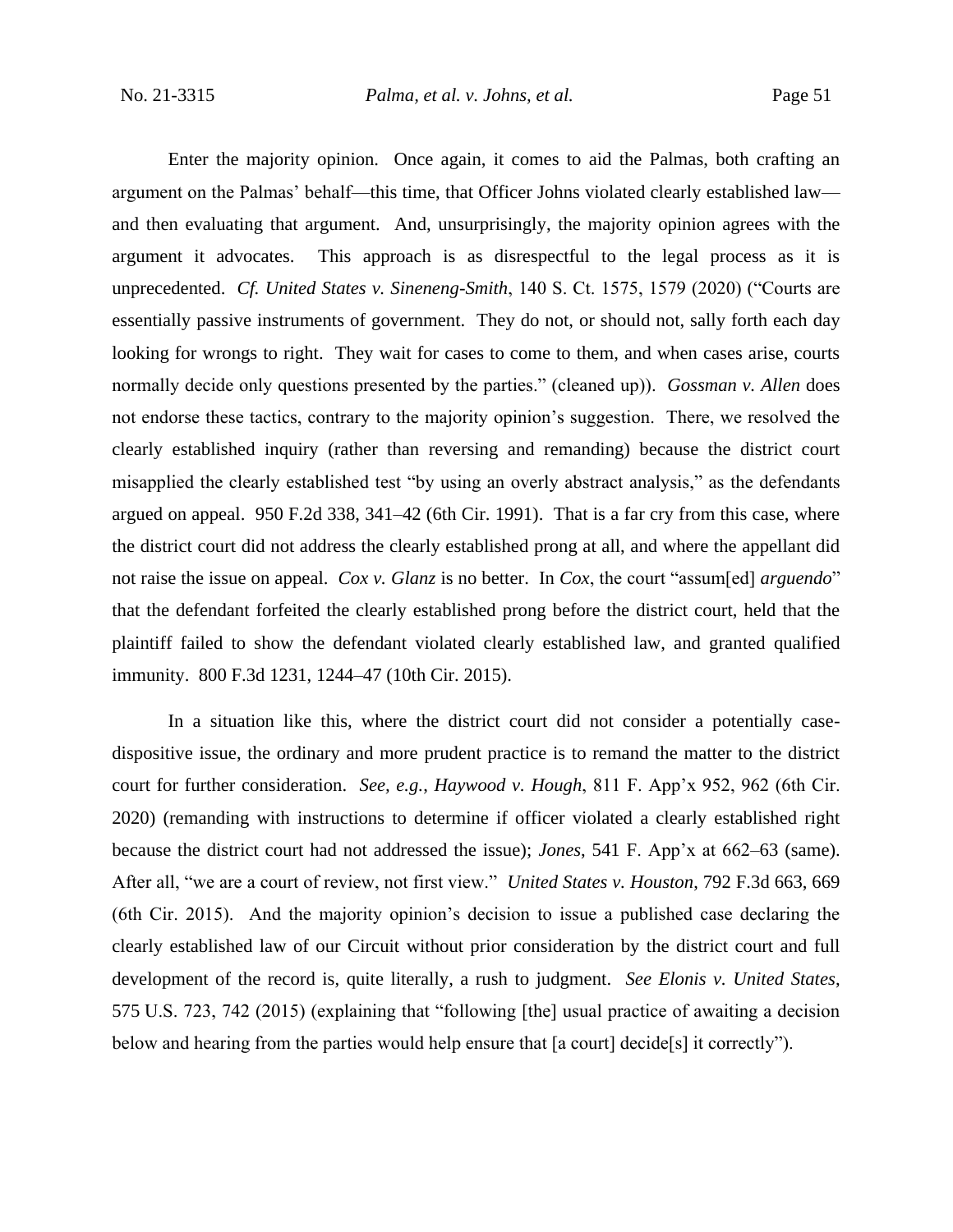Were it appropriate for the clearly established inquiry to make its debut on appeal, Officer Johns's conduct did not violate clearly established law. The Palmas effectively concede that there is no on-point, controlling case law prohibiting Officer Johns's conduct. In their appellate briefing, the Palmas confessed that "there is no Sixth Circuit precedent directly on point with the facts of this case." They likewise failed to cite to any on point Supreme Court decision. Those concessions foreclose this manner of overcoming qualified immunity. *See Arrington-Bey v. City of Bedford Heights*, 858 F.3d 988, 993 (6th Cir. 2017) (to determine if a right was clearly established, "[w]e begin with, and could end with, the reality that [the plaintiff] points to no Supreme Court or Sixth Circuit case" that would have notified the officers that they violated a constitutional requirement).

In the absence of a controlling, on-point case, the Palmas are left to show that this is the rare, "obvious" case where the general excessive force standard articulated in *Graham* and *Garner* clearly established the law. *See Rivas-Villegas*, 142 S. Ct. at 8. But the Palmas essentially concede this argument too. After all, they describe their case in their brief as one involving "factually nuanced questions," not obvious and blatant misconduct. *Cf. Taylor v. Riojas*, 141 S. Ct. 52, 53 (2020) (per curiam) (defining an obvious case as one where "no reasonable . . . officer could have concluded that" the defendants' behavior was constitutionally permissible); *Hope v. Pelzer*, 536 U.S. 730, 745 (2002) (defining an obvious case as one with "obvious cruelty inherent in" the officers' conduct). With the Palmas having failed to offer any manner of argument that Officer Johns violated any clearly established law, we must affirm the judgment of the district court. *See Rivas-Villegas*, 142 S. Ct. at 8; *see also Thomas v. City of Columbus*, 854 F.3d 361, 364 (6th Cir. 2017) ("We 'may affirm a decision of the district court for any reason supported by the record, including on grounds different from those on which the district court relied.'" (quoting *Stein v. Regions Morgan Keegan Select High Income Fund, Inc.*, 821 F.3d 780, 786 (6th Cir. 2016))).

That surely would be the result in most cases. But not here, we learn. Unwilling to accept the Palmas' concessions, the majority opinion takes it upon itself to show that Officer Johns violated clearly established law. Setting aside the procedural oddities of the referees taking shots for one team, none of the majority opinion's cases clearly establishes that Officer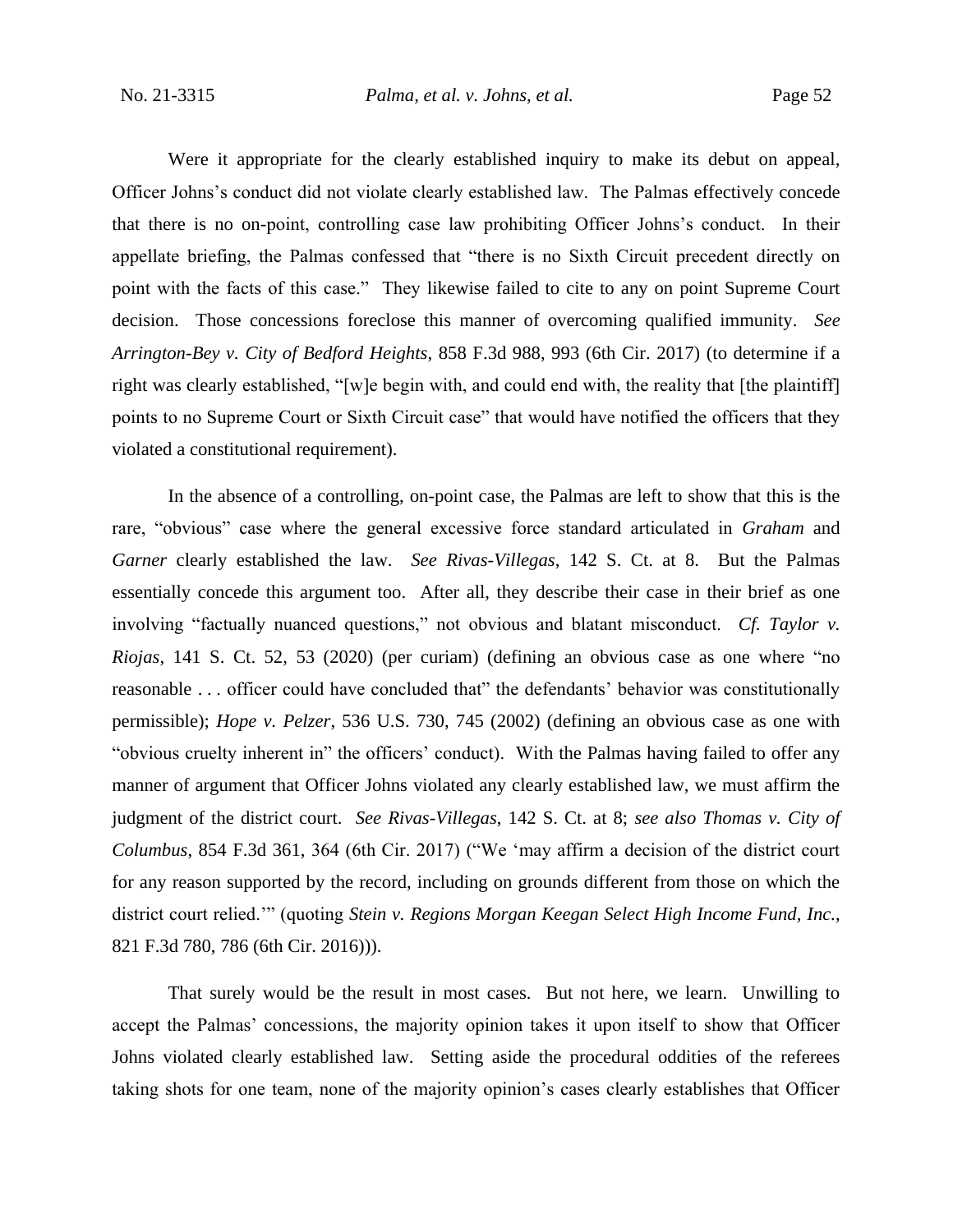Johns's uses of force were unreasonable. Several of the majority opinion's cases were decided after the shooting, meaning that they "could not have given fair notice to [Officer Johns] and are of no use in the clearly established inquiry." *Brosseau v. Haugen*, 543 U.S. 194, 200 n.4 (2004) (per curiam). *See Hood v. City of Columbus*, 827 F. App'x 464 (6th Cir. 2020); *Graves*, 810 F. App'x 414; *Wright*, 962 F.3d 852; *Jacobs*, 915 F.3d 1028; *Woodcock v. City of Bowling Green*, 679 F. App'x 419 (6th Cir. 2017). And all of the cases involved factually different circumstances. In some, the decedent, unlike Vincent, was walking or driving away from the officer at the time of the shooting. *See Jacobs*, 915 F.3d at 1033–34; *Godawa v. Byrd*, 798 F.3d 457, 461–62, 465–66 (6th Cir. 2015); *Zulock*, 441 F. App'x at 302; *Bouggess*, 482 F.3d at 887. In others, the decedent had not repeatedly approached the officer, defying the officer's orders to stop. *See Wright*, 962 F.3d at 866–67 (person sitting in his car had complied with several of the officers' orders but was unable to comply with the order to exit the vehicle due to his medical issues); *Woodcock*, 679 F. App'x at 424 (decedent stood 72 feet away and faced away from the officers); *Jones*, 541 F. App'x at 665 (decedent awoken by a flash bang device immediately before being shot); *Sova v. City of Pleasant*, 142 F.3d 898, 902–03 (6th Cir. 1998) (decedent stood in his kitchen).And with respect to the specific contention that Officer Johns violated clearly established law by shooting Vincent when he tried to stand up and continue toward Officer Johns, in the majority opinion's cases, unlike here, there either was a factual dispute as to whether the decedent still posed a threat to the officer when the officer shot, *see Hood*, 827 F. App'x at 471; *Margeson v. White County*, 579 F. App'x 466, 472 (6th Cir. 2014); *Russo*, 953 F.2d at 1040–41, or the case did not involve lethal force, *see Baker v. City of Hamilton*, 471 F.3d 601, 607 (6th Cir. 2006).

Particularly troubling, once again, is the majority opinion's continued reliance on Vincent's mental health status as grounds to deny qualified immunity. Simply put, the majority opinion identifies no case that would have put Officer Johns on notice that Vincent's unspecified mental health condition made his use of lethal force unconstitutional despite the threat of imminent harm that Vincent posed. *Graves* is not such a case—it was decided after the encounter between Officer Johns and Vincent and, at any event, involved a man with a mental illness who was trapped in a bathtub and "stationary, staring straight ahead, not making eye contact with anyone." 810 F. App'x at 423. Nor is *Gaddis*, where we held that an officer who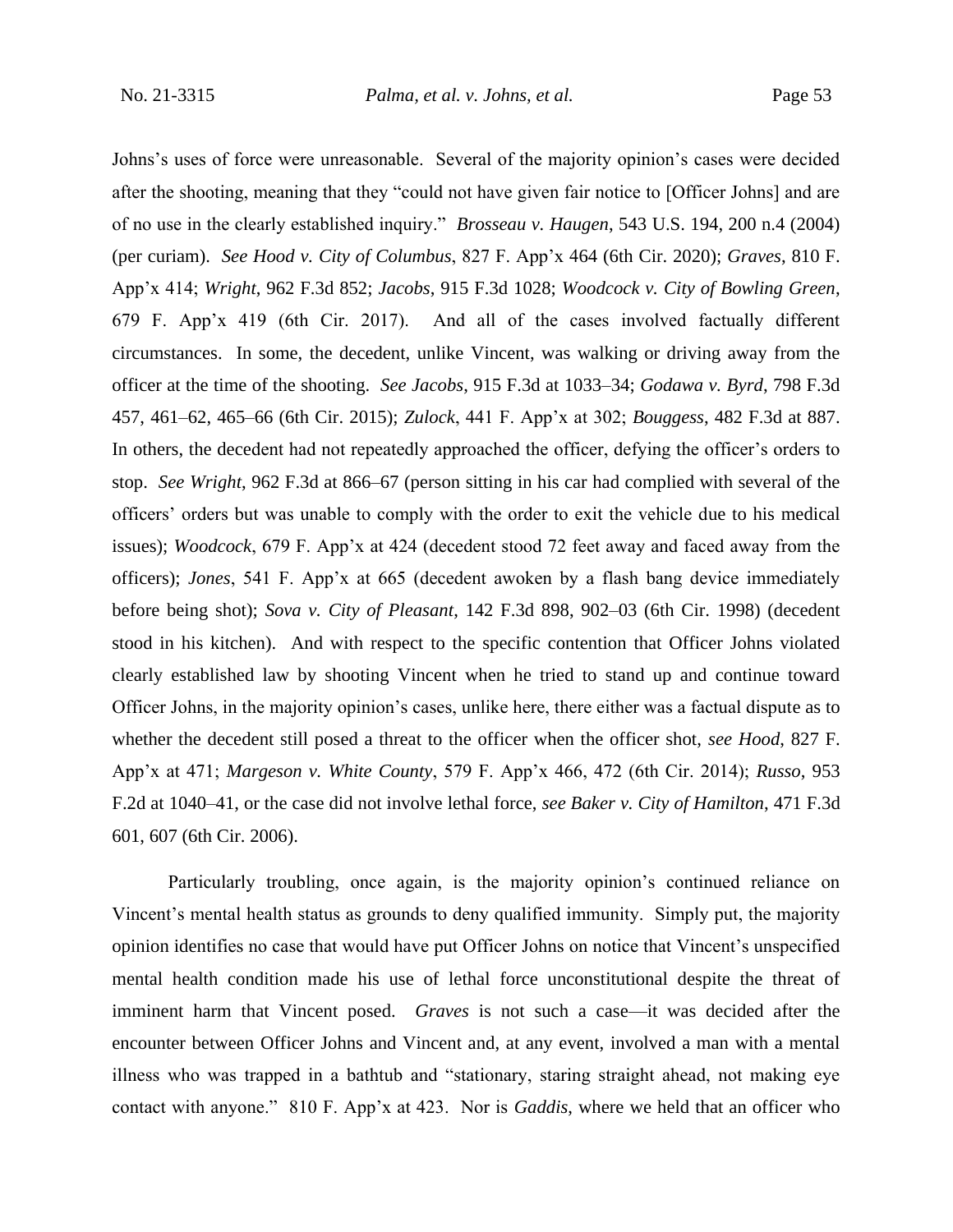used nonlethal force against a person with a mental illness was entitled to summary judgment. 364 F.3d at 775.

No more compelling is the majority opinion's reliance on the general excessive force standard in *Graham*, *Garner*, and their progeny. To the majority opinion's mind, those decisions clearly established Vincent's right to be free from Officer Johns's uses of force. But that would be so, at most, only if this case were an "obvious" one, that is, where "no reasonable . . . officer could have concluded that" Officer Johns's use of force was constitutional. *Taylor*, 141 S. Ct. at 53; *see also Rivas-Villegas*, 142 S. Ct. at 8. As already explained, this is far from an obvious case. Indeed, two judges (myself and the district court) believe that no constitutional violation occurred whatsoever, let alone an obvious one. And even the majority opinion, in a more candid moment, acknowledges that this case merely "raise[s] a triable issue as to the reasonableness of [Officer] Johns'[s] decision to use lethal force," not an obvious violation of the Fourth Amendment. *Supra*, at 25.

Nor can one accept the majority opinion's formulations of the purported rights at issue. It does so in the following ways. One, that there is a clearly established right to be from "the gratuitous or excessive use of a taser." *Supra*, at 29 (quoting *Goodwin v. City of Painesville*, 781 F.3d 314, 327 (6th Cir. 2015)). And two, "that individuals have a clearly established right not to be shot absent 'probable cause to believe that [they] pose[] a threat of serious physical harm."" *Supra*, at 29 (quoting *Mullins*, 805 F.3d at 765). But that level of abstraction is far too general to articulate a "clearly established" Fourth Amendment right. I am not alone in that belief. As the Supreme Court has explained, the right is defined "too general[ly] if the unlawfulness of the officer's conduct 'does not follow immediately from the conclusion that [the rule] was clearly established.'" *District of Columbia v. Wesby*, 138 S. Ct. 577, 590 (2018) (citation omitted). And formulating the right with "specificity is especially important in the Fourth Amendment context." *Mullenix*, 577 U.S. at 12. Turning a blind eye to the Supreme Court's statements in this area of law is risky business. Indeed, the Supreme Court routinely reverses lower courts for the exact error that the majority opinion makes. *See, e.g.*, *City of Escondido v. Emmons*, 139 S. Ct. 500, 503 (2019) (per curiam) (summarily reversing court of appeals for holding that the "right to be free of excessive force" was clearly established); *Mullenix*, 577 U.S. at 12 (same);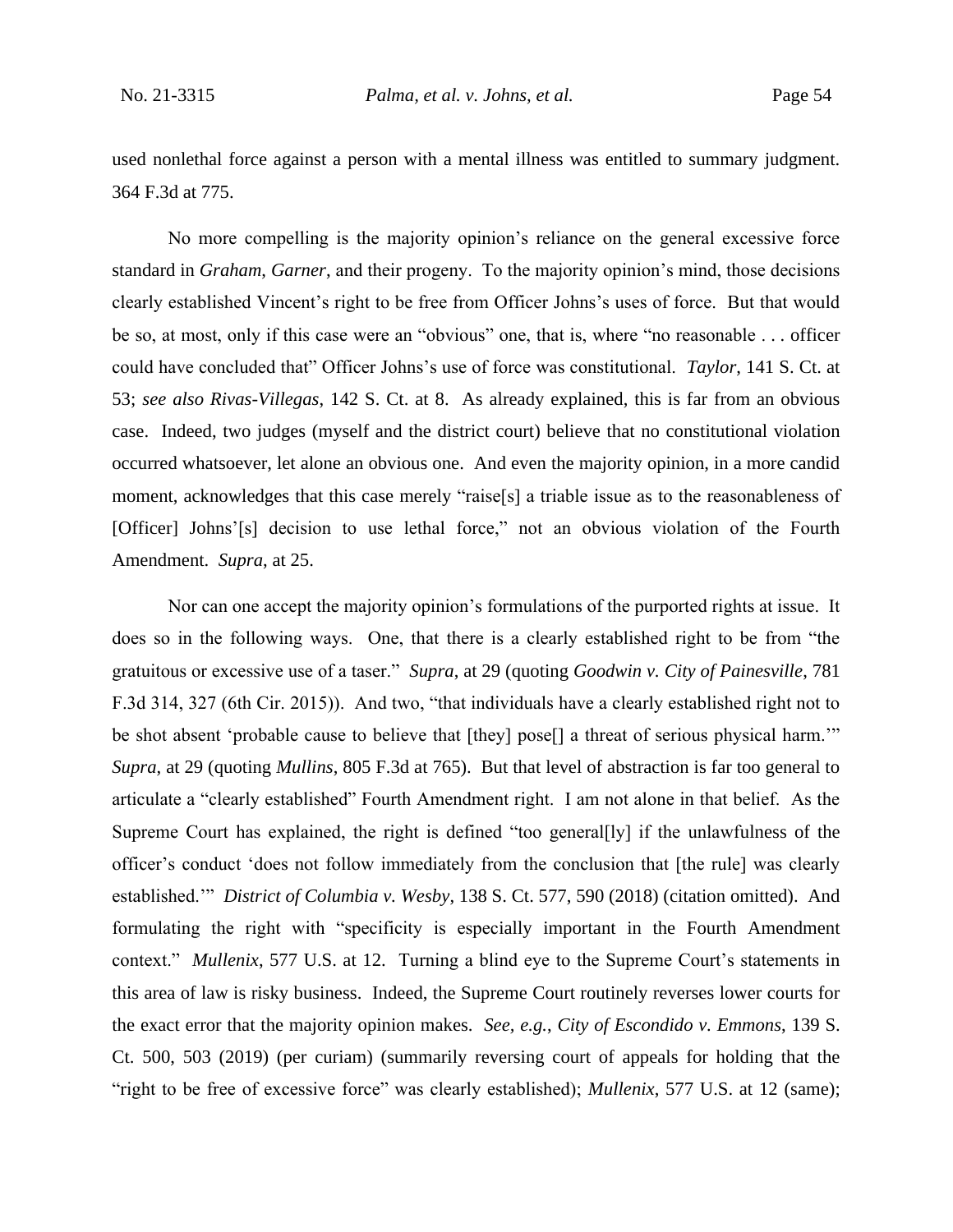*see also Mullenix*, 577 U.S. at 14 ("The general principle that deadly force requires a sufficient threat hardly settles this matter."); *Ashcroft v. al-Kidd*, 563 U.S. 731, 742 (2011) ("The general proposition . . . that an unreasonable search or seizure violates the Fourth Amendment is of little help in determining whether the violative nature of particular conduct is clearly established."). Simply put, a purported clearly established right to be free from excessive force is a far too general standard, a fact that even the majority opinion seems to understand. *See supra*, at 28–29 (noting that the "right to be free from excessive force" is "defined at . . . a high level of generality" but then claiming that the right to be free from "excessive use of a taser" and "not to be shot absent 'probable cause to believe that [the person] pose[s] a threat of serious physical harm'" are sufficiently particularized formulations of the right); *cf. Studdard*, 934 F.3d at 481 (describing the use of lethal force as excessive where the officer lacked "probable cause to believe the suspect presents an immediate threat of serious physical harm to the officer or others" (citing *Garner*, 471 U.S. at 11)).

To refute this straightforward conclusion, the majority opinion invokes our recent decision in *Gambrel*. But there, unlike here, the plaintiff "'identif[ied] a case' . . . with 'materially' indistinguishable facts." — F.4th —, 2022 WL 369348, at \*7 (alteration in original) (citation omitted). That the majority opinion relies so squarely on a decision whose ink is barely dry further confirms its futility in identifying a right clearly established at the time of Vincent's shooting.

Otherwise, the majority opinion essentially duplicates its analysis as to whether a Fourth Amendment violation occurred when it addresses the separate clearly established prong. That approach, however, eviscerates the two-step qualified immunity inquiry. *See Hagans v. Franklin Cnty. Sheriff's Off.*, 695 F.3d 505, 508 (6th Cir. 2012). It deems a finding that an officer's use of force violated the Fourth Amendment (because he lacked probable cause to believe the person posed a sufficient threat) as tantamount to a finding that the officer violated a clearly established right. Here too, the majority opinion runs afoul of bedrock Supreme Court precedent, this time cases holding that resolution of step one does not automatically resolve step two. *See Kisela v. Hughes*, 138 S. Ct. 1148, 1153 (2018) (per curiam) ("'[Whether] the right's contours were sufficiently definite that any reasonable official in the defendant's shoes would have understood